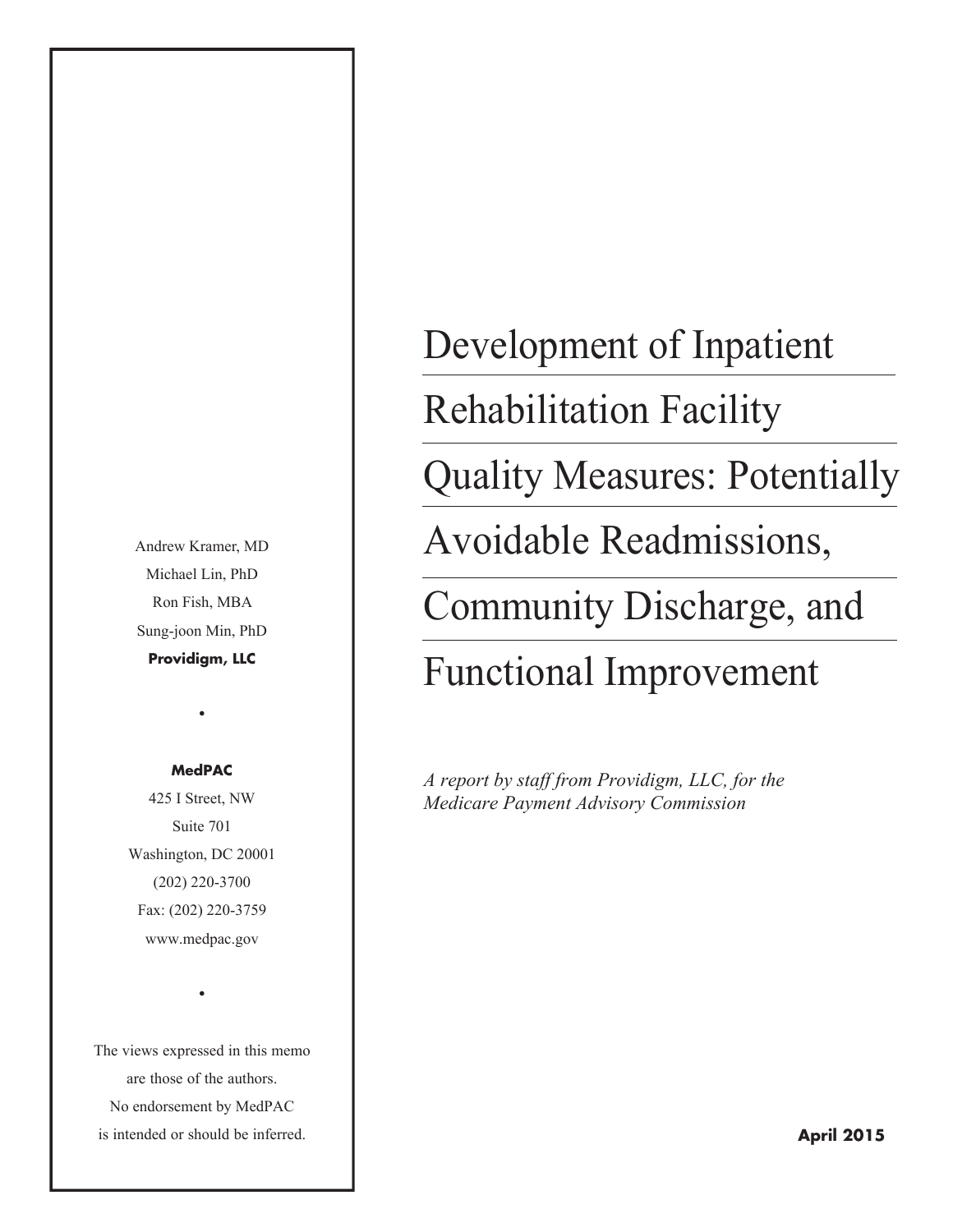

## **Development of Inpatient Rehabilitation Facility Quality Measures: Potentially Avoidable Readmissions, Community Discharge, and Functional Improvement**

## **Contractor Report**

`

Submitted to: Mark E. Miller, PhD Executive Director The Medicare Payment Advisory Commission

Prepared by: Andrew Kramer, MD Michael Lin, PhD Ron Fish, MBA Sung-joon Min, PhD

Providigm, LLC 8055 E. Tufts Avenue Denver Colorado, 80237

Version: April 22, 2015

The analyses reported herein and the contents of this report are the responsibility of Providigm, LLC, under contract to the Medicare Payment Advisory Commission (Requisition Number MED14P0053)

8055 east tufts avenue suite 1200 denver, co 80237

phone 877 221 0184 fax 303 865 5491 web providigm.com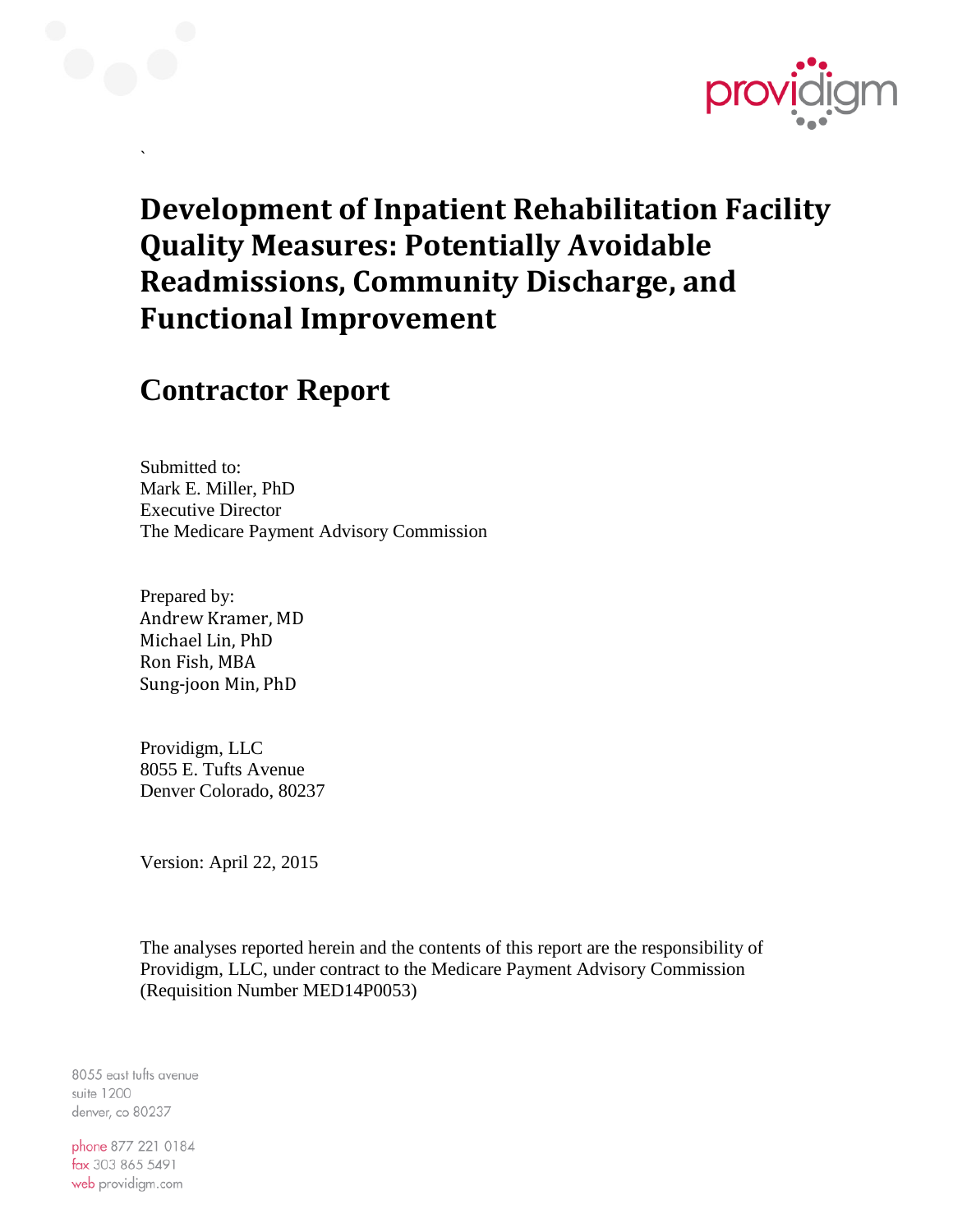| Section<br>$\mathbf{I}$ . |          |                                                                                | Page |
|---------------------------|----------|--------------------------------------------------------------------------------|------|
| II.                       |          |                                                                                |      |
|                           | 1.       | Potentially Avoidable Readmission and Community Discharge Methods2             |      |
|                           | 2.       | Potentially Avoidable Readmission and Community Discharge Results5             |      |
|                           | 3.       |                                                                                |      |
|                           | 4.       |                                                                                |      |
|                           |          |                                                                                |      |
| Ш.                        |          |                                                                                |      |
|                           | TABLE 1: |                                                                                |      |
|                           | TABLE 2: | Conditions and Rates for Potentially Avoidable Readmission  13                 |      |
|                           | TABLE 3: |                                                                                |      |
|                           | TABLE 4: | Patient Characteristics for IRF Discharge Locations, FY2013 15                 |      |
|                           | TABLE 5: | Prevalence of HCC Diagnoses for IRF Discharge Locations, FY201316              |      |
|                           |          | TABLE 6A: Risk Models for During IRF Stay and 30-Day Post IRF Discharge        |      |
|                           |          | TABLE 6B: Risk Models for During IRF Stay FIM Outcomes, FY 2011  18            |      |
|                           |          | TABLE 7A: Medical Comorbidity Index Models for During IRF Stay and 30-Day Post |      |
|                           |          | TABLE 7B: Medical Comorbidity Index Models for During IRF Stay FIM Outcomes,   |      |
|                           | TABLE 8: | Average Facility Outcome Measure Rates During IRF Stay and 30 Days             |      |
|                           | TABLE 9: | IRF Variation in Risk-Adjusted Outcome Measures and Facility                   |      |
|                           |          | TABLE 10: Association Between Community Discharge Rate and Facility            |      |
|                           |          | TABLE 11: Association Between Readmission Rate for Potentially Avoidable       |      |
|                           |          | TABLE 12: Association Between Discharge to SNF From IRF and Facility           |      |
|                           |          | TABLE 13: Association Between Potentially Avoidable Readmission Rate 30 Days   |      |
|                           |          | TABLE 14: Association Between FIM Motor Gain During IRF Stay and Facility      |      |
|                           |          | TABLE 15: Association Between FIM Cognitive Gain During IRF Stay Facility      |      |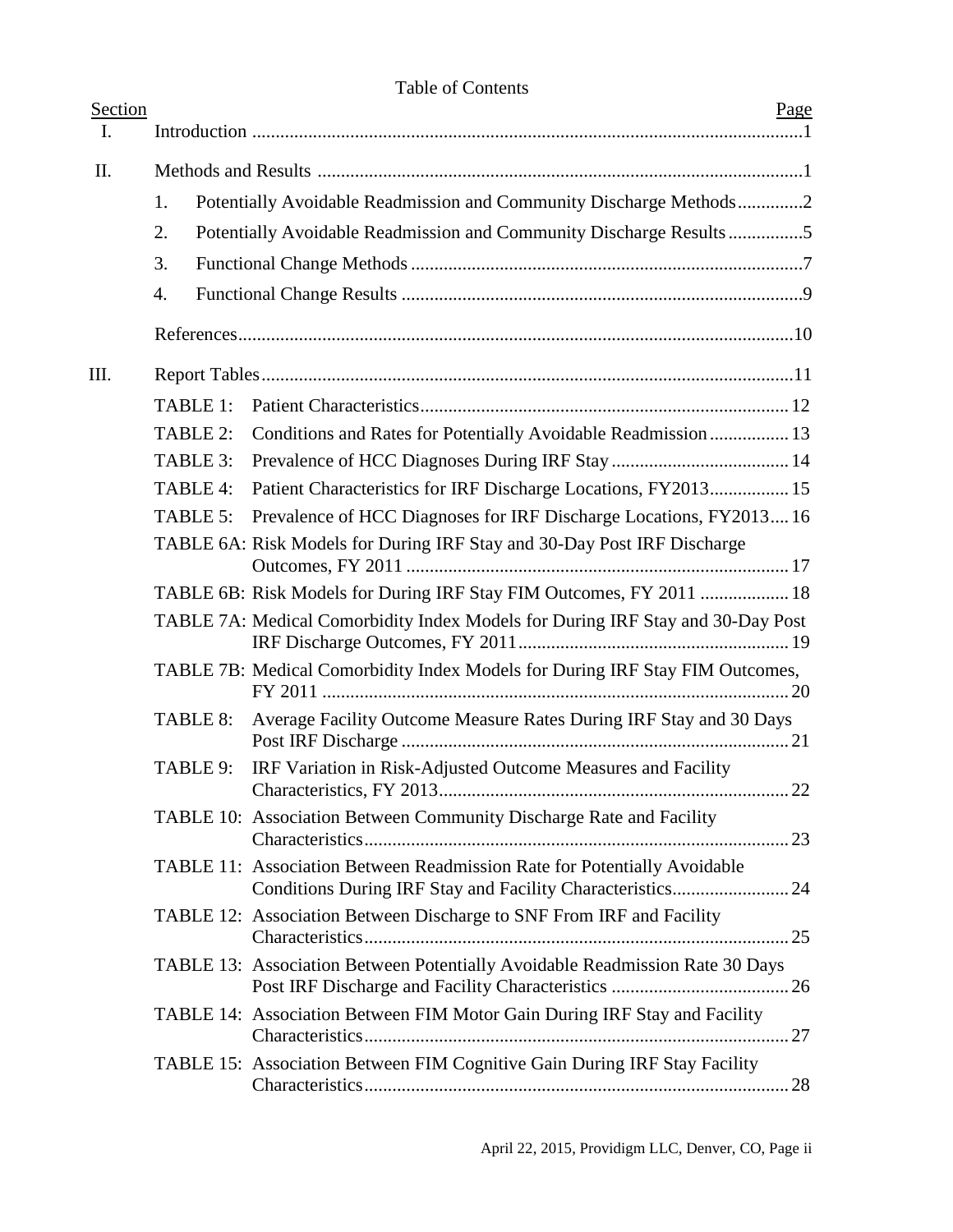| Section |                                                                                    | Page |
|---------|------------------------------------------------------------------------------------|------|
|         |                                                                                    |      |
|         | Appendix A: List of Studies focused on hospital readmissions and inpatient         |      |
|         | Appendix B: Conditions included in definition of Potentially Avoidable Readmission |      |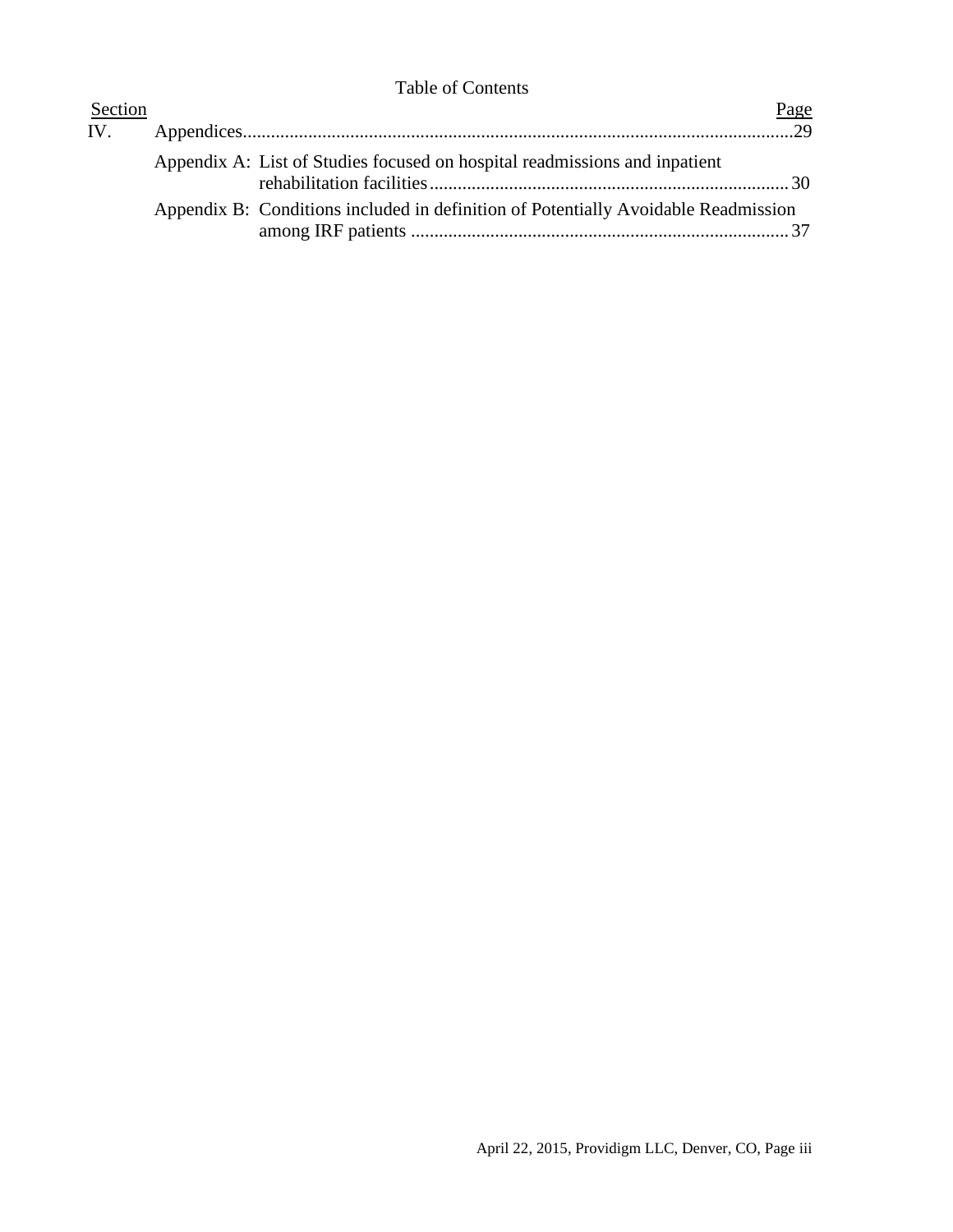#### I. INTRODUCTION

The quality of inpatient rehabilitation facilities (IRFs) is of great interest to policymakers as these facilities are tasked with providing high-intensity rehabilitation care to Medicare beneficiaries who have recently encountered health challenges resulting in compromised function. While the majority of post-acute rehabilitation care occurs in skilled nursing facilities and/or via home health agencies, IRFs provide care to patients who can tolerate at least 3 hours of therapy per day, commencing within a day of admission to the IRF. Furthermore, as conditions for participating in the Medicare program, IRFs must meet criteria for case-mix of patients (with a minimum of 60% falling into one of 21 distinct rehabilitation impairment categories), and criteria for staff licensure (with at least one physician specializing in physical medicine) (MedPAC 2014). These facilities are characterized by more than the patients and providers, however, with a majority of them situated within an acute care hospital (i.e., hospital-based units rather than freestanding facilities), and a disproportionate share being located in urban areas.

The objectives for this report include: One, to delineate the quality of IRFs using the most up-to-date data and methods; Two, to evaluate the patient characteristics that affect quality; and, Three, to identify the facility characteristics that affect quality.

#### II. METHODS AND RESULTS

In order to understand the quality of IRFs we examine the most recent annual data for which we were able to obtain a full complement of Medicare standard analytic inpatient claims files, enrollment data, patient assessment data, and provider-of-service information. In this case, the 2013 data are the most up-to-date. Using patient-level data and then tabulating facility-level measures, for example, by calculating the percentage of patient stays that experienced each of the dichotomous outcomes, we developed indicators of hospital readmission, discharge to community, discharge to a skilled nursing facility (SNF), and functional change. For hospital readmission, we distinguished between a hospital readmission for any cause and readmission for one of 13 clinical conditions for which a readmission may be potentially preventable, with the latter outcome being the preferred measure of IRF performance. We calculate two separate measures of potentially avoidable readmission—one that occurs at the end of the IRF stay, and one that occurs in days 2-30 after discharge from the IRF. To account for beneficiaries who are discharged from the IRF to a SNF, we calculated a separate measure of discharge to SNF discharge. For discharge to community, we distinguished those who utilized Medicare home health benefits in the 30 days following IRF discharge from those who did not. Last, to understand the effectiveness of rehabilitation care, we calculated change in the Functional Independence Measure (FIM) from admission to discharge, with facility-level measures representing average change among patients for the 13 motor items, and separately, average change among patients for the 5 cognitive items on the IRF-Patient Assessment Instrument (IRF-PAI). The numbers reported herein are based upon the final analytic file and may differ slightly (i.e. not statistically significant) from earlier versions used in the MedPAC Report to Congress.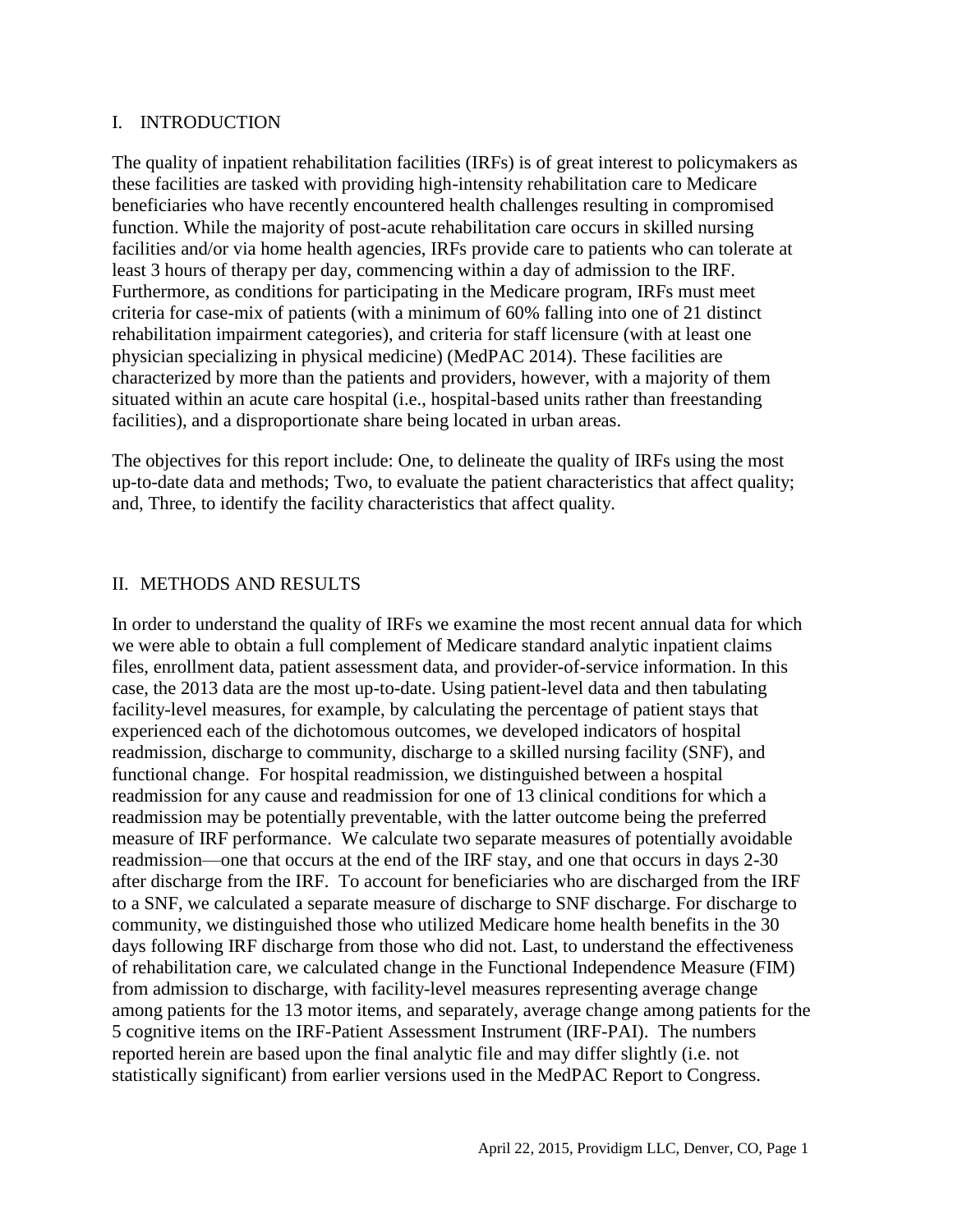#### **1 Discharge Destination and Potentially Avoidable Readmissions Methods**

#### 1.1 IRF Quality Measure Development

The quality measures used in this report focus on facility-level measures of particular outcomes (e.g., community discharge, SNF discharge, hospital readmission, and functional change) for Medicare beneficiaries who had a hospitalization in the 30 days preceding an IRF stay. We selected the outcomes of interest because they each represent quality measures that have been used in previous studies of IRF quality, or because they have a strong conceptual basis for inclusion as facility performance measures (see Appendix A for outcomes research related to IRFs). MedPAC has been tracking IRF quality with measures that are similar to those used in this report, though the differences are noteworthy (RAND, 2012). In particular, rather than utilizing a multi-level model to assess resident and facility characteristics that are associated with quality, this report adopts the Observed-to-Expected (O/E) approach that is used to monitor quality in other Medicare settings (e.g., hospitals, nursing homes). For each outcome measure, the O/E approach is relatively straightforward to interpret, and in this instance, is transformed into a risk-adjusted or risk-standardized measure by multiplying the O/E ratio by the national average (using a logarithmic transform for dichotomous measures).

Using two groups or classes of quality measures, we describe the quality measures for IRFs and provide the results of our analyses. The data for these two groups are slightly different: the former are calculated from Medicare inpatient (Part A) claims files, while the latter are calculated from the IRF-PAI. Owing to the different information available in the datasets, these quality measures may be broadly grouped into one set related to discharge destination and hospital readmissions, and another related to functional change across a stay.

#### 1.2 Measure definitions

The four facility-level discharge and hospitalization-related quality measures were calculated for each facility on an annual basis for fiscal years 2011, 2012, and 2013. Although researchers have studied the quality of IRFs, the dearth of published studies focused on the facility as a whole necessitated selecting outcome measures for which either relevant benchmarks may be missing, or for which studies have been restricted to particular diagnoses or conditions (Faulk and Cooper, 2013; Galloway, et al, 2013; Haines-Wood, et al, 1996; Hammond, et al, 2013; Hoyer, et al, 2013; Ottenbacher, et al, 2012; Ottenbacher, et al, 2014; Schneider, et al, 2012). They include:

1.2.1 Community Discharge: This measure reflects the percent of eligible stays where the patient was not discharged directly from the IRF to a hospital or a SNF. Hence, individuals who were discharged from the IRF to a nursing home as a non-SNF resident (i.e., for longterm care financed by Medicaid or private means) are included in this measure of community discharge. Patients who are discharged from the IRF to the community, but are admitted to a hospital within one day of discharge are not considered to be discharged to the community.

1.2.2 Discharge to SNF: This measure reflects the percent of eligible stays where the patient was discharged directly from the IRF to a SNF. More specifically, the measure reflects the rate at which individuals are discharged from the IRF for additional rehabilitation in a skilled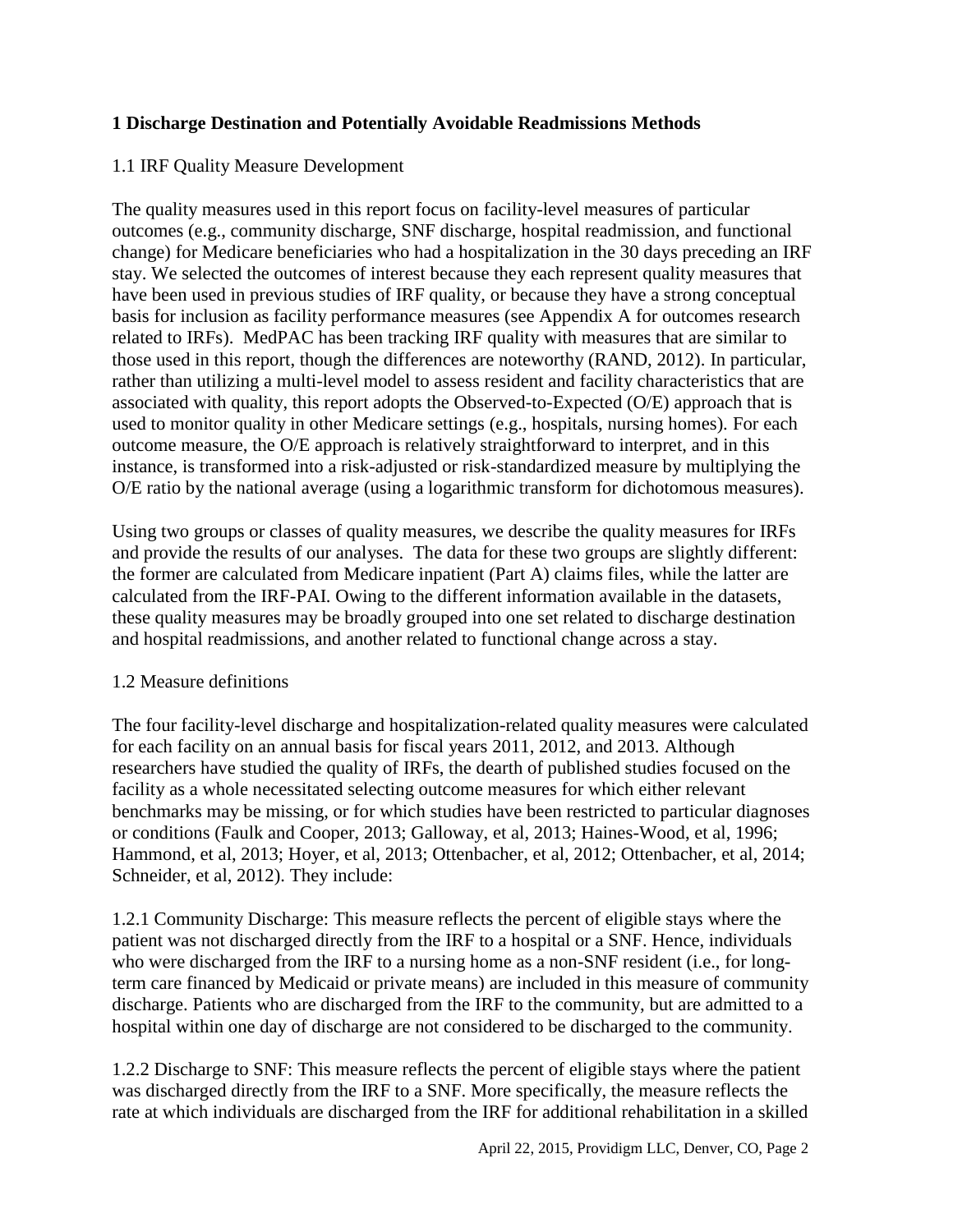nursing facility, and whose SNF care is financed by the Medicare skilled nursing benefit (i.e., Medicare Part A). Patients who were discharged from the IRF to a nursing home for a non-SNF episode are not considered to be discharged to SNF.

1.2.3 During IRF Potentially Avoidable Readmission: This measure reflects the percent of eligible stays where the patient was discharged directly from the IRF to an acute care facility for one of 13 different conditions. The potentially avoidable readmission-related quality measures are classified via the primary diagnosis code at the time of hospital discharge using the inpatient claims file (Kramer, et al, 2014; see Appendix 2 for list of ICD-9 diagnoses for each condition). The one exception is for delirium, for which we expanded the classification to include the secondary diagnoses. Individuals who died during the IRF stay were excluded from the facility's readmission rate.

1.2.4 30-Day Post IRF Discharge Potentially Avoidable Readmission: This measure reflects the percent of a facility's discharged patients whose hospitalization in the 30 days following discharge from the IRF to the community (with or without home health) or SNF is for a diagnosis that is one of the 13 potentially avoidable conditions. In other words, this rate of hospitalization reflects readmissions among those patients who did not go from the IRF to a hospital at the end of the IRF stay. Individuals who died during this 30-day window were excluded from this facility-level readmission rate.

#### 1.3 Stay-Level Covariates

In order to calculate a facility-level risk-adjusted rate, we developed risk models for each of the outcomes using data from all IRF patients. Ultimately, a set of covariates were employed to calculate an expected risk of each outcome. For each stay, a patient's diagnoses on inpatient claims are used to identify the presence of these risk factors, and these covariates are used to calculate an expected probability for each outcome. The set of candidate conditions for inclusion in the Medical Comorbidity Index were the hierarchical condition categories (HCC) utilized by CMS for the Medicare Advantage program. The data sources used for this risk adjustment of the IRF quality measures were restricted to the Part A hospital and IRF inpatient claims files, rather than drawing from all possible Medicare data sources.

Across all stays in an eligible facility, the probabilities from eligible stays were aggregated to generate an annual facility-level expected rate for each of the outcomes.

#### 1.3.1 Comorbidity Index indicators

A medical comorbidity index represents one of the covariates used to estimate the probability of each outcome for a particular stay. More specifically, each patient's active diagnoses, gleaned from the Medicare Part A inpatient claims files for either hospitalizations in an acute care facility or a stay in the IRF, were tabulated to generate an index of medical conditions that are associated with the risk of particular outcomes. Tables 3 and 5 list the HCCs that were utilized in at least one of the risk models. For each of the discharge destination and potentially avoidable readmission measures, Table 7A provides the regression coefficients for each of the HCCs included in the medical comorbidity index.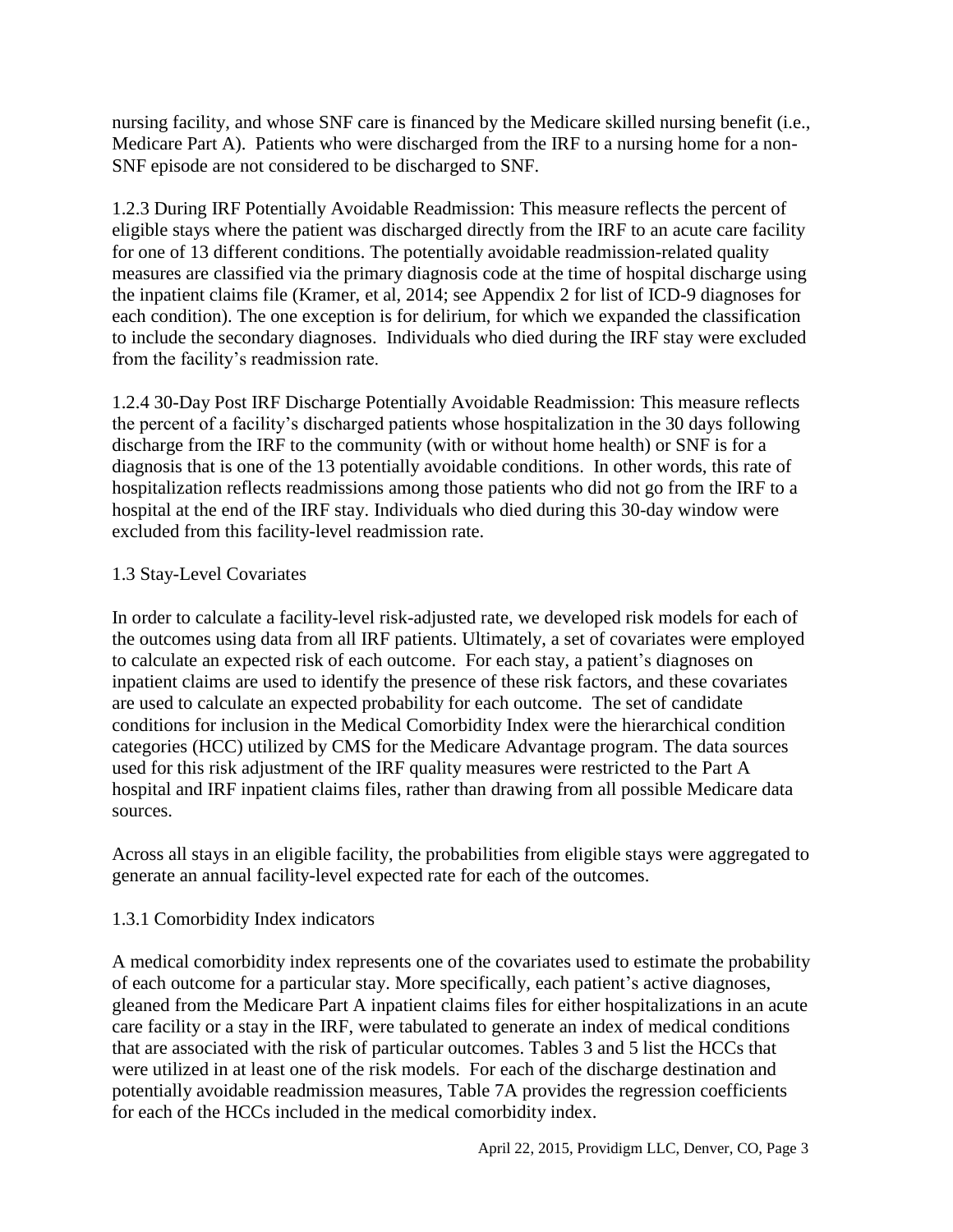#### 1.3.2 Other covariates

Other measures besides the medical comorbidity index were used to estimate the probability of each outcome for each stay. Candidate variables included FIM motor and FIM cognitive score at admission, Rehabilitation Impairment Category (RIC), and demographic characteristics. For each outcome, we selected a parsimonious set of customized risk adjustment factors based upon a combination of clinical judgment and exhibited statistical relationships such as explanatory power. (Kramer, et al, 2014).

#### 1.4 Resident Exclusions and Facility Eligibility

The population of interest included any Medicare beneficiary who utilized an IRF beginning in the 30 days after a stay in an acute care facility. To be included in facility-level calculations, an individual beneficiary had to be enrolled in the Medicare Fee for Service (FFS) Part A program for the entire fiscal year. Hence, IRF stays without a preceding acute care stay were excluded. Rather than provide an imprecise estimate of quality for those IRFs with a low volume, only facilities with 25 or more IRF stays in a particular year were included in descriptive statistics and regression models. Therefore, facilities were included in descriptive statistics and in the regression models if they had at least 25 eligible stays in a given fiscal year for that particular outcome. Our analyses are conducted for the fiscal years 2011, 2012, and 2013.

#### 1.5 Facility-Level Regressions

Each of the risk-adjusted facility-level outcome measures was regressed on a set of independent variables to facilitate inferences about the characteristics associated with facility performance. These facility characteristics were assessed via linear regression models, and included facility ownership (for-profit, government owned, or not-for-profit), volume (less than 100 stays / year, 100 stays or more but less than 700 stays /year, and 700 stays or more / year), calendar year (eligible in 2011 and/or 2013), and change over time.

#### 1.6 Constraints and Limitations

These facility-level measures were restricted to the Medicare FFS population, so we are unable to comment on the quality of care provided to Medicare Advantage (i.e., Medicare Part C) and private-pay patients in these facilities. In addition, the individual characteristics employed in our medical comorbidity models utilized only inpatient diagnoses codes, rather than diagnoses from clinical encounters in outpatient settings (e.g., Medicare Part B).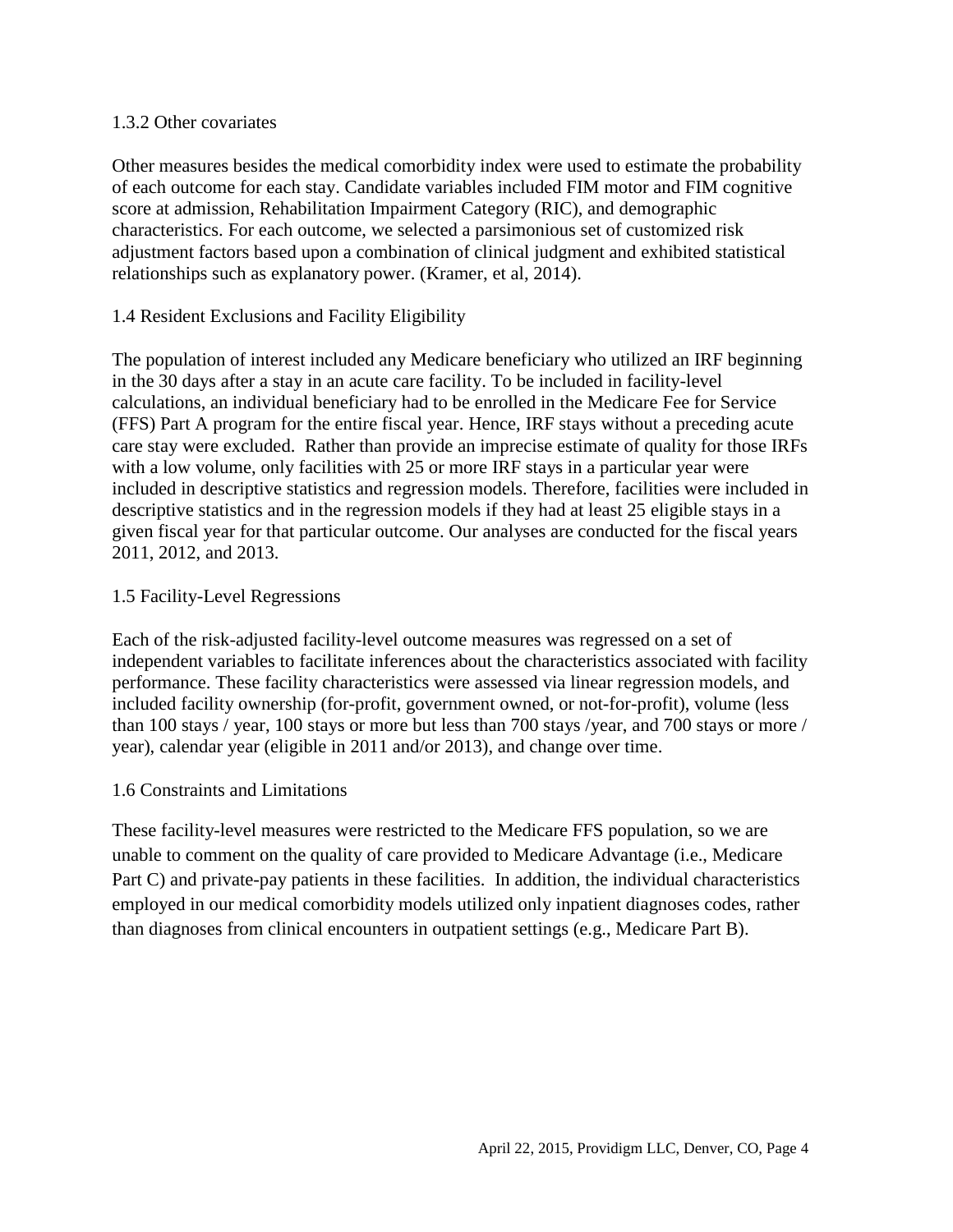#### **2 Potentially Avoidable Readmission and Community Discharge Results**

#### 2.1 Outcome Measures

#### 2.1.1 Stay Level

Table 1 provides descriptive statistics for the eligible stays using demographics (age, gender, marital status, and race), functional characteristics (FIM motor and FIM Cognitive scores), and select rehabilitation impairment categories (RICs). Over the three fiscal years analyzed for this report, the number of eligible stays declined from just over three hundred-and-six thousand (N=306,374) stays in 2011 to nearly two hundred-and-ninety-nine thousand (N=298,673) in 2013.

For eligible stays, Table 2 displays the distribution of potentially avoidable readmissions during the IRF stay by condition, as well as in aggregate, for the years 2011 through 2013. The most common condition for which a potentially avoidable readmission occurs during the IRF stay are respiratory problems, followed closely by sepsis and congestive heart failure. Furthermore, to understand how frequently an IRF patient is hospitalized for a potentially avoidable condition, we also include the percentage of all-cause readmissions that are potentially avoidable. All-cause readmission is defined as a direct readmission from the IRF to an acute-care facility within one day of IRF discharge. Broadly, nearly two-out-of-five hospital readmissions during an IRF stay are for a potentially avoidable condition.

Table 3 lists the prevalence of the various HCCs among eligible IRF stays, for 2011 through 2013. Across these years, the two most common HCCs among eligible beneficiaries are cardiac-related (specified heart arrhythmias and congestive heart failure).

Stratifying these results based on discharge destination, for the most recent year of data (i.e., Fiscal Year 2013) Table 4 provides demographic, functional characteristics, and select RICrelated information about the eligible stays, while Table 5 provides the presence of common HCCs among eligible stays. Patients that were discharged to a SNF differ from those discharged to the community (either with or without home health) on several dimensions including demographic characteristics such as marital status, functional characteristics such as FIM Motor and FIM Cognitive Scores at the time of IRF discharge, and comorbidities such as hip fracture, hip replacement, metastatic cancer, hemiplegia/hemiparesis, and atherosclerosis.

Table 6A provides the regression coefficients for each of the stay-level covariates used to risk adjust the discharge destination and potentially avoidable readmission measures. The model fit ranged from a c-index of 0.57 for potentially avoidable readmissions among those IRF patients discharged to a SNF, to a c-index of 0.72 for potentially avoidable readmissions that occurred at the end of the IRF stay. Table 7A provides the regression coefficients for the HCCs that are included in the outcome-specific medical comorbidity index. The model fit ranged from a c-index of 0.58 for discharge to SNF at the end of the IRF stay, to 0.66 for potentially avoidable readmissions that occurred at the end of the IRF stay.

#### 2.1.2 Facility Level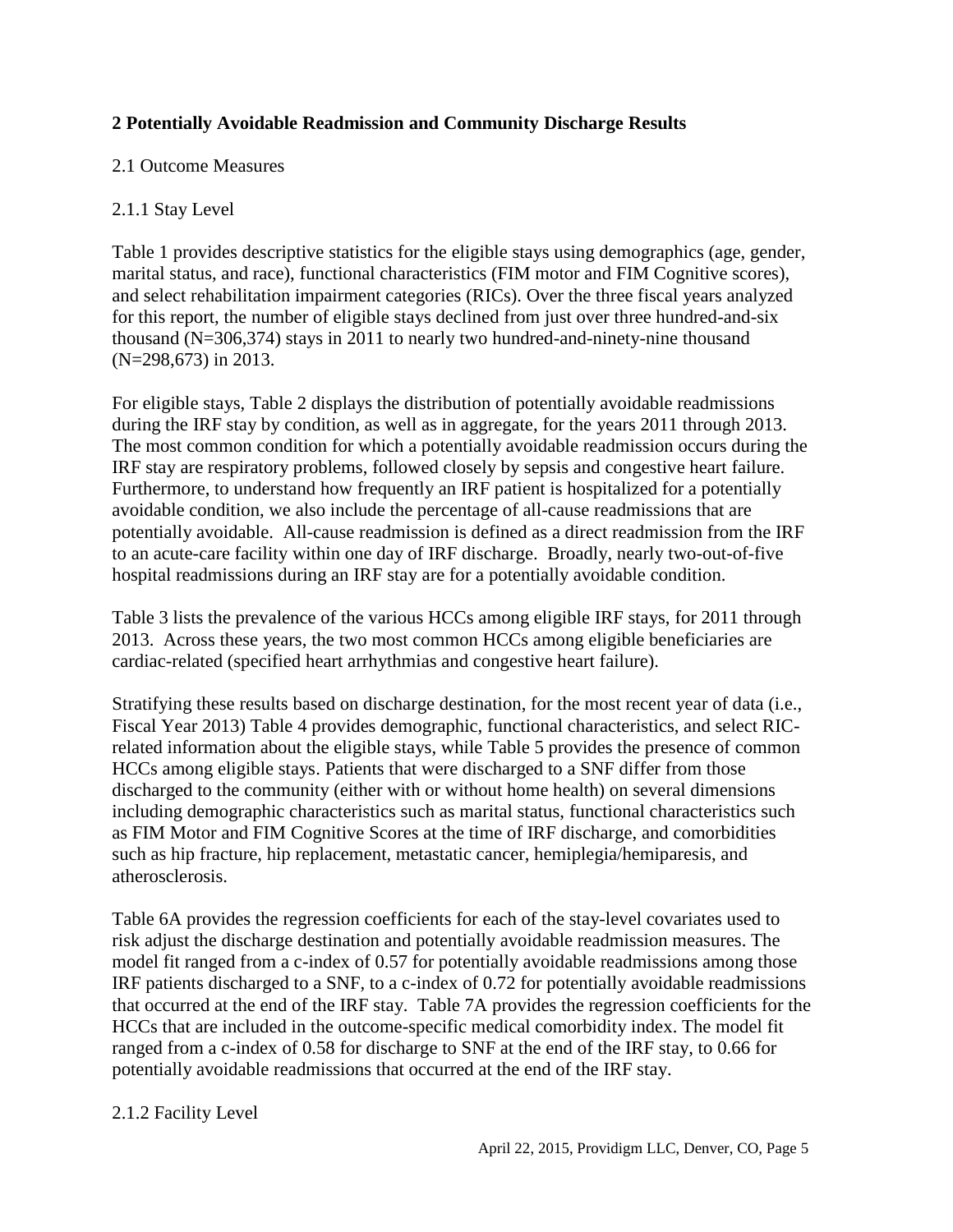For each year, Table 8 provides the average (i.e., mean) facility-level outcome rates among eligible facilities for each of the discharge destination and readmission-related quality measures. Both Observed and Risk-Adjusted rates are presented, with the latter reflecting the O/E ratio multiplied by the national average (using a logarithmic transform).

#### 2.1.3 Facility Level Regression Analyses

Pooling both FY 2011 and FY 2013 data, we employed linear regression models to regress the risk-adjusted outcome measures on facility and geographic characteristics to understand the effect of facility characteristics on quality (Tables 10, 11, 12, and 13). The adjusted Rsquared values for the final discharge destination and hospitalization-related quality measures were acceptable: for community discharge, discharge to SNF, during IRF potentially avoidable readmissions, and 30-day post IRF potentially avoidable readmission rate models they were 0.103, 0.109, 0.069, and 0.071, respectively. The low explanatory power of these models, in general, may be attributable to the highly skilled staff available in IRFs that leads to low rates and variability in these outcomes which were not available for inclusion in the models.

Compared to free-standing facilities, hospital-based facilities had no discernible difference in both the community discharge rate and the 30 days post-IRF discharge potentially avoidable readmission rate; however, hospital-based facilities had a lower potentially avoidable readmission rate during the IRF stay (by 0.6 percentage points), and a higher SNF discharge rate (by 1.0 percentage points) than the free-standing facilities.

Not-for-profit facilities had higher community discharge rates (by 0.7 percentage points) and lower potentially avoidable readmission rates (by 0.4 percentage points) than government owned IRFs, and lower potentially avoidable readmission rates (by 0.2 percentage points for readmissions at the end of the IRF stay, and by 0.3 percentage points for readmissions occurring in the 30 days post-IRF discharge) and higher discharge to SNF rates (by 0.5 percentage points) than for-profit facilities.

Compared to urban facilities, rural IRFs had similar community discharge rates and potentially avoidable readmission rates, as evidenced by the lack of statistically significant regression coefficients.

Low volume facilities (i.e., those with 100 or fewer stays in the year) had higher community discharge rates (by 0.8 percentage points) than facilities with 100 stays or more but fewer than 700 in the year, and lower (by 0.2 percentage points) potentially avoidable readmission rate at the end of the IRF stay. Volume did not appear to be related to rates of discharge to SNF or potentially avoidable readmissions within 30 days of IRF discharge.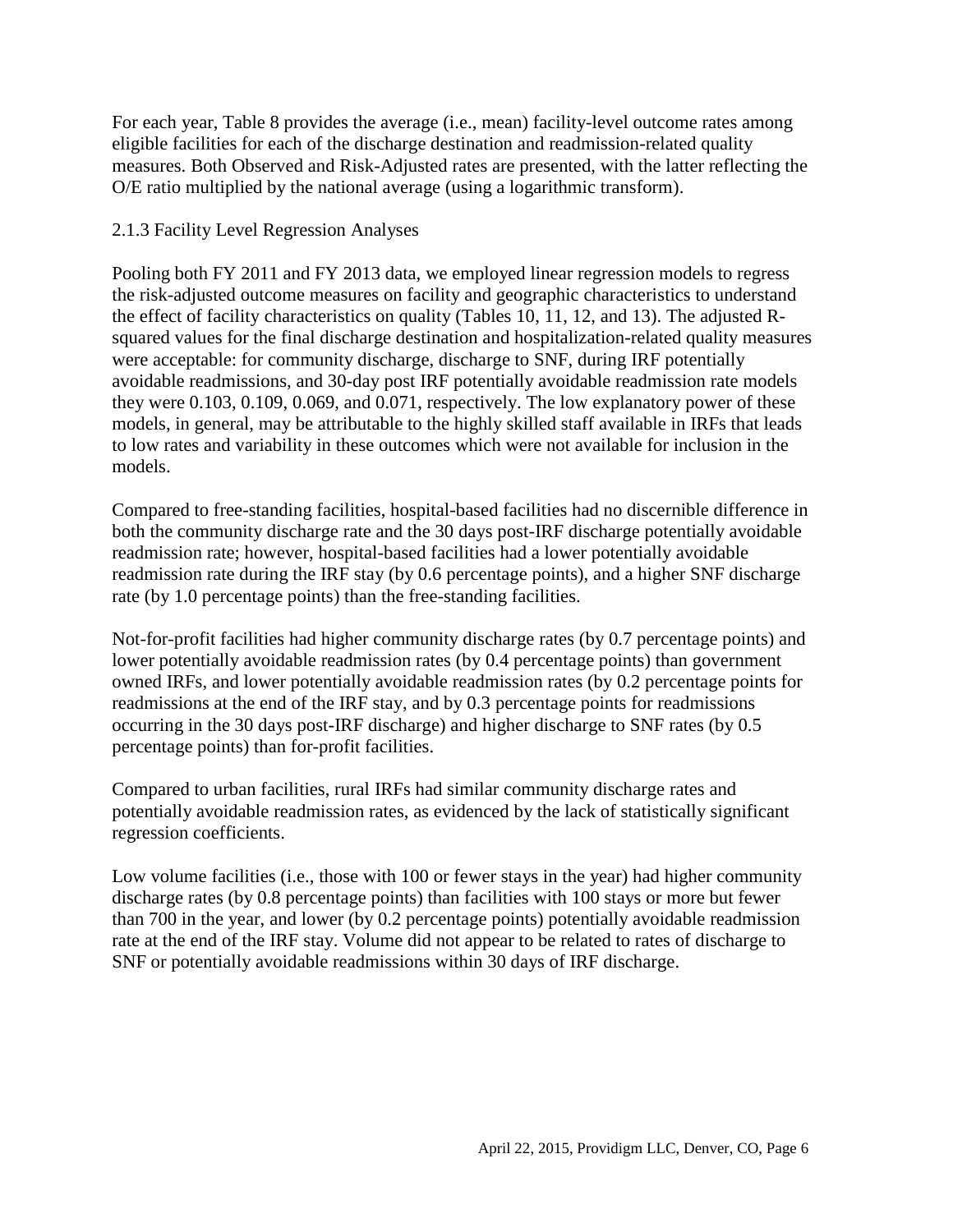#### **3 Functional Change Methods**

The purpose of inpatient rehabilitation facility (IRF) care is to provide high quality care for Medicare beneficiaries who are able to benefit from high intensity rehabilitative care. Hence, measures of functional improvement are likely to be of great interest to stakeholders.

#### 3.1 Functional Change Measure Development

#### 3.1.1 Data for Functional Outcome Assessment

To measure function and functional change, we utilized information from the Inpatient Rehabilitation Facility Patient Assessment Instrument (IRF-PAI).

#### 3.1.2 Selection of Scales for Functional Outcome Assessment

The Functional Independent Measure (FIM) is a widely-used metric of IRF performance (MedPAC, 2014; RAND, 2012) that is based on 18 items in the IRF-PAI. When calculated as an aggregate measure (i.e., Total FIM), the FIM ranges from 18 to 126 because each of the items ranges from 1 to 7. However, rather than use the total FIM score, or a change in the total FIM score across an IRF stay, we utilize two distinct quality measures related to FIM change that that pertain to either motor FIM gain or cognitive FIM gain (CMS, 2012).

#### 3.2 Measure Definition

The two facility-level quality measures related to functional change were calculated for each facility on an annual basis for fiscal years 2011, 2012, and 2013. They include:

#### 3.2.1 FIM Motor Gain

This measure reflects the average change in the 13-item FIM Motor score among the eligible stays in an IRF during a given year. Patients with missing information for any of the 13 Motor-function items at either admission or discharge from the IRF are not included when calculating average change.

#### 3.2.2 FIM Cognitive Gain

This measure reflects the average change in the 5-item FIM Cognitive score among the eligible stays in an IRF during a given year. Patients with missing information for any of the 5 cognitive-function items at either admission or discharge from the IRF are not included when calculating average change.

#### 3.3 Stay-Level Covariates

Similar to our construction of the facility-level risk-adjusted rates for the discharge destination and hospitalization-related quality measures, we developed risk models for both FIM Motor Gain and FIM Cognitive Gain. The process for selecting covariates was identical, and the data sources for the HCCs were identical.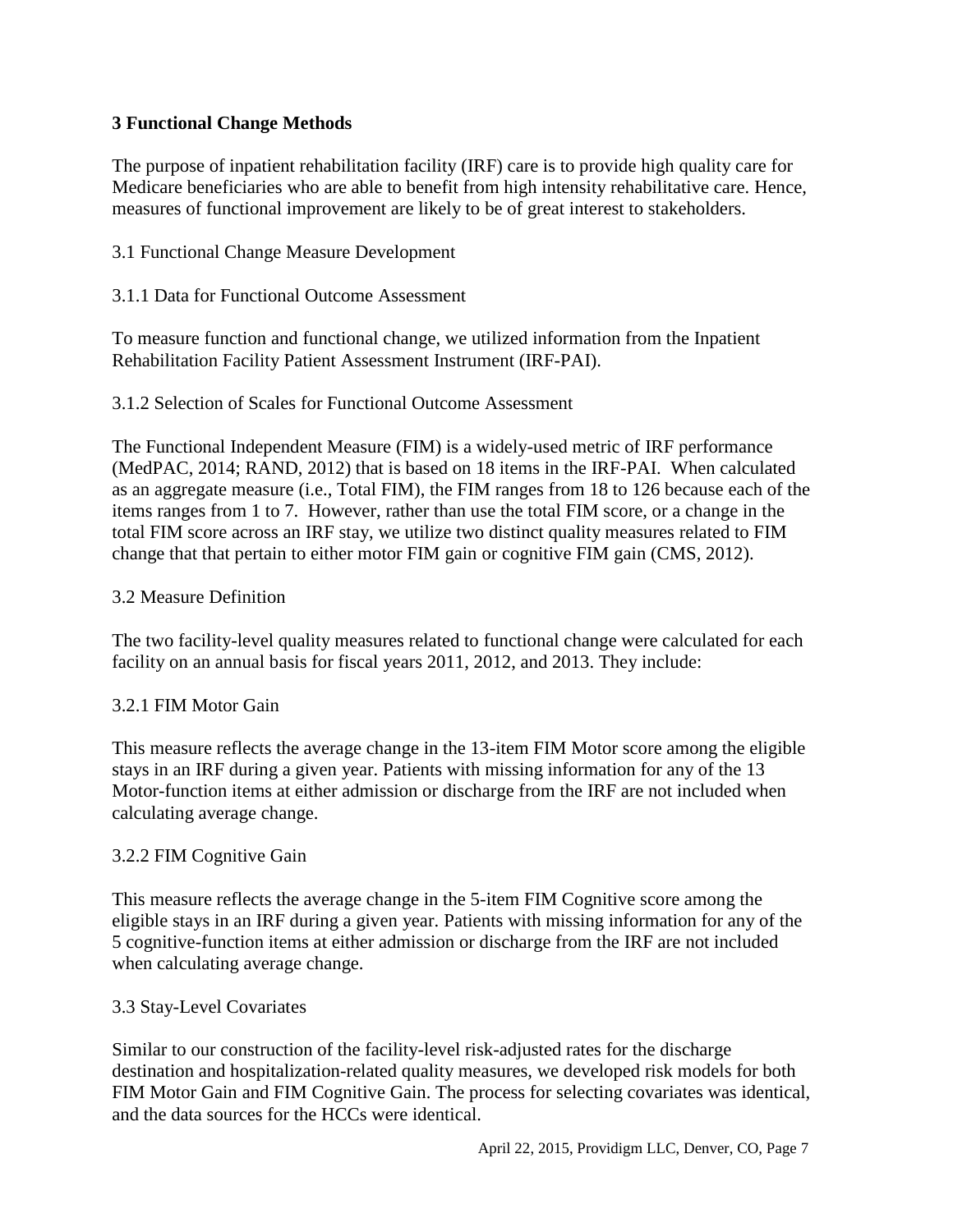#### 3.4 Resident level exclusions and facility eligibility

As with the discharge-destination and hospitalization-related quality measures, only those IRF patients who had received care in an acute care facility in the 30 days prior to the beginning of the IRF stay were included. Similarly, only those Medicare beneficiaries who were enrolled in Medicare FFS Part A for the entire year were included. Likewise, only those facilities with at least 25 eligible stays in a given year were eligible for facility-level analyses. To calculate functional change requires both admission and discharge functional assessment, so only those IRF patients with an admission and discharge FIM score were included in these analyses.

#### 3.5 Facility-level Regressions

The two risk-adjusted functional change-related quality measures were separately regressed on a set of independent variables (i.e., covariates), and the selection criteria for inclusion or exclusion from the final model were identical.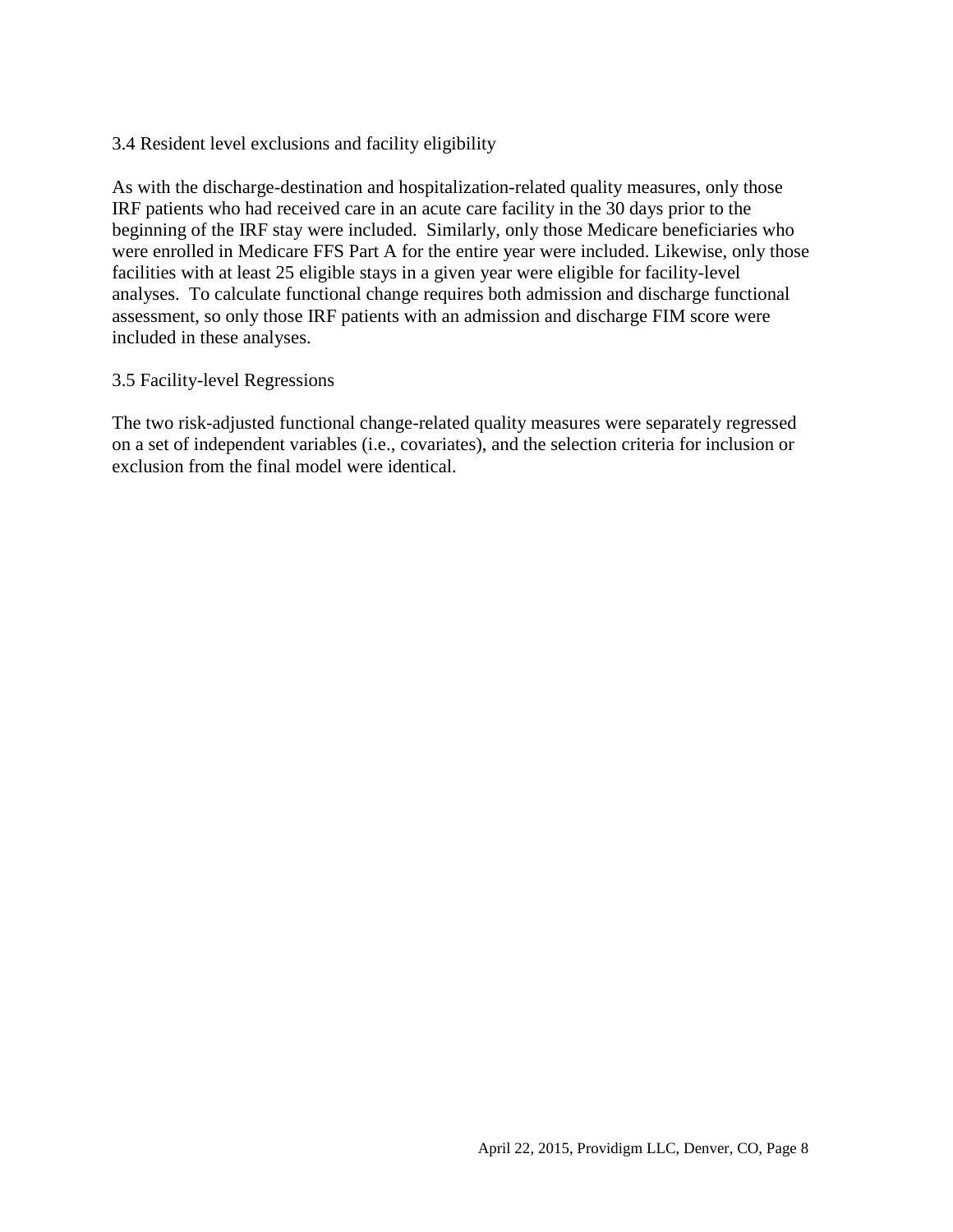#### **4 Functional Change Results**

#### 4.1 Outcome Measures

#### 4.1.1 Stay Level

As described previously, Table 1 provides functional characteristics across the eligible stays for each year. The average functional status at admission among IRF patients has remained relatively stable from 2011 to 2013, but the average FIM Motor score at discharge has increased by 0.8 points. Upon further examination of Table 4, the average FIM Motor and FIM Cognitive scores exhibited greater variation when stratified by the discharge destination at the end of the IRF stay. IRF patients who subsequently are discharged to a SNF exhibited the lowest average FIM Motor and FIM Cognitive score at admission and at discharge. Table 6B provides the covariates included in the final risk adjustment models used for FIM Motor Gain and FIM Cognitive Gain. The model fit for FIM Motor Gain was modest (adjusted Rsquare=0.062), while the model fit for FIM Cognitive Gain was quite good (adjusted Rsquare=0.242). Table 7B provides the regression coefficients for each of the HCCs included for medical comorbidity index used in the calculation of expected FIM Motor Gain and FIM Cognitive Gain.

#### 4.1.2 Facility Level

For each of the three years, Table 8 provides both the observed and risk-adjusted facilitylevel FIM Motor Gain and FIM Cognitive Gain across eligible facilities. Table 9 provides insights related to the distribution of both facility-level functional change measures for 2013.

#### 4.1.3 Facility Level Regression Analyses

Tables 14 and 15 provide insight into the facility characteristics associated with facility-level quality measures. The model fit for FIM Motor Gain is good (adjusted R-square=0.171), while the model fit for FIM Cognitive Gain is average (adjusted R-square=0.115).

In comparison to hospital-based IRFs, free-standing facilities had a higher FIM Motor Gain (by 2.33 points) and higher FIM Cognitive Gain (by 0.62 points).

With respect to facility ownership, for-profit IRFs had a higher FIM Motor Gain (by 1.01 points) and higher FIM Cognitive Gain (by 0.33 points) than non-profit IRFs. Governmentowned IRFs did not differ from non-profit IRFs.

Rural IRFs exhibit a higher average (by 0.62 points) FIM Motor Gain than those in urban facilities. However, for FIM Cognitive Gain, the average gain in rural facilities is not statistically different than the average gain observed among urban facilities.

In terms of volume, IRFs with a high volume—facilities with 700 stays or more in the year exhibited a higher FIM Motor gain (by 0.63 points), but a similar FIM Cognitive Gain as lower volume facilities with 100 stays or more but less than 700 stays.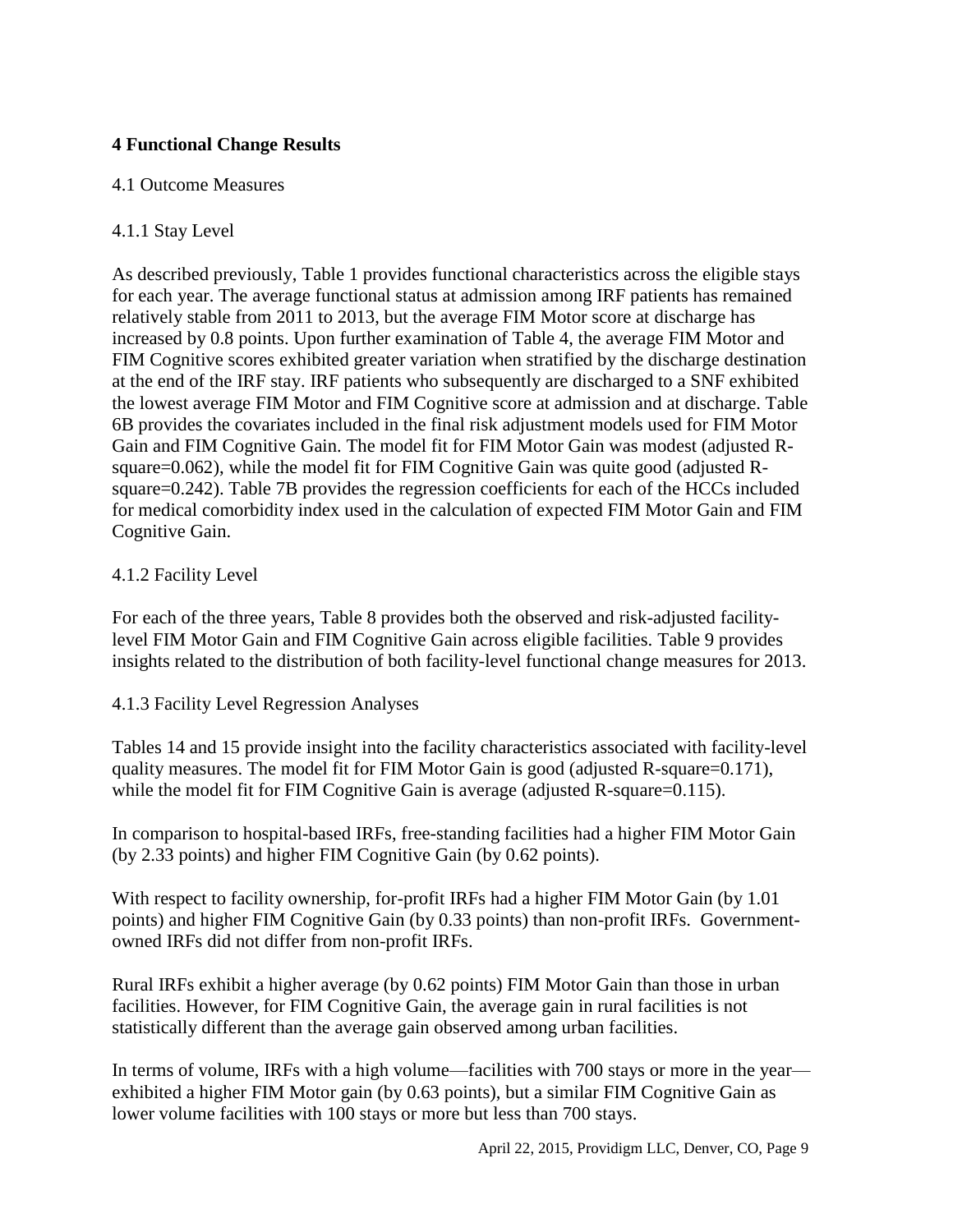#### REFERENCES

Faulk CE, Cooper NR, Staneata JA, et al (2013). "Rate of Return to Acute Care Hospital Based on Day and Time of Rehabilitation Admission." Physical Medicine and Rehabilitation; 5:757-762.

Galloway RV, Granger CV, Karmarkar AM, et al (2013). "The Uniform Data System for Medical Rehabilitation Report of Patients with Debility Discharged from Inpatient Rehabilitation Programs in 2000-2010." American Journal of Physical Medicine and Rehabilitation; 92(1): 14-27.

Haines-Wood J, Gilmore DH, Beringer TR (1996). "Re-admission of elderly patients after in-patient rehabilitation." Ulster Medical Journal; 65: 142-144. Journal of Hospital Medicine; 9(5): 277-282.

Hammond FM, Horn SD, Smout RJ, et al (2013). "Acute Rehospitalizations During Inpatient Rehabilitation for Spinal Cord Injury." Archives of Physical Medicine and Rehabilitation; 94(4): S98-S105.

Hoyer EH, Needham DM, Atanelov L, et al (2013). "Association of Impaired Functional Status at Hospital Discharge and Subsequent Rehospitalization."

Kramer A, Lin M, Fish R, Min S (2014). Development of Potentially Avoidable Readmission and Functional Outcome SNF Quality Measures. (Medicare Payment Advisory Commission: Washington, DC).

Medicare Payment Advisory Commission (MedPAC) (2014). Inpatient Rehabilitation Facility Services: Report to the Congress. (Medicare Payment Advisory Commission: Washington, DC).

RAND (2012). Provider-Level Risk-Adjusted Quality Measures for Inpatient Rehabilitation Facilities. (Medicare Payment Advisory Commission: Washington, DC).

Ottenbacher KJ, Graham JE, Ottenbacher AJ, et al (2012); "Hospital Readmission in Persons with Stroke Following Postacute Inpatient Rehabilitation." Journal of Gerontology: Medical Sciences; 67(8): 875-881.

Ottenbacher KJ, Karmarkar A, Graham JE, et al (2014). "Thirty-Day Hospital Readmission Following Discharge from Postacute Rehabilitation in Fee-for-Service Medicare Patients." JAMA; 311(6): 604-614.

Schneider JC, Gerrard P, Goldstein R, et al (2012). "Predictors of Transfer from Rehabilitation to Acute Care in Burn Injuries." Journal of Trauma and Acute Care Surgery; 73(6): 1596-1601.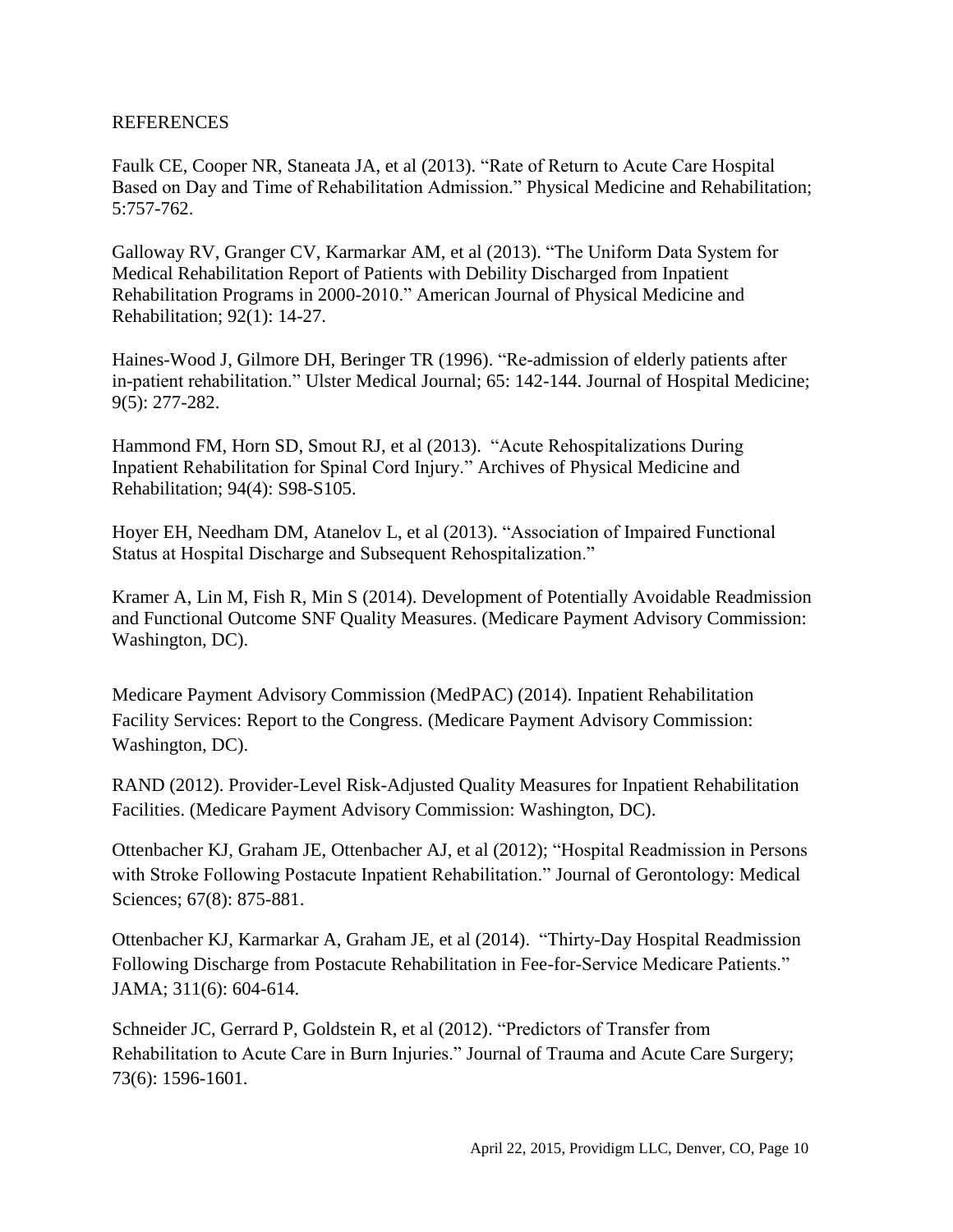# **Section III Report Tables**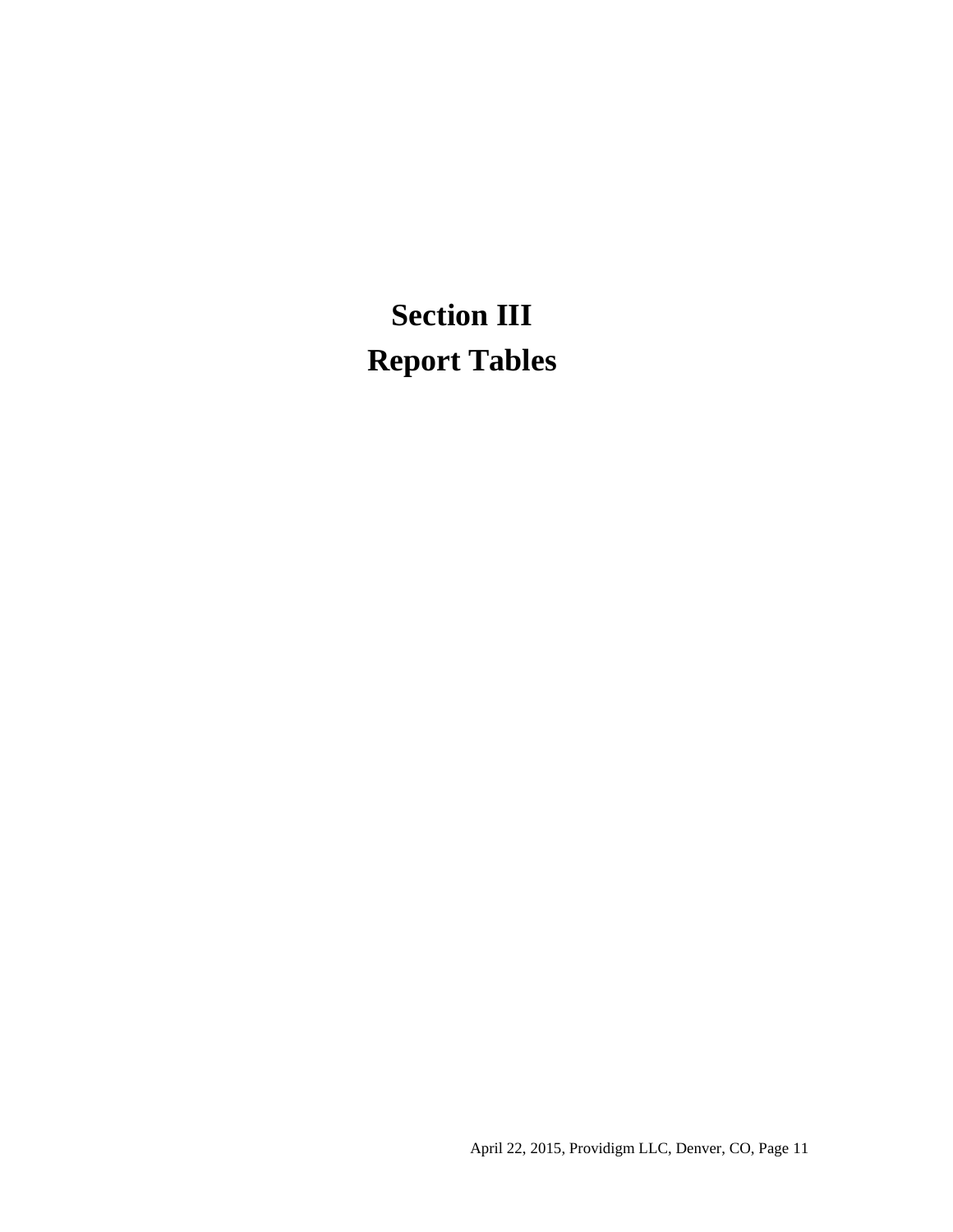|                                             |                   | <b>Fiscal Year</b> |          |
|---------------------------------------------|-------------------|--------------------|----------|
| Demographics                                | 2011 <sup>1</sup> | $2012^2$           | $2013^3$ |
| Female                                      | 57.4%             | 57.2%              | 56.0%    |
| Age at End of First IRF Stay (Years)        | 75.9              | 75.8               | 75.6     |
| Age, Less Than 65 Years                     | 12.6%             | 12.7%              | 12.9%    |
| Age, 65 to Less Than 75 Years               | 29.8%             | 30.4%              | 31.3%    |
| Age, 75 to Less Than 85 Years               | 36.7%             | 36.1%              | 35.0%    |
| Age, 85 Years or Greater                    | 20.9%             | 20.8%              | 20.8%    |
| <b>Never Married</b>                        | 10.5%             | 10.6%              | 10.9%    |
| Married                                     | 45.9%             | 46.2%              | 46.9%    |
| Widowed                                     | 33.5%             | 32.7%              | 31.4%    |
| Separated                                   | 0.9%              | 0.9%               | 1.0%     |
| Divorced                                    | 9.2%              | 9.6%               | 9.8%     |
| Race/Ethnicity: White                       | 83.9%             | 83.8%              | 83.5%    |
| Race/Ethnicity: African American            | 9.8%              | 10.1%              | 10.2%    |
| Race/Ethnicity: Hispanic                    | 4.4%              | 4.2%               | 4.3%     |
| Race/Ethnicity: Other                       | 1.9%              | 1.9%               | 2.0%     |
| Selected Functional and Other               |                   |                    |          |
| FIM Motor Score at Admission                | 35.5              | 35.3               | 35.3     |
| FIM Motor Score at Discharge                | 59.4              | 59.8               | 60.2     |
| FIM Motor Score Change During IRF Stay      | 23.8              | 24.4               | 24.9     |
| FIM Cognitive Score at Admission            | 23.2              | 23.0               | 22.8     |
| FIM Cognitive Score at Discharge            | 27.4              | 27.4               | 27.5     |
| FIM Cognitive Score Change During IRF Stay  | 4.2               | 4.4                | 4.7      |
| Hip Fracture or Dislocation                 | 14.9%             | 14.3%              | 13.9%    |
| RIC-08_Replacement of Lower Extremity Joint | 3.9%              | 3.7%               | 3.4%     |
| RIC-Miscellaneous                           | 12.8%             | 12.2%              | 12.3%    |

#### **TABLE 1: Patient Characteristics**

<sup>1</sup> Includes 306,374 IRF stays. Excludes deaths during IRF stay.

 $2$  Includes 301,900 IRF stays. Excludes deaths during IRF stay.

<sup>3</sup> Includes 298,673 IRF stays. Excludes deaths during IRF stay.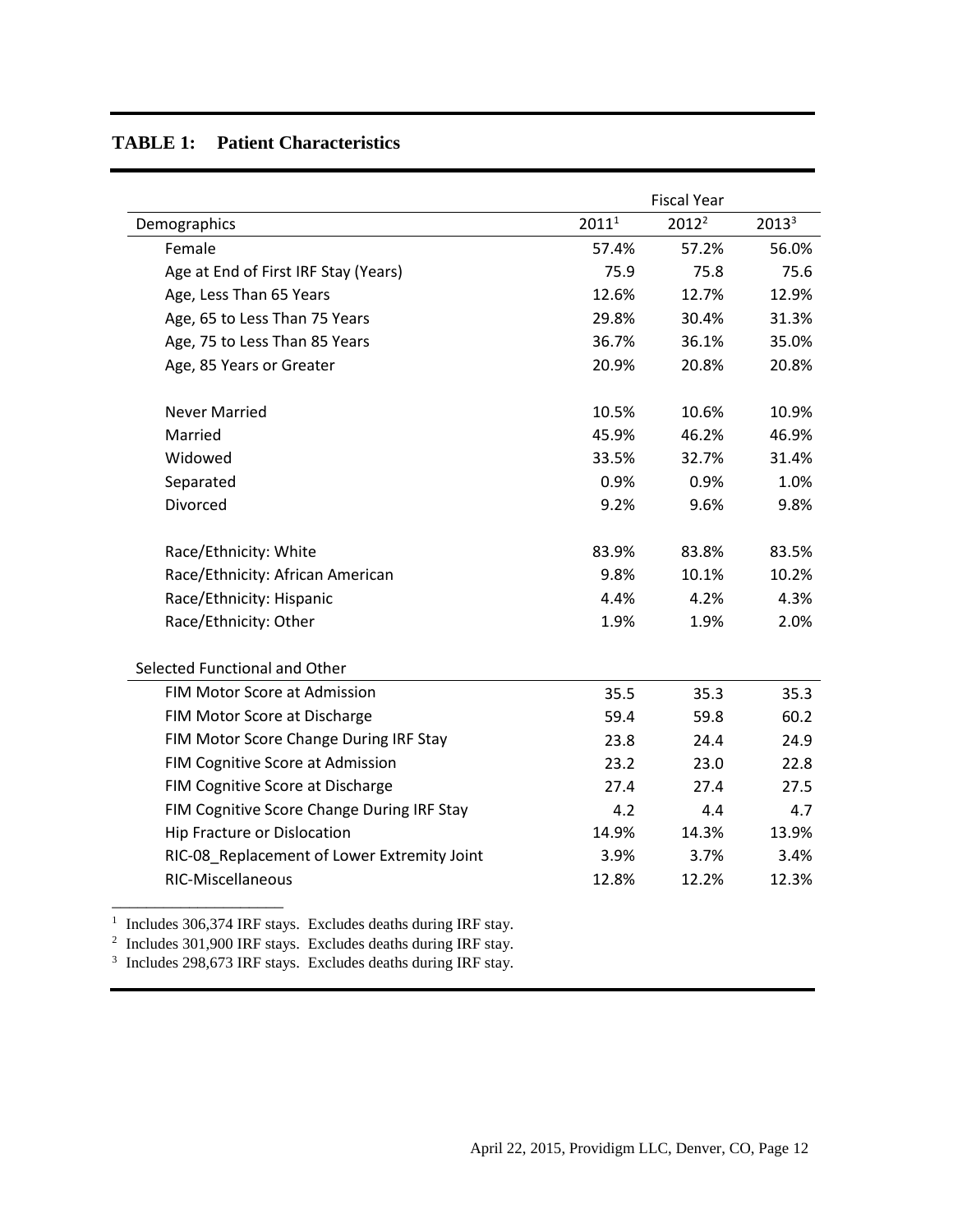|                                                                                                                               |          | <b>Fiscal Year</b> |          |
|-------------------------------------------------------------------------------------------------------------------------------|----------|--------------------|----------|
| <b>Observed Direct Readmission</b>                                                                                            | $2011^1$ | $2012^2$           | $2013^3$ |
| All-Cause                                                                                                                     | 10.13%   | 9.80%              | 9.50%    |
| <b>Potentially Avoidable (All Conditions)</b>                                                                                 | 3.44%    | 3.29%              | 3.24%    |
| <b>CHF (Congestive Heart Failure)</b>                                                                                         | 0.60%    | 0.59%              | 0.58%    |
| Electrolyte Imbalance / dehydration                                                                                           | 0.12%    | 0.11%              | 0.10%    |
| Respiratory illnesses and bronchitis (e.g., pneumonia,<br>influenza, and pneumonitis due to inhalation of food or<br>vomitus) | 0.89%    | 0.80%              | 0.80%    |
| Sepsis (septicemia)                                                                                                           | 0.80%    | 0.83%              | 0.89%    |
| Urinary Tract and Kidney Infections (cystitis, urethritis,<br>urethral stricture)                                             | 0.21%    | 0.19%              | 0.18%    |
| Hypoglycemia and diabetic complications                                                                                       | 0.06%    | 0.06%              | 0.05%    |
| Anticoagulant complications                                                                                                   | 0.11%    | 0.11%              | 0.09%    |
| <b>Fractures and Musculoskeletal</b>                                                                                          | 0.33%    | 0.30%              | 0.28%    |
| <b>Adverse Drug Reaction</b>                                                                                                  | 0.02%    | 0.02%              | 0.03%    |
| Delirium                                                                                                                      | 0.02%    | 0.01%              | 0.01%    |
| Cellulitis / Wound Infection                                                                                                  | 0.05%    | 0.05%              | 0.04%    |
| <b>Pressure Ulcers</b>                                                                                                        | 0.03%    | 0.03%              | 0.02%    |
| <b>Blood Pressure Management</b>                                                                                              | 0.21%    | 0.20%              | 0.17%    |

#### **Table 2: Observed Direct Readmission from IRF Rates for All-Cause, Potentially Avoidable, and Individual Conditions**

<sup>1</sup> Includes 306,374 IRF stays. Excludes deaths during IRF stay.

\_\_\_\_\_\_\_\_\_\_\_\_\_\_\_\_\_\_\_\_

<sup>2</sup> Includes 301,900 IRF stays. Excludes deaths during IRF stay.

<sup>3</sup> Includes 298,673 IRF stays. Excludes deaths during IRF stay.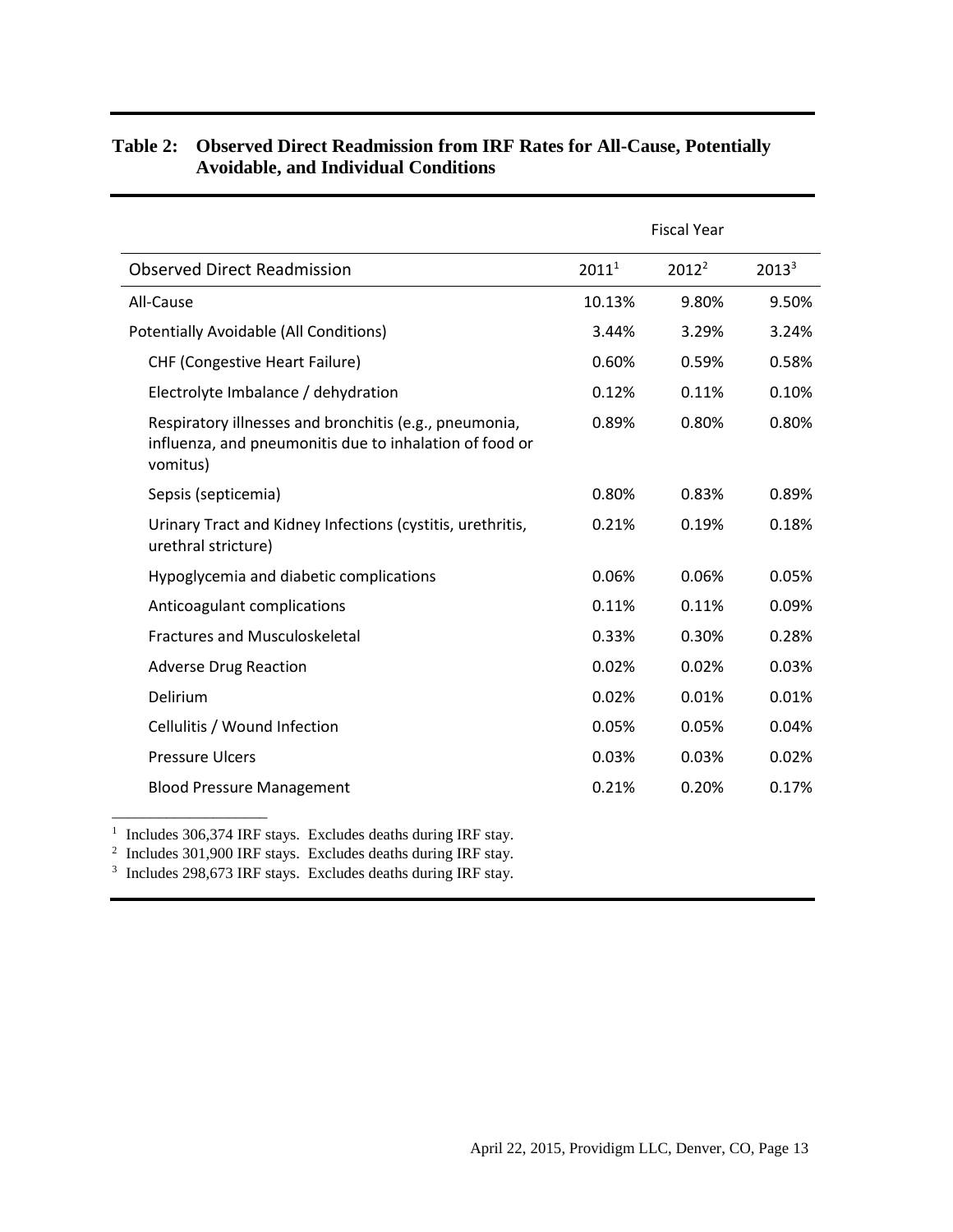|                  |                                                                          |                   | <b>Fiscal Year</b> |                   |
|------------------|--------------------------------------------------------------------------|-------------------|--------------------|-------------------|
|                  | <b>Medical Hierarchical Condition Categories</b>                         | 2011 <sup>1</sup> | $2012^2$           | 2013 <sup>3</sup> |
| HCC <sub>8</sub> | Metastatic Cancer and Acute Leukemia                                     | 2.0%              | 2.1%               | 2.1%              |
| <b>HCC 18</b>    | Diabetes with Chronic Complications                                      | 7.5%              | 8.1%               | 8.4%              |
| <b>HCC 21</b>    | <b>Protein-Calorie Malnutrition</b>                                      | 6.6%              | 7.0%               | 7.1%              |
| <b>HCC 84</b>    | Cardio-Respiratory Failure and Shock                                     | 9.4%              | 12.0%              | 13.0%             |
| <b>HCC 85</b>    | <b>Congestive Heart Failure</b>                                          | 22.2%             | 23.3%              | 23.8%             |
| <b>HCC 96</b>    | Specified Heart Arrhythmias                                              | 24.9%             | 26.6%              | 27.4%             |
| <b>HCC 100</b>   | <b>Ischemic or Unspecified Stroke</b>                                    | 15.6%             | 15.7%              | 15.9%             |
| <b>HCC 103</b>   | Hemiplegia/Hemiparesis                                                   | 11.6%             | 11.4%              | 11.4%             |
| <b>HCC 106</b>   | Atherosclerosis of the Extremities with<br><b>Ulceration or Gangrene</b> | 2.2%              | 2.1%               | 2.2%              |
| <b>HCC 108</b>   | Vascular Disease                                                         | 11.7%             | 12.8%              | 12.9%             |
| <b>HCC 111</b>   | Chronic Obstructive Pulmonary Disease                                    | 18.2%             | 19.6%              | 19.9%             |
| <b>HCC 114</b>   | Aspiration and Specified Bacterial Pneumonias                            | 3.9%              | 3.9%               | 4.0%              |
| <b>HCC 135</b>   | <b>Acute Renal Failure</b>                                               | 14.4%             | 15.5%              | 16.7%             |
| <b>HCC 136</b>   | Chronic Kidney Disease (Stage 5)                                         | 4.1%              | 4.2%               | 4.5%              |

## **TABLE 3: Prevalence of HCC Diagnoses During IRF Stay**

<sup>1</sup> Includes 306,374 IRF stays. Excludes deaths during IRF stay.

<sup>2</sup> Includes 301,900 IRF stays. Excludes deaths during IRF stay.

<sup>3</sup> Includes 298,673 IRF stays. Excludes deaths during IRF stay.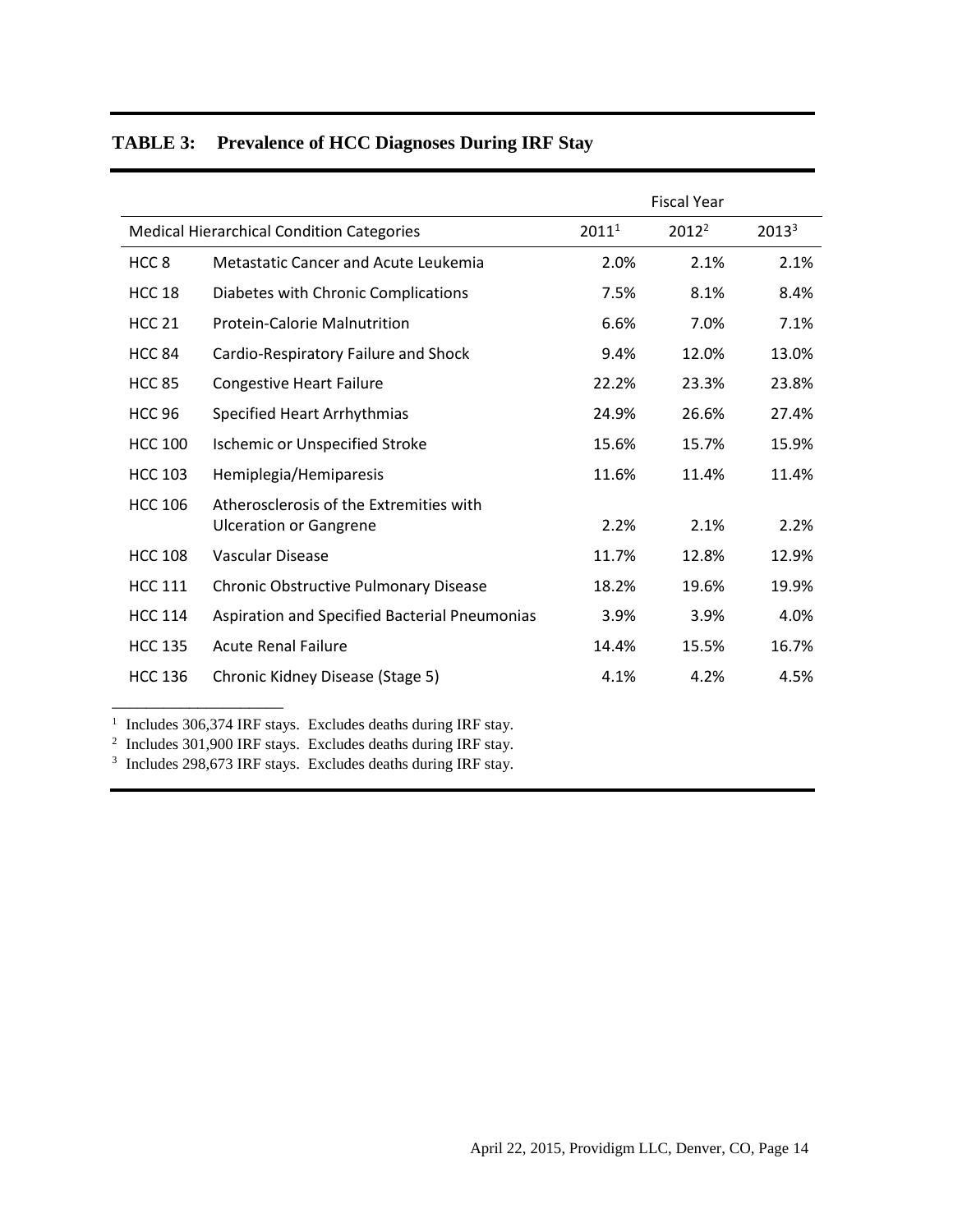|                                         | <b>IRF</b>         | 30 Days Post IRF Discharge Location |         |           |  |
|-----------------------------------------|--------------------|-------------------------------------|---------|-----------|--|
|                                         | Discharge          |                                     | Home    | Community |  |
|                                         | Stays <sup>1</sup> | <b>SNF</b>                          | Health  | $w$ /o HH |  |
| Number of Stays                         | 264,127            | 18,255                              | 132,588 | 113,284   |  |
| Percent of Stays                        | 100.0%             | 6.9%                                | 50.2%   | 42.9%     |  |
| Demographics                            |                    |                                     |         |           |  |
| Female                                  | 56.9%              | 56.0%                               | 59.4%   | 54.0%     |  |
| Age (Years), End of First IRF Stay      | 75.6               | 78.1                                | 76.2    | 74.4      |  |
| Age, Less Than 65 Years                 | 12.9%              | 10.0%                               | 12.4%   | 13.9%     |  |
| Age, 65 to Less Than 75 Years           | 31.6%              | 23.6%                               | 29.1%   | 35.8%     |  |
| Age, 75 to Less Than 85 Years           | 35.0%              | 37.2%                               | 36.3%   | 33.1%     |  |
| Age, 85 Years or Greater                | 20.5%              | 29.2%                               | 22.2%   | 17.2%     |  |
|                                         |                    |                                     |         |           |  |
| <b>Never Married</b>                    | 10.9%              | 12.7%                               | 10.5%   | 11.1%     |  |
| Married                                 | 46.8%              | 36.0%                               | 45.1%   | 50.4%     |  |
| Widowed                                 | 31.5%              | 39.1%                               | 33.6%   | 27.8%     |  |
| Separated                               | 1.0%               | 1.0%                                | 1.0%    | 1.0%      |  |
| Divorced                                | 9.8%               | 11.2%                               | 9.8%    | 9.7%      |  |
| White                                   | 83.6%              | 84.2%                               | 82.7%   | 84.6%     |  |
| African American                        | 10.2%              | 10.0%                               | 10.9%   | 9.3%      |  |
| Hispanic                                | 4.2%               | 3.9%                                | 4.5%    | 4.0%      |  |
| Other                                   | 2.0%               | 1.9%                                | 1.9%    | 2.1%      |  |
|                                         |                    |                                     |         |           |  |
| Characteristics (Average Score or %)    |                    |                                     |         |           |  |
| FIM Motor Score at Admission            | 36.0               | 27.3                                | 35.8    | 37.7      |  |
| FIM Motor Score at Discharge            | 62.6               | 46.5                                | 63.5    | 64.3      |  |
| FIM Motor Score Change                  | 26.6               | 19.2                                | 27.6    | 26.5      |  |
| <b>FIM Cognitive Score at Admission</b> | 23.0               | 19.4                                | 23.2    | 23.5      |  |
| FIM Cognitive Score at Discharge        | 28.0               | 24.1                                | 28.3    | 28.4      |  |
| FIM Cognitive Score Change              | 5.0                | 4.7                                 | 5.1     | 4.9       |  |
| <b>Hip Fracture or Dislocation</b>      | 14.5%              | 18.5%                               | 15.5%   | 12.6%     |  |
| RIC-08_Replacement of LE Joint          | 3.6%               | 1.4%                                | 3.8%    | 3.8%      |  |
| RIC-Miscellaneous                       | 11.8%              | 10.4%                               | 13.0%   | 10.8%     |  |

## **TABLE 4: Patient Characteristics for IRF Discharge Locations, FY2013<sup>1</sup>**

<sup>1</sup> Excludes deaths during IRF stay, stays with direct readmission during the IRF stay (N=28,380, 9.5%), and deaths 30 days post IRF discharge  $(N=6,166, 2.3\%)$ .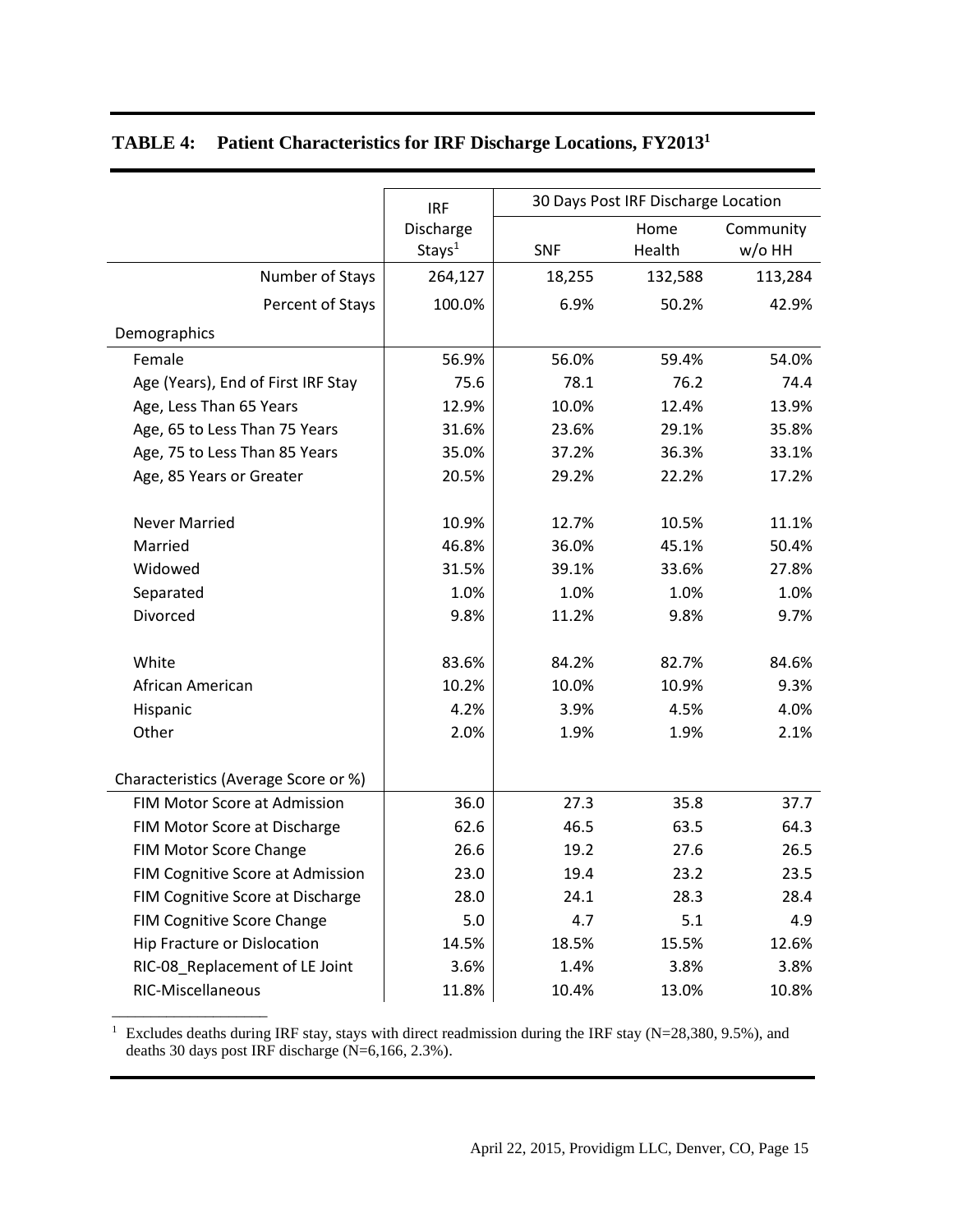|                                                                   | <b>IRF</b>                      | 30 Days Post IRF Discharge Location |                |                     |  |  |
|-------------------------------------------------------------------|---------------------------------|-------------------------------------|----------------|---------------------|--|--|
|                                                                   | Discharge<br>Stays <sup>1</sup> | <b>SNF</b>                          | Home<br>Health | Community<br>w/o HH |  |  |
| Number of Stays                                                   | 264,127                         | 18,255                              | 132,588        | 113,284             |  |  |
| Percent of Stays                                                  | 100.0%                          | 6.9%                                | 50.2%          | 42.9%               |  |  |
| <b>Hierarchical Condition Categories</b>                          |                                 |                                     |                |                     |  |  |
| <b>Metastatic Cancer and Acute</b><br>Leukemia                    | 1.7%                            | 1.6%                                | 1.8%           | 1.6%                |  |  |
| Diabetes with Chronic<br>Complications                            | 8.1%                            | 9.5%                                | 8.7%           | 7.2%                |  |  |
| <b>Protein-Calorie Malnutrition</b>                               | 6.5%                            | 8.7%                                | 6.7%           | 5.9%                |  |  |
| Cardio-Respiratory Failure and<br>Shock                           | 12.1%                           | 12.6%                               | 12.5%          | 11.4%               |  |  |
| <b>Congestive Heart Failure</b>                                   | 22.4%                           | 26.2%                               | 24.2%          | 19.7%               |  |  |
| <b>Specified Heart Arrhythmias</b>                                | 26.2%                           | 32.1%                               | 27.2%          | 24.0%               |  |  |
| <b>Ischemic or Unspecified Stroke</b>                             | 16.0%                           | 23.0%                               | 13.7%          | 17.6%               |  |  |
| Hemiplegia/Hemiparesis                                            | 11.2%                           | 18.9%                               | 9.5%           | 12.1%               |  |  |
| Atherosclerosis of the Extremities<br>with Ulceration or Gangrene | 2.1%                            | 3.0%                                | 2.4%           | 1.5%                |  |  |
| <b>Vascular Disease</b>                                           | 12.3%                           | 14.1%                               | 13.1%          | 11.1%               |  |  |
| Chronic Obstructive Pulmonary<br><b>Disease</b>                   | 19.1%                           | 19.4%                               | 20.4%          | 17.4%               |  |  |
| Aspiration and Specified Bacterial<br>Pneumonias                  | 3.6%                            | 5.1%                                | 3.5%           | 3.4%                |  |  |
| <b>Acute Renal Failure</b>                                        | 15.7%                           | 18.3%                               | 16.6%          | 14.1%               |  |  |
| Chronic Kidney Disease (Stage 5)                                  | 4.0%                            | 5.1%                                | 4.3%           | 3.3%                |  |  |

#### **TABLE 5: Prevalence of Hierarchical Condition Categories Diagnoses for IRF Discharge Locations, FY2013<sup>1</sup>**

<sup>1</sup> Excludes deaths during IRF stay, stays with direct readmission during the IRF stay (N=28,380, 9.5%), and deaths 30 days post IRF discharge (N=6,166, 2.3%).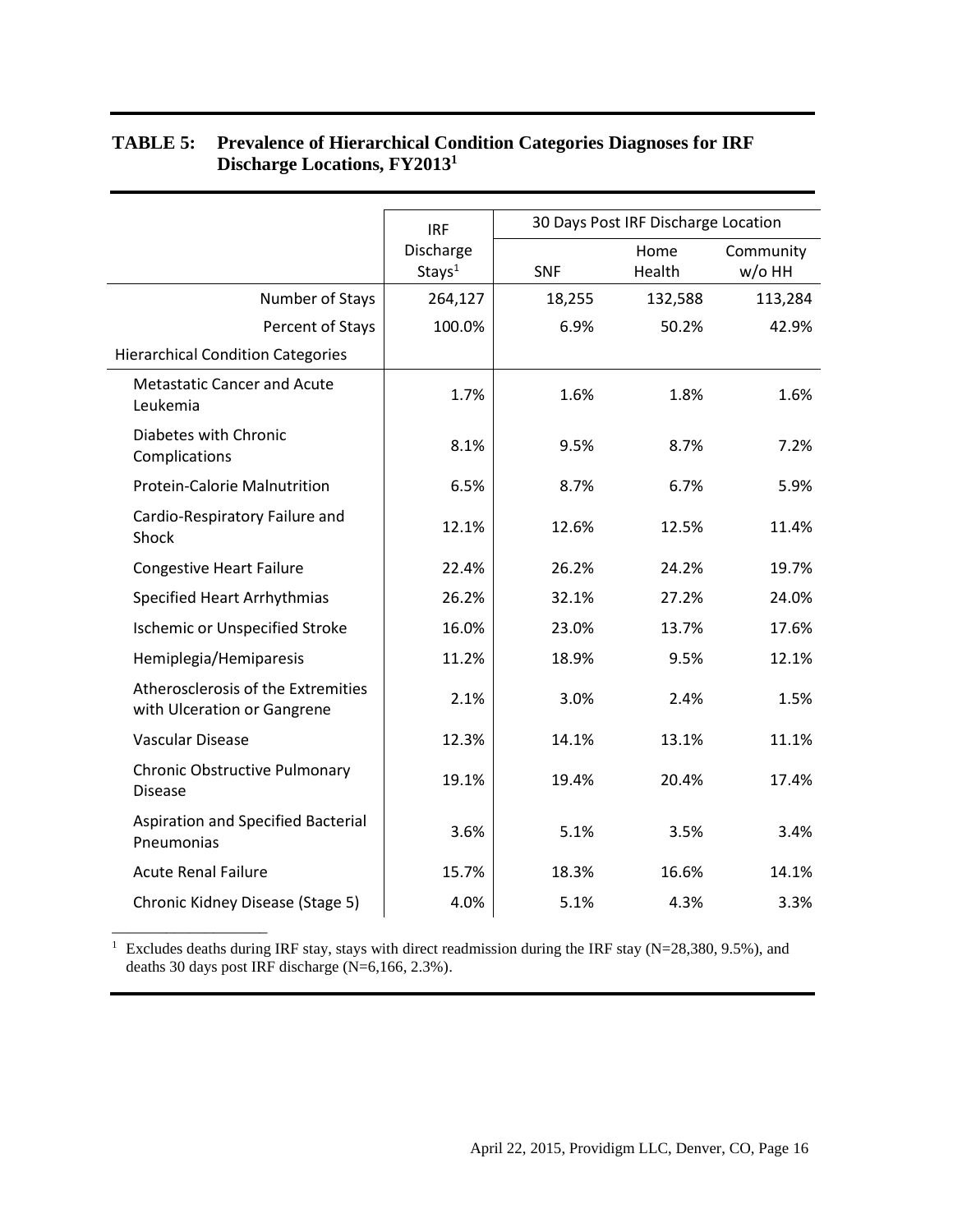## **TABLE 6A: Risk Models for During IRF Stay and 30-Day Post IRF Discharge Outcomes, FY 2011**

|                                                 |                             |             |              |          | 30 Day Post IRF Discharge Potentially Avoidable |                    |             |  |
|-------------------------------------------------|-----------------------------|-------------|--------------|----------|-------------------------------------------------|--------------------|-------------|--|
|                                                 | During IRF Stay at 100 Days |             |              |          |                                                 |                    | Readmission |  |
|                                                 |                             |             |              |          | From                                            | From               |             |  |
|                                                 |                             | Potentially |              |          | Community                                       | Community          |             |  |
|                                                 | Community                   | Avoidable   | Discharge to |          | with Home                                       | No Home            |             |  |
| <b>Model Covariates</b>                         | Discharge                   | Readmission | <b>SNF</b>   | From SNF | <b>Health Care</b>                              | <b>Health Care</b> |             |  |
| Intercept                                       | $-1.262$                    | 1.310       | $-0.577$     | $-0.158$ | 0.941                                           | 2.002              |             |  |
| Medical Comorbidity Index <sup>1</sup>          |                             |             |              | 0.420    | 0.902                                           | 1.149              |             |  |
|                                                 | 0.930                       | 0.931       | 0.487        |          |                                                 |                    |             |  |
| <b>FIM Motor Score at Admission</b>             |                             |             |              | $-0.010$ |                                                 | $-0.014$           |             |  |
|                                                 | 0.030                       | $-0.049$    | $-0.048$     |          |                                                 |                    |             |  |
| FIM Cognitive Score at Admission                | 0.013                       |             | $-0.017$     |          | $-0.022$                                        |                    |             |  |
| Rehabilitation Impairment Category: Replacement |                             |             |              |          |                                                 |                    |             |  |
| of Lower Extremity Joint                        |                             |             |              |          |                                                 |                    |             |  |
| Rehabilitation Impairment Category:             |                             |             |              |          |                                                 |                    |             |  |
| Miscellaneous                                   |                             |             |              |          |                                                 | 0.310              |             |  |
| Female Indicator                                |                             |             |              |          |                                                 |                    |             |  |
| Age in Years                                    |                             |             | 0.017        | 0.006    |                                                 |                    |             |  |
| Married                                         |                             |             | $-0.505$     |          |                                                 |                    |             |  |
| HHC 170: Hip Fracture / Dislocation             |                             |             |              |          | $-0.348$                                        |                    |             |  |
| c-index                                         | 0.67                        | 0.73        | 0.72         | 0.57     | 0.65                                            | 0.69               |             |  |

<sup>1</sup> Details about the Medical Comorbidity Index model are provided in Table 7A.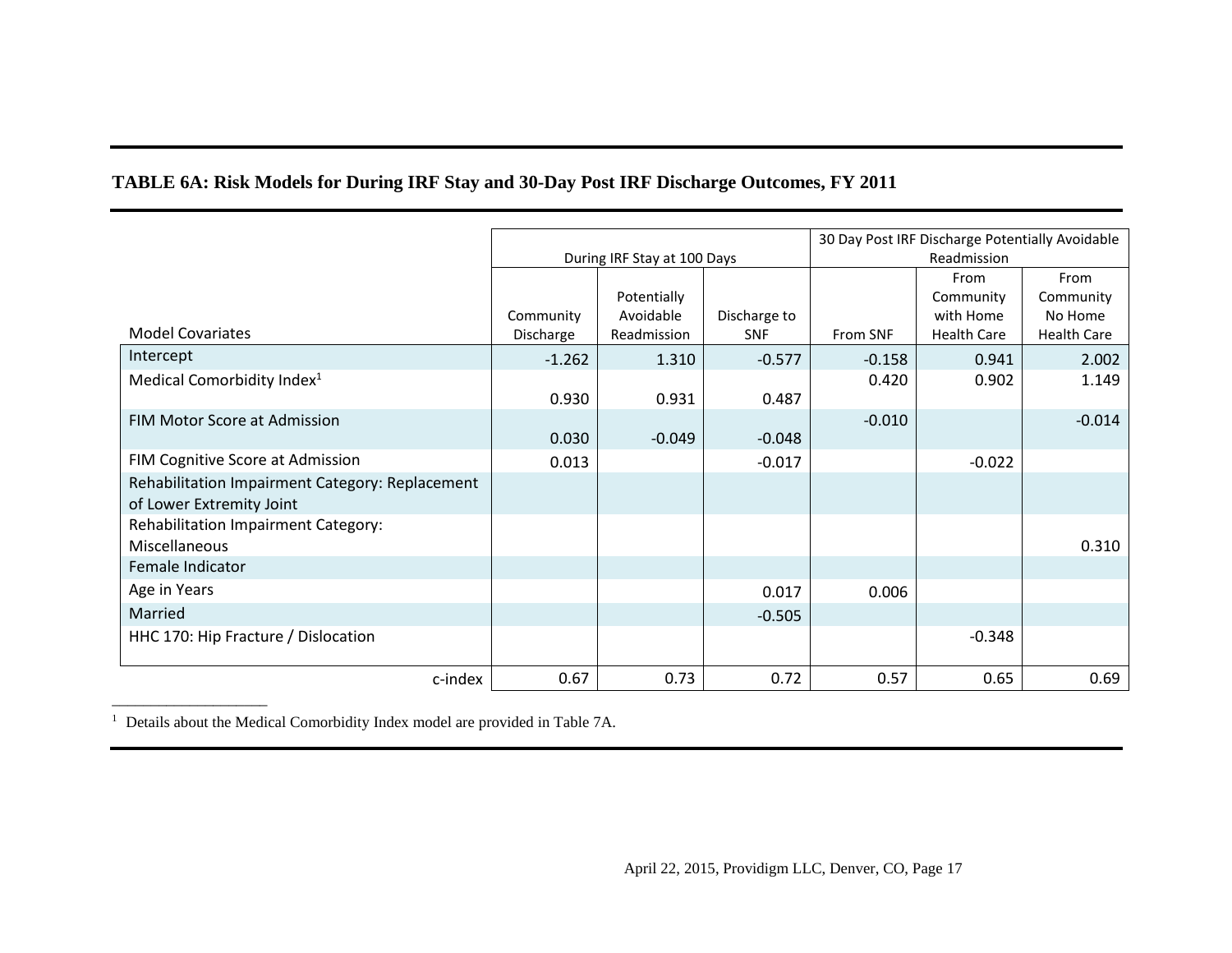## **TABLE 6B: Risk Models for During IRF Stay FIM Outcomes, FY 2011**

|                                                 | <b>FIM Motor</b> | <b>FIM Cognitive</b> |
|-------------------------------------------------|------------------|----------------------|
| <b>Model Covariates</b>                         | Gain             | Gain                 |
| Intercept                                       | 6.690            | 15.730               |
| Medical Comorbidity Index <sup>1</sup>          | 0.988            | $-0.744$             |
| <b>FIM Motor Score at Admission</b>             | $-0.201$         | 0.040                |
| FIM Cognitive Score at Admission                | 0.228            | $-0.361$             |
| Rehabilitation Impairment Category: Replacement |                  |                      |
| of Lower Extremity Joint                        | 1.959            |                      |
| Rehabilitation Impairment Category:             |                  |                      |
| Miscellaneous                                   |                  |                      |
| Female Indicator                                | 0.780            | 0.250                |
| Age in Years                                    | $-0.067$         | $-0.022$             |
| Married                                         |                  |                      |
| HHC 170: Hip Fracture / Dislocation             |                  |                      |
| Adjusted R-Squared                              | 0.062            | 0.242                |

<sup>1</sup> Details of the Medical Comorbidity Index model are provided in Table 7B.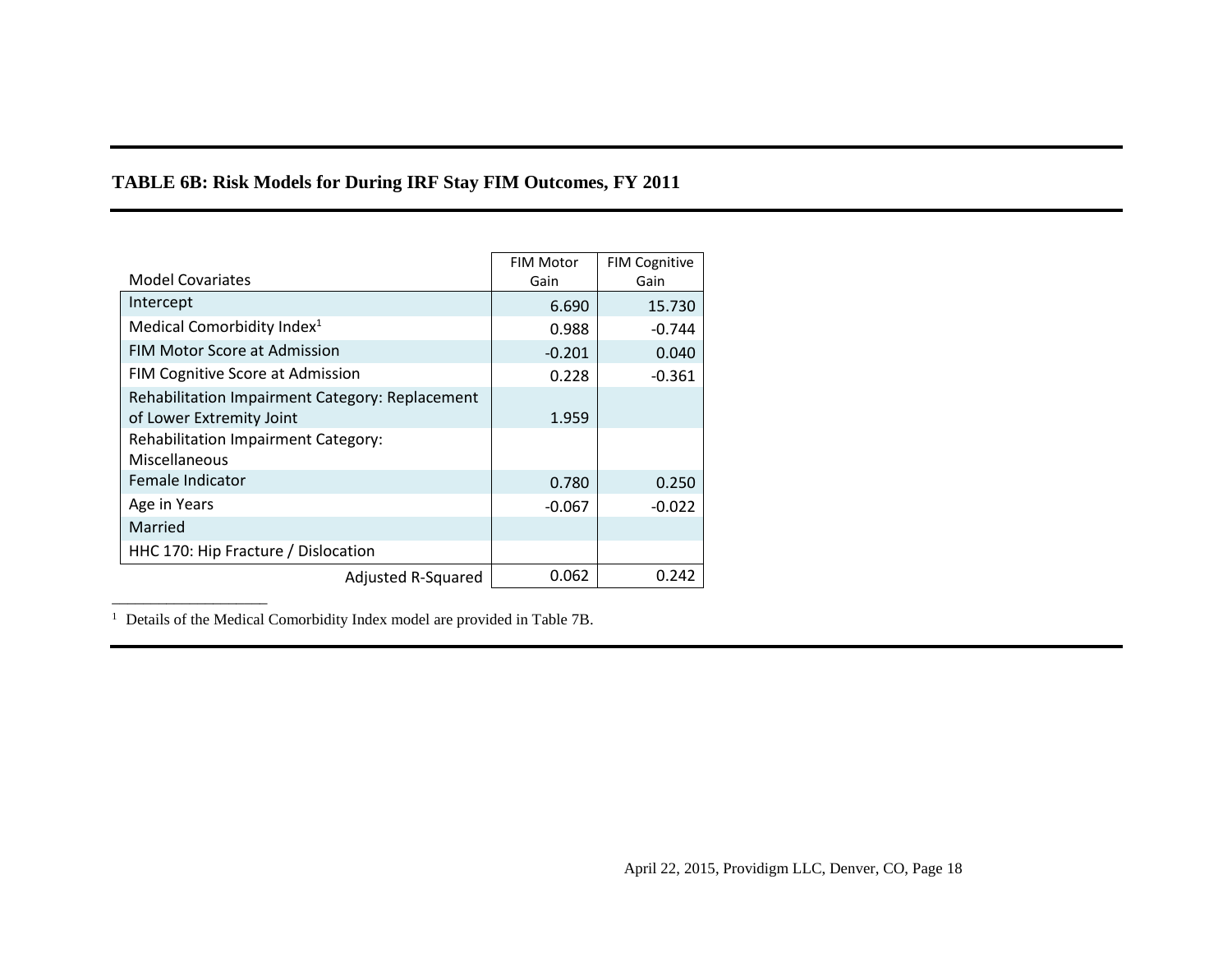## **TABLE 7A:Medical Comorbidity Index Models for During IRF Stay and 30-Day Post IRF Discharge Outcomes, FY 2011**

|                                                                                   |                             |             |              |             | 30 Day Post IRF Discharge Potentially Avoidable |                    |
|-----------------------------------------------------------------------------------|-----------------------------|-------------|--------------|-------------|-------------------------------------------------|--------------------|
|                                                                                   | During IRF Stay at 100 Days |             |              | Readmission |                                                 |                    |
|                                                                                   |                             |             |              |             | From                                            | From               |
|                                                                                   |                             | Potentially |              |             | Community                                       | Community          |
|                                                                                   | Community                   | Avoidable   | Discharge to |             | with Home                                       | No Home            |
| <b>Model Covariates</b>                                                           | Discharge                   | Readmission | <b>SNF</b>   | From SNF    | <b>Health Care</b>                              | <b>Health Care</b> |
| Intercept                                                                         | 1.422                       | $-3.900$    | $-2.903$     | $-5.122$    | $-3.981$                                        | $-4.638$           |
| HCC 8: Metastatic Cancer and Acute Leukemia                                       | $-0.640$                    | 0.493       | $-0.199$     | $-0.082*$   | 0.282                                           | 0.595              |
| HCC 18: Diabetes with Chronic Complications                                       | $-0.178$                    | 0.241       | $0.043*$     | $0.137*$    | 0.217                                           | 0.184              |
| <b>HCC 21: Protein-Calorie Malnutrition</b>                                       | $-0.306$                    | 0.332       | 0.180        | 0.161       | 0.186                                           | 0.181              |
| HCC 84: Cardio-Respiratory Failure and Shock                                      | $-0.163$                    | 0.296       | $-0.126$     | $0.083*$    | 0.131                                           | 0.115              |
| <b>HCC 85: Congestive Heart Failure</b>                                           | $-0.348$                    | 0.498       | 0.113        | 0.383       | 0.554                                           | 0.541              |
| HCC 96: Specified Heart Arrhythmias                                               | $-0.254$                    | 0.292       | 0.189        | 0.321       | 0.256                                           | 0.193              |
| HCC 100: Ischemic or Unspecified Stroke                                           | $-0.054$                    | $-0.071$    | 0.246        | $0.104*$    | $-0.255$                                        | $-0.253$           |
| HCC 103: Hemiplegia/Hemiparesis                                                   | $-0.266$                    | 0.146       | 0.559        | 0.532       | $-0.194$                                        | $-0.048*$          |
| HCC 106: Atherosclerosis of the Extremities with<br><b>Ulceration or Gangrene</b> | $-0.422$                    | $0.066*$    | 0.307        | $0.202*$    | $-0.095*$                                       | $-0.314$           |
| HCC 108: Vascular Disease                                                         | $-0.196$                    | 0.111       | $0.024*$     | 0.115       | 0.156                                           | $0.030*$           |
| HCC 111: Chronic Obstructive Pulmonary Disease                                    | $-0.239$                    | 0.350       | $-0.041$     | 0.263       | 0.533                                           | 0.506              |
| HCC 114: Aspiration and Specified Bacterial<br><b>Pneumonias</b>                  | $-0.273$                    | 0.508       | 0.284        | 0.548       | 0.146                                           | 0.172              |
| HCC 135: Acute Renal Failure                                                      | $-0.350$                    | 0.373       | 0.068        | 0.219       | 0.368                                           | 0.329              |
| HCC 136: Chronic Kidney Disease (Stage 5)                                         | $-0.714$                    | 0.521       | $-0.006*$    | 0.356       | 0.650                                           | 0.762              |
| c-index                                                                           | 0.62                        | 0.66        | 0.58         | 0.63        | 0.66                                            | 0.65               |
|                                                                                   |                             |             |              |             |                                                 |                    |

Note:  $*$  denotes estimates that are not statistically significant (i.e.,  $p > 0.05$ ).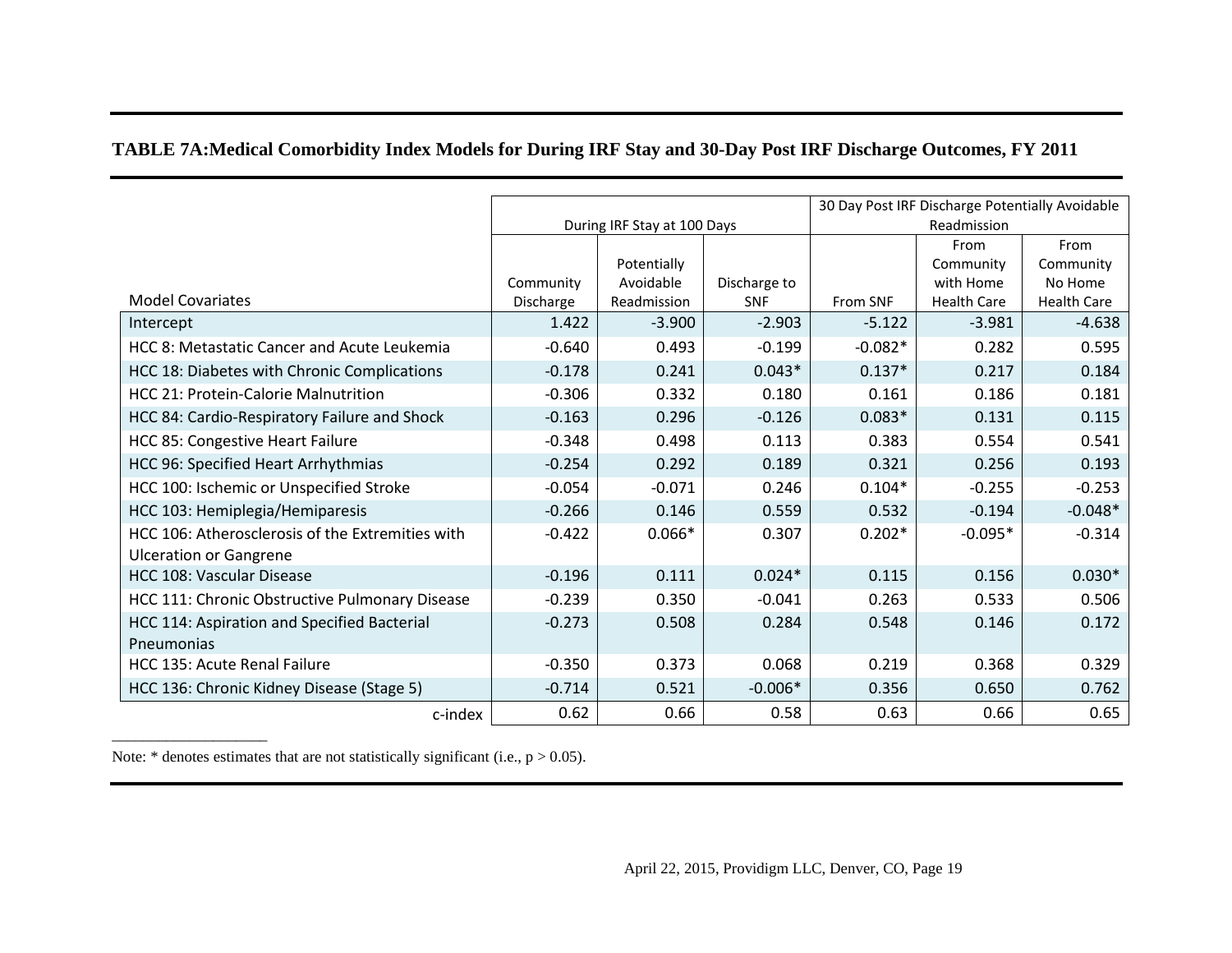## **TABLE 7B:Medical Comorbidity Index Models for During IRF Stay FIM Outcomes, FY 2011**

| <b>Model Covariates</b>                                                 | <b>FIM Motor</b><br>Gain | <b>FIM Cognitive</b><br>Gain |
|-------------------------------------------------------------------------|--------------------------|------------------------------|
| Intercept                                                               | 25.548                   | 4.053                        |
| HCC 8: Metastatic Cancer and Acute Leukemia                             | $-3.649$                 | $-0.575$                     |
| HCC 18: Diabetes with Chronic Complications                             | $-0.524$                 | $-0.112$                     |
| <b>HCC 21: Protein-Calorie Malnutrition</b>                             | $-1.313$                 | 0.083                        |
| HCC 84: Cardio-Respiratory Failure and Shock                            | 0.169                    | 0.312                        |
| <b>HCC 85: Congestive Heart Failure</b>                                 | $-1.159$                 | $-0.067$                     |
| HCC 96: Specified Heart Arrhythmias                                     | $-0.761$                 | $0.015*$                     |
| HCC 100: Ischemic or Unspecified Stroke                                 | $-1.920$                 | 0.577                        |
| HCC 103: Hemiplegia/Hemiparesis                                         | $-2.727$                 | 0.284                        |
| HCC 106: Atherosclerosis of the Extremities with Ulceration or Gangrene | $-2.611$                 | $-0.401$                     |
| HCC 108: Vascular Disease                                               | $-0.698$                 | $-0.079$                     |
| HCC 111: Chronic Obstructive Pulmonary Disease                          | $-0.331$                 | $0.013*$                     |
| HCC 114: Aspiration and Specified Bacterial Pneumonias                  | $-1.131$                 | 0.434                        |
| HCC 135: Acute Renal Failure                                            | $-0.720$                 | $-0.010*$                    |
| HCC 136: Chronic Kidney Disease (Stage 5)                               | $-3.187$                 | $-0.408$                     |
| Adjusted R-Squared                                                      | 0.024                    | 0.005                        |

Note:  $*$  denotes estimates that are not statistically significant (i.e.,  $p > 0.05$ ).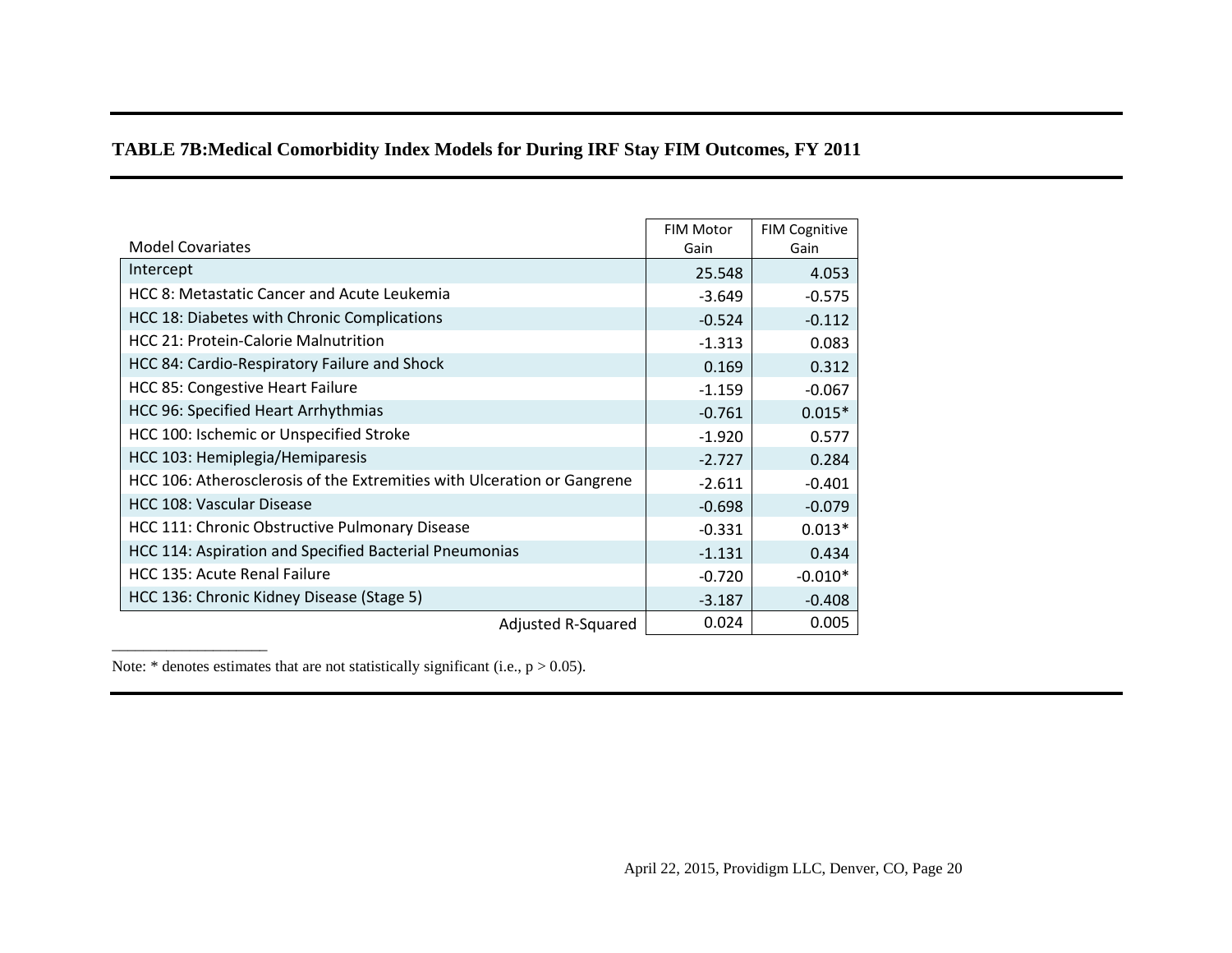| <b>Outcome Measure</b>                                                   |         | Rate    |         |
|--------------------------------------------------------------------------|---------|---------|---------|
| During IRF Stay <sup>1</sup>                                             | FY 2011 | FY 2012 | FY 2013 |
| Community Discharge with or without Home Health Care                     |         |         |         |
| Observed                                                                 | 73.9%   | 74.5%   | 74.7%   |
| Risk Adjusted                                                            | 74.0%   | 75.2%   | 75.8%   |
| Potentially Avoidable Readmission                                        |         |         |         |
| Observed                                                                 | 3.0%    | 2.9%    | 2.8%    |
| <b>Risk Adjusted</b>                                                     | 2.8%    | 2.6%    | 2.5%    |
| Discharge to SNF                                                         |         |         |         |
| Observed                                                                 | 6.4%    | 6.3%    | 6.3%    |
| <b>Risk Adjusted</b>                                                     | 6.9%    | 6.6%    | 6.7%    |
| 30-Day Post IRF Discharge Potentially Avoidable Readmission <sup>2</sup> |         |         |         |
| Observed                                                                 | 5.1%    | 4.9%    | 4.9%    |
| <b>Risk Adjusted</b>                                                     | 5.0%    | 4.6%    | 4.6%    |
| Average Functional Change <sup>1</sup>                                   |         |         |         |
| <b>FIM Motor Observed</b>                                                | 22.9    | 23.3    | 23.7    |
| FIM Motor Risk Adjusted                                                  | 22.2    | 22.7    | 23.1    |
| FIM Motor Observed                                                       | 3.8     | 4.0     | 4.3     |
| FIM Motor Risk Adjusted                                                  | 3.6     | 3.7     | 3.8     |

#### **TABLE 8: Average Facility Outcome Measure Rates During IRF Stay and 30 Days Post IRF Discharge**

<sup>1</sup> Includes IRFs with 25 or more IRF stays excluding deaths during the IRF stay (Fiscal Year 2011 N=1,072, Fiscal Year 2012 N=1,057, Fiscal Year 2013 N=1,055).

\_\_\_\_\_\_\_\_\_\_\_\_\_\_\_\_\_\_\_\_

<sup>2</sup> Includes IRFs with 25 or more IRF stays excluding deaths during the IRF stay, 30 days post IRF discharge stay, and readmissions during the IRF stay (Fiscal Year 2011 N=1,070, Fiscal Year 2012 N=1,047, Fiscal Year 2013 N=1,052).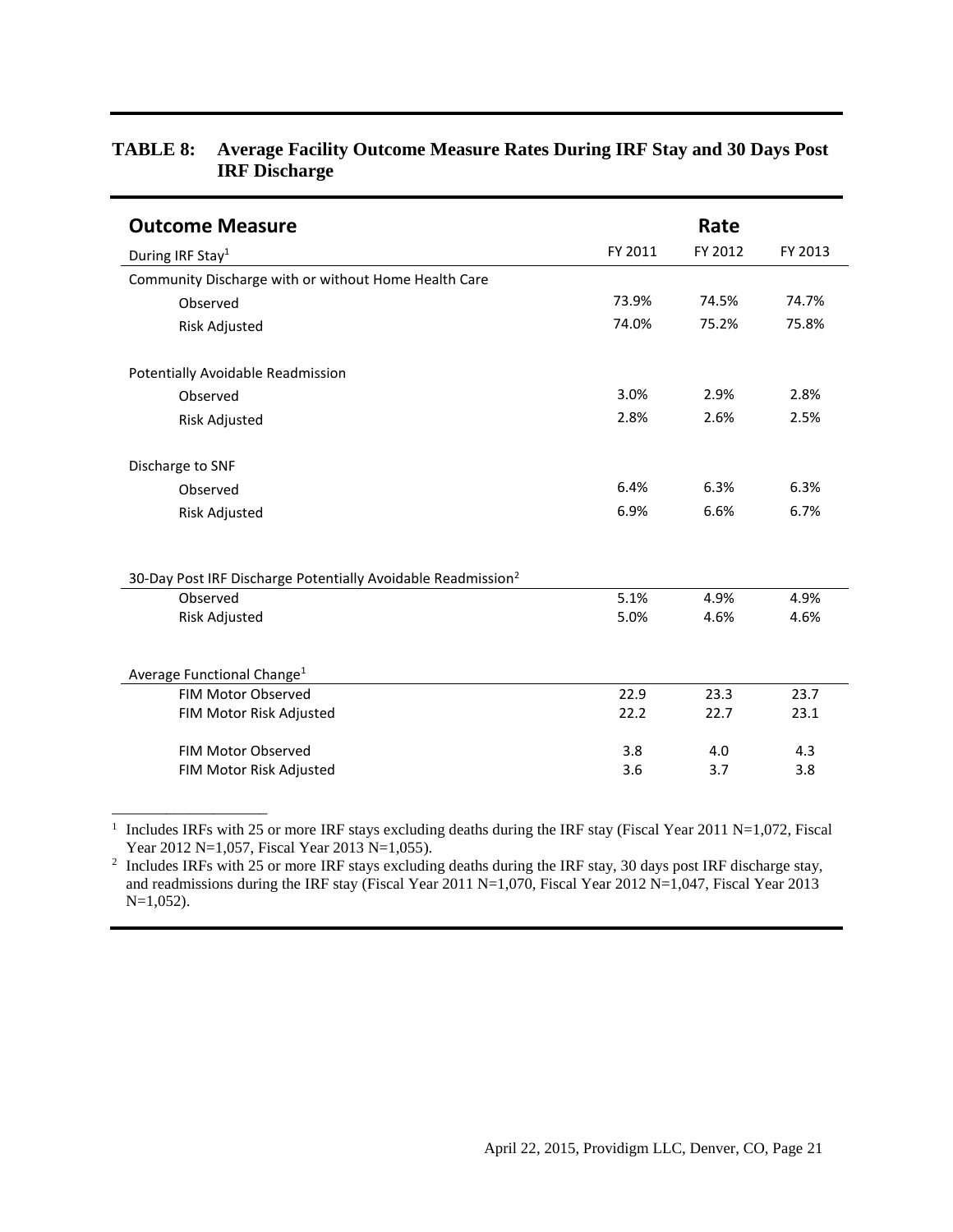## **TABLE 9: IRF Variation in Risk-Adjusted Outcome Measures and Facility Characteristics, FY 2013**

| <b>All IRFs</b><br>Community Discharge Rate at 100 Days <sup>1</sup>             | $\mathsf{N}$<br>1,051 | Mean<br>75.8% | Min<br>54.3% | 10th<br>Pctl<br>69.6% | 25th<br>Pctl<br>72.6% | 50th<br>Pctl<br>75.9% | 75th<br>Pctl<br>79.1% | 90th<br>Pctl<br>82.0% | Max<br>94.4% |
|----------------------------------------------------------------------------------|-----------------------|---------------|--------------|-----------------------|-----------------------|-----------------------|-----------------------|-----------------------|--------------|
| Readmission Rate for Potentially Avoidable<br>Diagnoses at 100 Days <sup>1</sup> | 1,051                 | 2.5%          | 0.0%         | 0.7%                  | 1.5%                  | 2.4%                  | 3.3%                  | 4.2%                  | 20.6%        |
| Discharge to SNF <sup>1</sup>                                                    | 1,051                 | 6.7%          | 0.0%         | 2.9%                  | 4.3%                  | 6.3%                  | 8.9%                  | 11.0%                 | 23.1%        |
| Change in Average Motor FIM Score During<br>IRF Stay <sup>1</sup>                | 1,051                 | 23.1          | 10.2         | 18.5                  | 20.6                  | 22.9                  | 25.3                  | 27.9                  | 37.7         |
| Change in Average Cognitive FIM Score<br>During IRF Stay <sup>1</sup>            | 1,051                 | 3.8           | 0.5          | 2.3                   | 3.0                   | 3.7                   | 4.6                   | 5.5                   | 8.0          |
| 30-Day Post IRF Discharge Potentially<br>Avoidable Readmission Rate <sup>2</sup> | 1,017                 | 4.6%          | 0.0%         | 2.2%                  | 3.2%                  | 4.5%                  | 5.7%                  | 6.9%                  | 14.0%        |
| Hospital-Based Indicator <sup>1</sup>                                            | 1,051                 | 76.7%         |              |                       |                       |                       |                       |                       |              |
| Free Standing Indicator <sup>1</sup>                                             | 1,051                 | 23.3%         |              |                       |                       |                       |                       |                       |              |
| For Profit Ownership <sup>1</sup>                                                | 1,012                 | 28.8%         |              |                       |                       |                       |                       |                       |              |
| Not For Profit Ownership <sup>1</sup>                                            | 1,012                 | 57.9%         |              |                       |                       |                       |                       |                       |              |
| Government or Other Ownership <sup>1</sup>                                       | 1,012                 | 12.8%         |              |                       |                       |                       |                       |                       |              |
| Rural Indicator <sup>1</sup>                                                     | 1,046                 | 16.4%         |              |                       |                       |                       |                       |                       |              |
| Urban Indicator <sup>1</sup>                                                     | 1,046                 | 83.6%         |              |                       |                       |                       |                       |                       |              |
| Number of IRF Beds <sup>1</sup>                                                  | 1,012                 | 34.6          | 5            | 12                    | 16                    | 24                    | 42                    | 70                    | 336          |

\_\_\_\_\_\_\_\_\_\_\_\_\_\_\_\_\_\_\_\_

<sup>1</sup> Includes IRF Community Discharge stays (with or without Home Health) with 25 or more IRF stays excluding IRF stays ending in death.<br><sup>2</sup> Includes IRFs with 25 or more IRF stays excluding all deaths during and 30 days p

April 22, 2015, Providigm LLC, Denver, CO, Page 22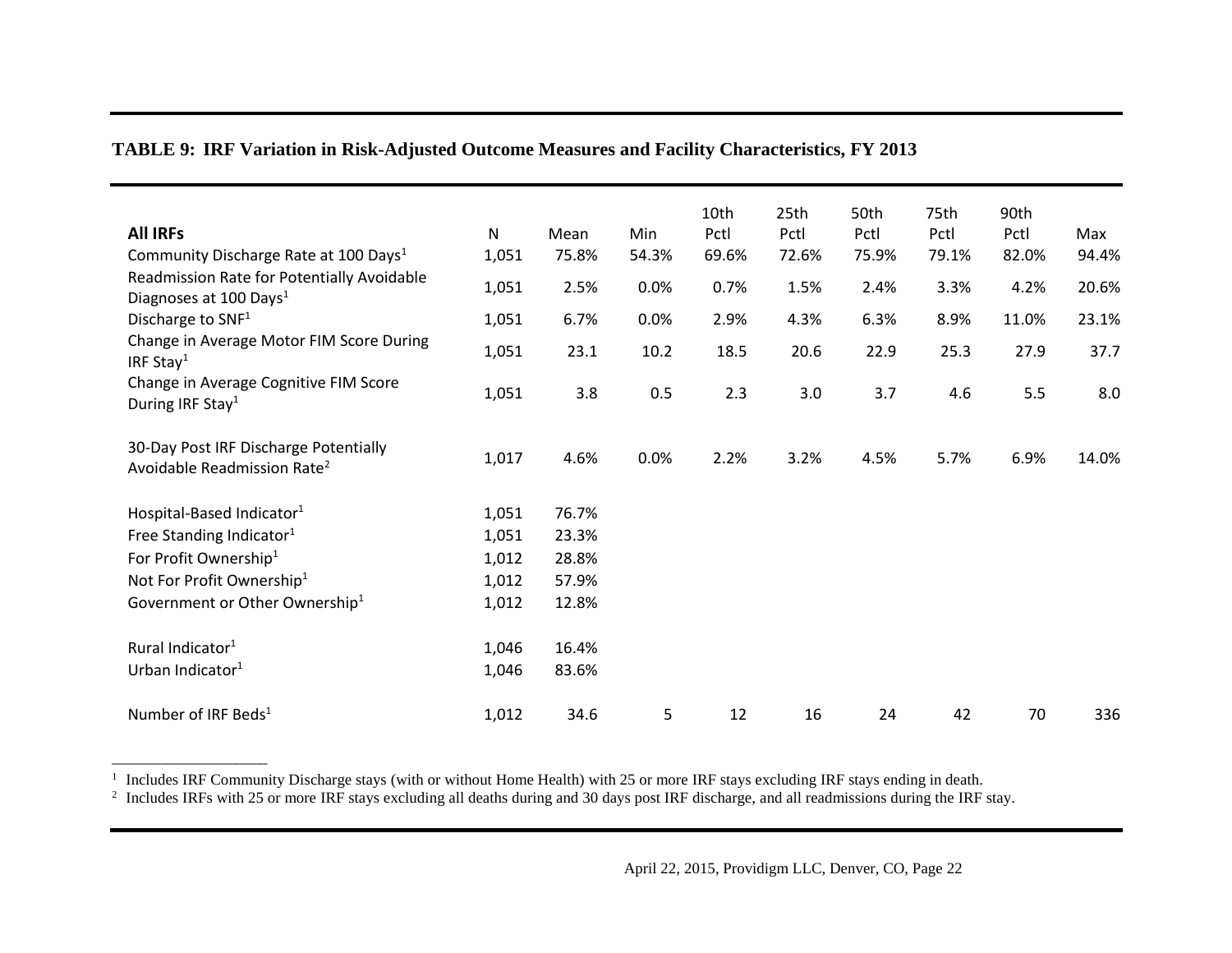| Variable                           | <b>Coefficient</b> | p-value |
|------------------------------------|--------------------|---------|
| <b>INTERCEPT</b>                   | 0.74490            | < .0001 |
| CHANGE FROM 2011 TO 2013           | 0.01814            | < .0001 |
| FACILITY ELIGIBLE BOTH 2011/2013   | Referent           |         |
| FACILITY ELIGIBLE 2011 ONLY        | $-0.00907$         | 0.1751  |
| <b>FACILITY ELIGIBLE 2013 ONLY</b> | $-0.01245$         | 0.0596  |
| NON-PROFIT OWNERSHIP               | Referent           |         |
| FOR PROFIT OWNERSHIP               | $-0.00213$         | 0.4433  |
| <b>GOVERNMENT OWNERSHIP</b>        | $-0.00674$         | 0.0499  |
| STAY COUNT GE 100 and LT 700       | Referent           |         |
| LOW STAY COUNT (LT 100)            | 0.00830            | 0.0037  |
| HIGH STAY COUNT (GE 700)           | 0.00361            | 0.3772  |
| <b>ALL OTHER STATES</b>            | Referent           |         |
| NC(34)-NORTH CAROLINA              | 0.02640            | 0.0010  |
| WI(52)-WISCONSIN                   | 0.02261            | 0.0036  |
| CA(05)-CALIFORNIA                  | 0.02302            | < .0001 |
| AZ(03)-ARIZONA                     | 0.01358            | 0.1028  |
| GA(11)-GEORGIA                     | 0.01297            | 0.0644  |
| OK(37)-OKLAHOMA                    | 0.00631            | 0.4315  |
| TN(44)-TENNESSEE                   | $-0.00169$         | 0.8018  |
| $TX(45)-TEXAS$                     | $-0.00210$         | 0.6095  |
| VA(49)-VIRGINIA                    | $-0.00527$         | 0.4784  |
| LA(19)-LOUISIANA                   | $-0.00680$         | 0.2291  |
| IN(15)-INDIANA                     | $-0.00826$         | 0.1653  |
| MI(23)-MICHIGAN                    | $-0.01083$         | 0.0792  |
| AR(04)-ARKANSAS                    | $-0.01300$         | 0.0866  |
| OH(36)-OHIO                        | $-0.01601$         | 0.0025  |
| PA(39)-PENNSYLVANIA                | $-0.01601$         | 0.0007  |
| FL(10)-FLORIDA                     | $-0.01613$         | 0.0058  |
| MO(26)-MISSOURI                    | $-0.02031$         | 0.0043  |
| NY(33)-NEW YORK                    | $-0.02223$         | < .0001 |
| IL(14)-ILLINOIS                    | $-0.04176$         | < .0001 |

#### **Table 10: Association Between Community<sup>1</sup> Discharge Rate and Facility Characteristics<sup>2</sup>**

Adjusted  $R^2$  = 0.103

\_\_\_\_\_\_\_\_\_\_\_\_\_\_\_\_\_\_\_\_

 $1$  Includes all discharges to the community with and without home health care.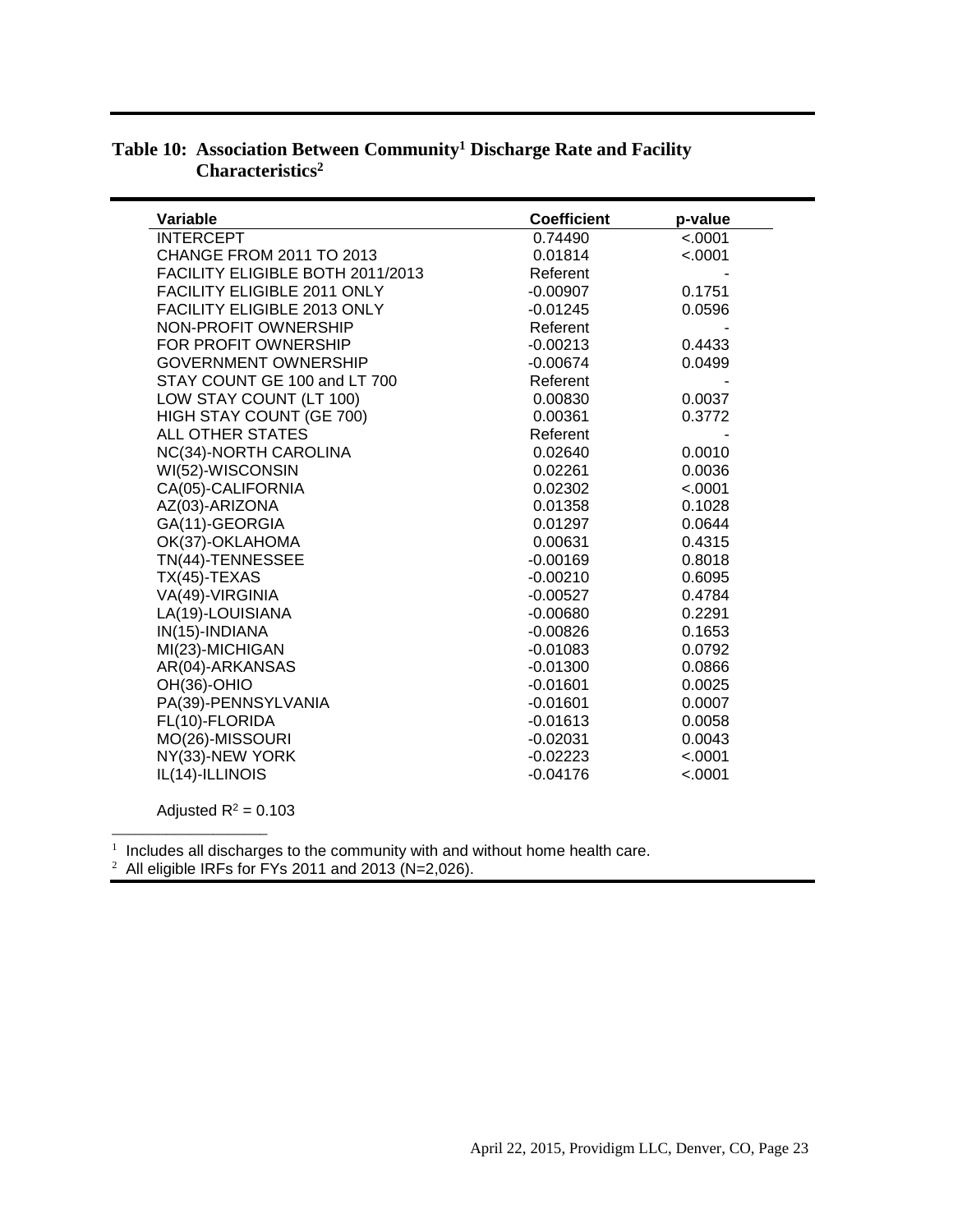| Variable                           | <b>Coefficient</b> | p-value |
|------------------------------------|--------------------|---------|
| <b>INTERCEPT</b>                   | 0.02454            | < .0001 |
| CHANGE FROM 2011 TO 2013           | $-0.00383$         | < .0001 |
| FACILITY ELIGIBLE BOTH 2011/2013   | Referent           |         |
| FACILITY ELIGIBLE 2011 ONLY        | $-0.00231$         | 0.2797  |
| <b>FACILITY ELIGIBLE 2013 ONLY</b> | $-0.00129$         | 0.5419  |
| <b>FREE STANDING FACILITY</b>      | 0.00617            | < .0001 |
| NON-PROFIT OWNERSHIP               | Referent           |         |
| FOR PROFIT OWNERSHIP               | 0.00238            | 0.0122  |
| <b>GOVERNMENT OWNERSHIP</b>        | 0.00412            | 0.0002  |
| STAY COUNT GE 100 and LT 700       | Referent           |         |
| LOW STAY COUNT (LT 100)            | $-0.00233$         | 0.0117  |
| HIGH STAY COUNT (GE 700)           | $-0.00174$         | 0.2196  |
| <b>ALL OTHER STATES</b>            | Referent           |         |
| LA(19)-LOUISIANA                   | $-0.00244$         | 0.1773  |
| OK(37)-OKLAHOMA                    | $-0.00159$         | 0.5368  |
| NC(34)-NORTH CAROLINA              | $-0.00074$         | 0.7720  |
| WI(52)-WISCONSIN                   | $-0.00039$         | 0.8760  |
| GA(11)-GEORGIA                     | $-0.00028$         | 0.9007  |
| AZ(03)-ARIZONA                     | 0.00021            | 0.9382  |
| $TX(45)-TEXAS$                     | 0.00020            | 0.8805  |
| CA(05)-CALIFORNIA                  | 0.00030            | 0.8504  |
| VA(49)-VIRGINIA                    | 0.00066            | 0.7825  |
| OH(36)-OHIO                        | 0.00183            | 0.2809  |
| IN(15)-INDIANA                     | 0.00284            | 0.1363  |
| PA(39)-PENNSYLVANIA                | 0.00435            | 0.0039  |
| FL(10)-FLORIDA                     | 0.00437            | 0.0192  |
| MI(23)-MICHIGAN                    | 0.00475            | 0.0161  |
| AR(04)-ARKANSAS                    | 0.00511            | 0.0353  |
| MO(26)-MISSOURI                    | 0.00545            | 0.0164  |
| TN(44)-TENNESSEE                   | 0.00553            | 0.0103  |
| IL(14)-ILLINOIS                    | 0.00846            | < .0001 |
| NY(33)-NEW YORK                    | 0.00996            | < .0001 |
|                                    |                    |         |

#### **Table 11: Association Between Readmission Rate for Potentially Avoidable Conditions During IRF Stay and Facility Characteristics<sup>1</sup>**

Adjusted  $R^2 = 0.069$ 

\_\_\_\_\_\_\_\_\_\_\_\_\_\_\_\_\_\_\_\_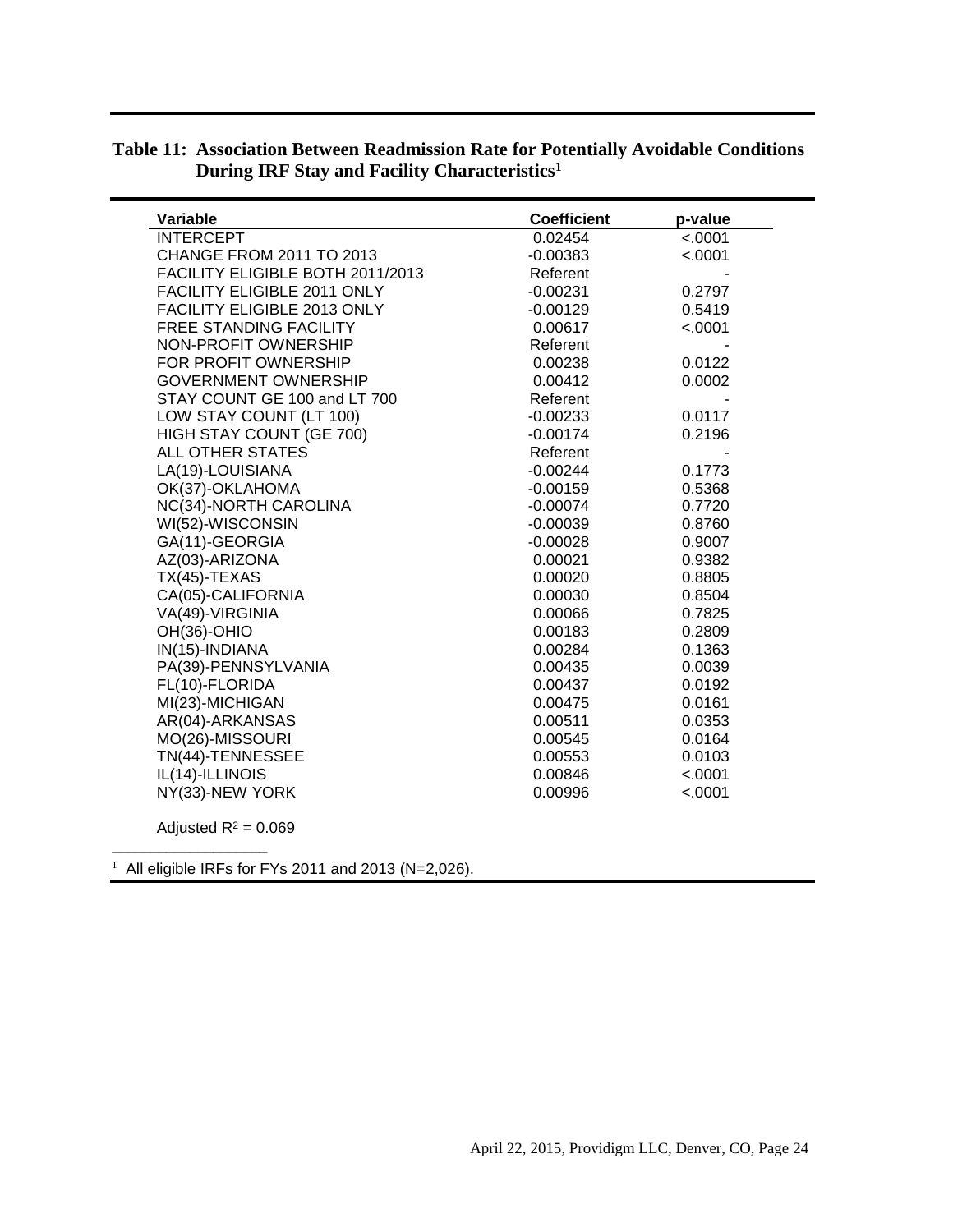| Variable                         | <b>Coefficient</b> | p-value |
|----------------------------------|--------------------|---------|
| <b>INTERCEPT</b>                 | 0.07323            | < .0001 |
| <b>CHANGE FROM 2011 TO 2013</b>  | $-0.00073$         | 0.6100  |
| FACILITY ELIGIBLE BOTH 2011/2013 | Referent           |         |
| FACILITY ELIGIBLE 2011 ONLY      | 0.00917            | 0.0297  |
| FACILITY ELIGIBLE 2013 ONLY      | $-0.00169$         | 0.6865  |
| <b>FREE STANDING FACILITY</b>    | $-0.00960$         | < .0001 |
| NON-PROFIT OWNERSHIP             | Referent           |         |
| FOR PROFIT OWNERSHIP             | $-0.00532$         | 0.0047  |
| <b>GOVERNMENT OWNERSHIP</b>      | $-0.00087$         | 0.6895  |
| ALL OTHER STATES                 | Referent           |         |
| AZ(03)-ARIZONA                   | $-0.02328$         | < .0001 |
| CA(05)-CALIFORNIA                | $-0.02280$         | < .0001 |
| GA(11)-GEORGIA                   | $-0.01943$         | < .0001 |
| NC(34)-NORTH CAROLINA            | $-0.01754$         | 0.0006  |
| TN(44)-TENNESSEE                 | $-0.01308$         | 0.0023  |
| WI(52)-WISCONSIN                 | $-0.00940$         | 0.0568  |
| AR(04)-ARKANSAS                  | $-0.00520$         | 0.2818  |
| VA(49)-VIRGINIA                  | $-0.00528$         | 0.2644  |
| PA(39)-PENNSYLVANIA              | $-0.00484$         | 0.1067  |
| FL(10)-FLORIDA                   | $-0.00389$         | 0.2940  |
| MI(23)-MICHIGAN                  | $-0.00138$         | 0.7259  |
| NY(33)-NEW YORK                  | $-0.00109$         | 0.7520  |
| $TX(45)-TEXAS$                   | 0.00290            | 0.2643  |
| LA(19)-LOUISIANA                 | 0.00518            | 0.1475  |
| MO(26)-MISSOURI                  | 0.00769            | 0.0887  |
| OK(37)-OKLAHOMA                  | 0.00983            | 0.0542  |
| IN(15)-INDIANA                   | 0.00987            | 0.0093  |
| OH(36)-OHIO                      | 0.01401            | < .0001 |
| IL(14)-ILLINOIS                  | 0.01611            | < .0001 |

#### **Table 12:Association Between Discharge to SNF From IRF and Facility Characteristics<sup>1</sup>**

Adjusted  $R^2 = 0.109$ 

\_\_\_\_\_\_\_\_\_\_\_\_\_\_\_\_\_\_\_\_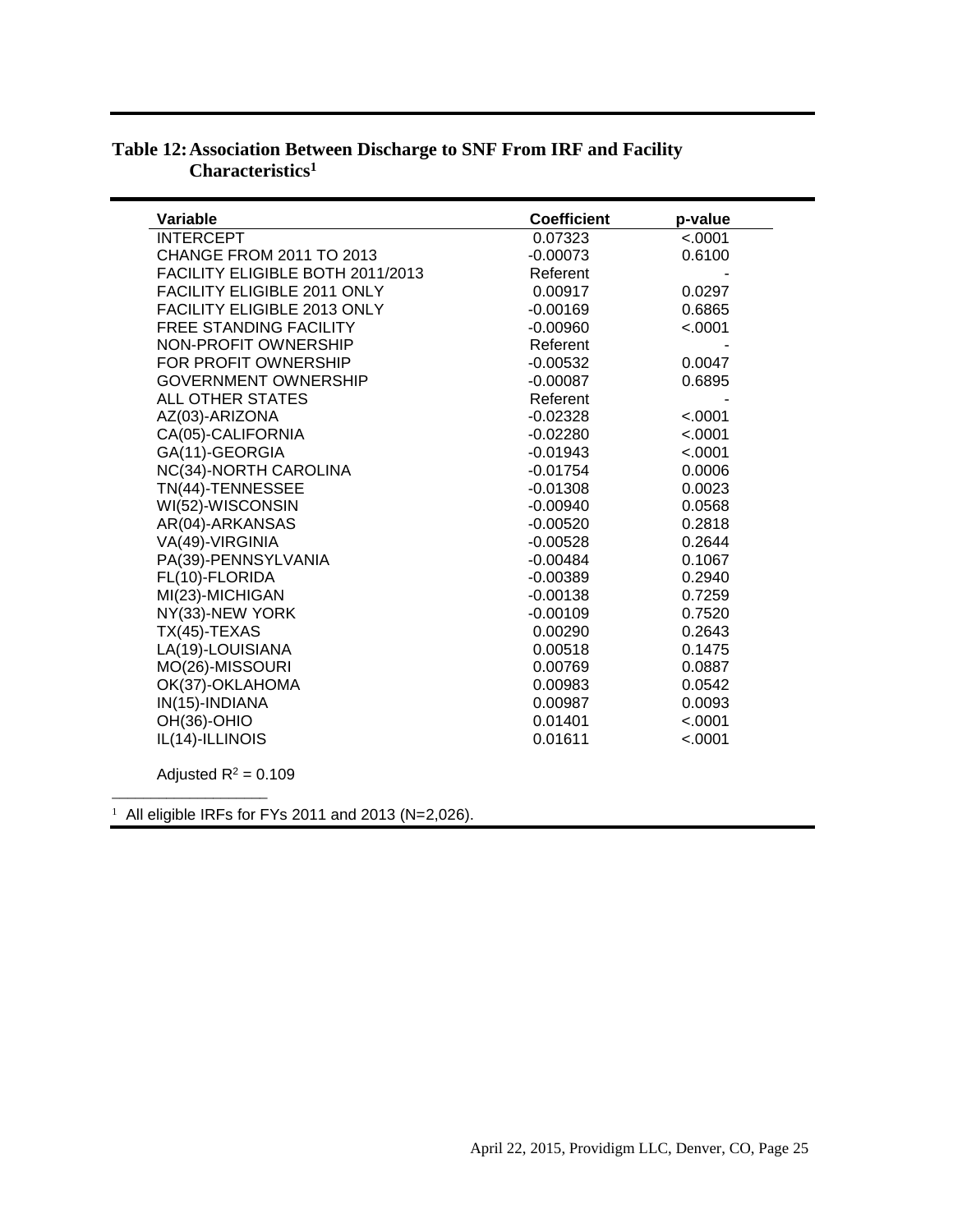| Variable                              | <b>Coefficient</b> | p-value |
|---------------------------------------|--------------------|---------|
| <b>INTERCEPT</b>                      | 0.07703            | < .0001 |
| CHANGE FROM 2011 TO 2013              | $-0.00453$         | < .0001 |
| FACILITY ELIGIBLE BOTH 2011/2013      | Referent           |         |
| FACILITY ELIGIBLE 2011 ONLY           | $-0.00133$         | 0.6244  |
| FACILITY ELIGIBLE 2013 ONLY           | 0.00107            | 0.6951  |
| NON-PROFIT OWNERSHIP                  | Referent           |         |
| FOR PROFIT OWNERSHIP                  | 0.00339            | 0.0025  |
| <b>GOVERNMENT OWNERSHIP</b>           | 0.00274            | 0.0520  |
| <b>DISCHARCED TO SNF</b>              | Referent           |         |
| DISCHARGED TO COM WITH HOME HEALTH    | $-0.01763$         | 0.1978  |
| DISCHARGED TO COM WITHOUT HOME HEALTH | $-0.04976$         | 0.0003  |
| <b>ALL OTHER STATES</b>               | Referent           |         |
| NC(34)-NORTH CAROLINA                 | $-0.00297$         | 0.3669  |
| GA(11)-GEORGIA                        | $-0.00113$         | 0.6956  |
| OK(37)-OKLAHOMA                       | 0.00056            | 0.8651  |
| NY(33)-NEW YORK                       | $-0.00079$         | 0.7265  |
| CA(05)-CALIFORNIA                     | $-0.00035$         | 0.8630  |
| WI(52)-WISCONSIN                      | 0.00021            | 0.9471  |
| AZ(03)-ARIZONA                        | $-0.00036$         | 0.9173  |
| VA(49)-VIRGINIA                       | 0.00106            | 0.7310  |
| FL(10)-FLORIDA                        | 0.00143            | 0.5546  |
| PA(39)-PENNSYLVANIA                   | 0.00187            | 0.3454  |
| OH(36)-OHIO                           | 0.00190            | 0.3827  |
| MO(26)-MISSOURI                       | 0.00244            | 0.4024  |
| MI(23)-MICHIGAN                       | 0.00312            | 0.2201  |
| $TX(45)-TEXAS$                        | 0.00441            | 0.0094  |
| IL(14)-ILLINOIS                       | 0.00466            | 0.0588  |
| IN(15)-INDIANA                        | 0.00554            | 0.0245  |
| TN(44)-TENNESSEE                      | 0.00669            | 0.0160  |
| AR(04)-ARKANSAS                       | 0.00951            | 0.0023  |
| LA(19)-LOUISIANA                      | 0.01016            | < .0001 |
| Adjusted $R^2 = 0.071$                |                    |         |

#### **Table 13: Association Between Potentially Avoidable Readmission Rate 30 Days Post IRF Discharge and Facility Characteristics<sup>1</sup>**

\_\_\_\_\_\_\_\_\_\_\_\_\_\_\_\_\_\_\_\_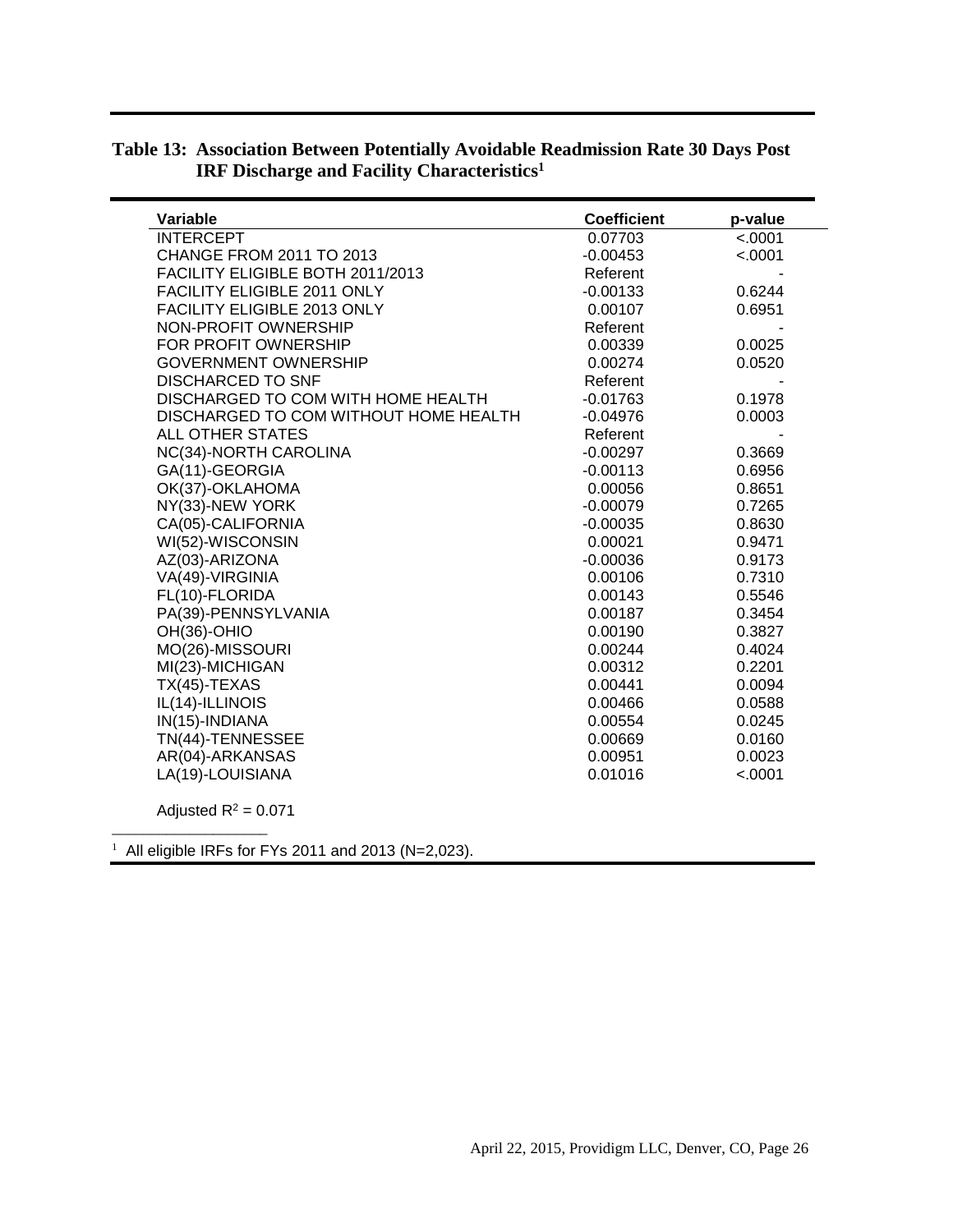| Variable                         | <b>Coefficient</b> | p-value |
|----------------------------------|--------------------|---------|
| <b>INTERCEPT</b>                 | 21.50713           | < .0001 |
| CHANGE FROM 2011 TO 2013         | 0.81657            | < .0001 |
| FACILITY ELIGIBLE BOTH 2011/2013 | Referent           |         |
| FACILITY ELIGIBLE 2011 ONLY      | $-0.52460$         | 0.2516  |
| FACILITY ELIGIBLE 2013 ONLY      | $-0.62393$         | 0.1674  |
| <b>FREE STANDING FACILITY</b>    | 2.33081            | < .0001 |
| NON-PROFIT OWNERSHIP             | Referent           |         |
| FOR PROFIT OWNERSHIP             | 1.00562            | < .0001 |
| <b>GOVERNMENT OWNERSHIP</b>      | $-0.13608$         | 0.5621  |
| POS RURAL INDICATOR              | 0.62390            | 0.0037  |
| STAY COUNT GE 100 and LT 700     | Referent           |         |
| LOW STAY COUNT (LT 100)          | 0.12838            | 0.5224  |
| HIGH STAY COUNT (GE 700)         | 0.62793            | 0.0387  |
| <b>ALL OTHER STATES</b>          | Referent           |         |
| TN(44)-TENNESSEE                 | 1.21233            | 0.0084  |
| AR(04)-ARKANSAS                  | 1.01048            | 0.0520  |
| VA(49)-VIRGINIA                  | 0.72269            | 0.1556  |
| PA(39)-PENNSYLVANIA              | 0.44984            | 0.1623  |
| MO(26)-MISSOURI                  | 0.33404            | 0.4908  |
| IN(15)-INDIANA                   | 0.31329            | 0.4416  |
| AZ(03)-ARIZONA                   | $-0.08506$         | 0.8810  |
| FL(10)-FLORIDA                   | $-0.12141$         | 0.7615  |
| NY(33)-NEW YORK                  | $-0.16003$         | 0.6670  |
| $TX(45)-TEXAS$                   | $-0.23454$         | 0.4063  |
| OH(36)-OHIO                      | $-0.25822$         | 0.4765  |
| CA(05)-CALIFORNIA                | $-0.31932$         | 0.3513  |
| WI(52)-WISCONSIN                 | $-0.64939$         | 0.2214  |
| NC(34)-NORTH CAROLINA            | $-0.78563$         | 0.1512  |
| IL(14)-ILLINOIS                  | $-0.81519$         | 0.0464  |
| OK(37)-OKLAHOMA                  | $-0.93428$         | 0.0893  |
| GA(11)-GEORGIA                   | $-1.00032$         | 0.0369  |
| MI(23)-MICHIGAN                  | $-1.20595$         | 0.0042  |
| LA(19)-LOUISIANA                 | $-2.06201$         | < .0001 |
|                                  |                    |         |

#### **Table 14: Association Between FIM Motor Gain During IRF Stay and Facility Characteristics<sup>1</sup>**

Adjusted  $R^2 = 0.171$ 

\_\_\_\_\_\_\_\_\_\_\_\_\_\_\_\_\_\_\_\_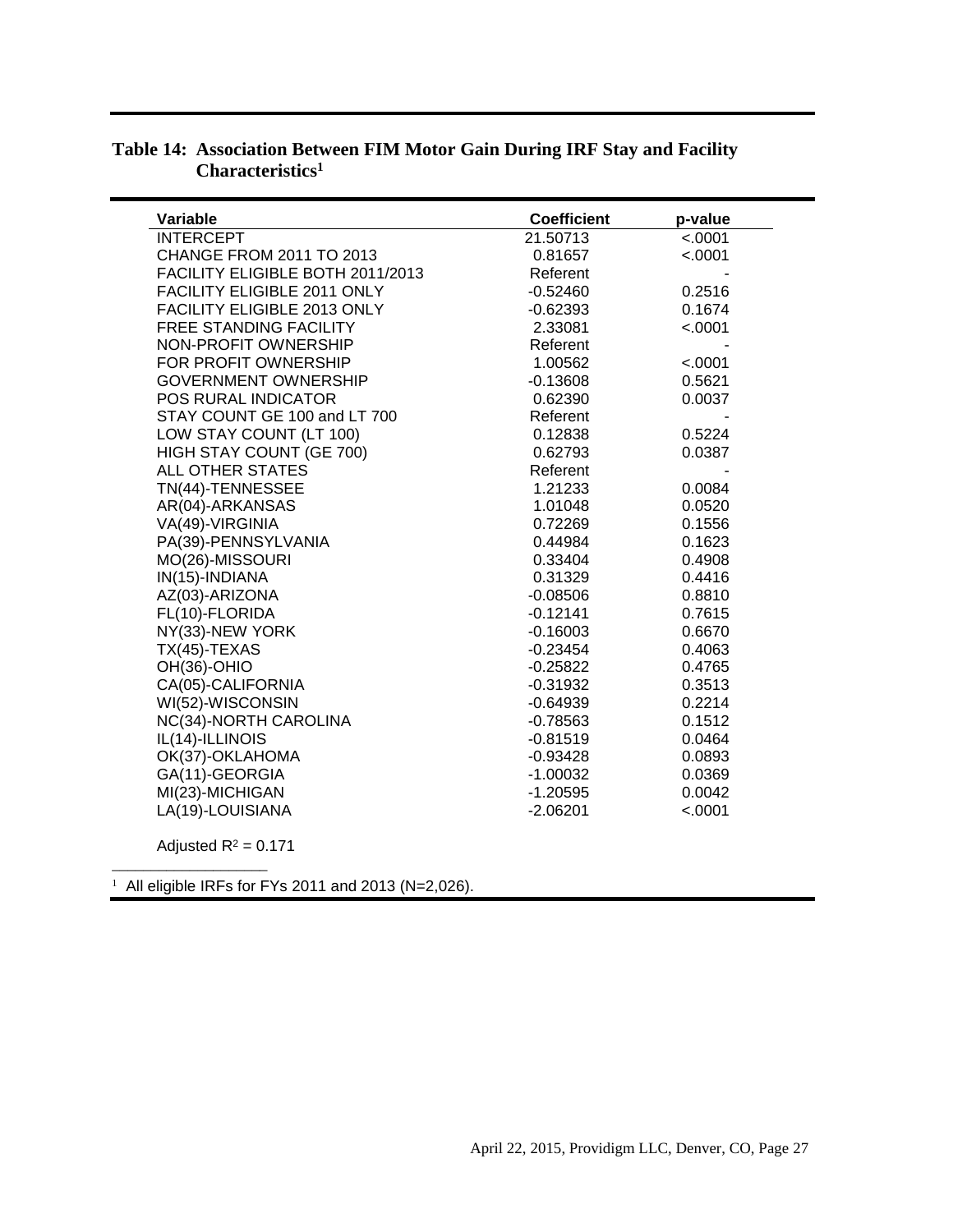| <b>Variable</b>                    | <b>Coefficient</b> | p-value  |
|------------------------------------|--------------------|----------|
| <b>INTERCEPT</b>                   | 3.43222            | < .0001  |
| <b>CHANGE FROM 2011 TO 2013</b>    | 0.25398            | < .0001  |
| FACILITY ELIGIBLE BOTH 2011/2013   | Referent           |          |
| FACILITY ELIGIBLE 2011 ONLY        | $-0.07963$         | 0.6129   |
| <b>FACILITY ELIGIBLE 2013 ONLY</b> | 0.01665            | 0.9154   |
| <b>FREE STANDING FACILITY</b>      | 0.61960            | $-.0001$ |
| NON-PROFIT OWNERSHIP               | Referent           |          |
| FOR PROFIT OWNERSHIP               | 0.33170            | < .0001  |
| <b>GOVERNMENT OWNERSHIP</b>        | 0.15755            | 0.0529   |
| ALL OTHER STATES                   | Referent           |          |
| TN(44)-TENNESSEE                   | 0.21374            | 0.1823   |
| AZ(03)-ARIZONA                     | 0.17075            | 0.3873   |
| PA(39)-PENNSYLVANIA                | 0.11610            | 0.3002   |
| VA(49)-VIRGINIA                    | 0.04403            | 0.8031   |
| AR(04)-ARKANSAS                    | 0.03945            | 0.8267   |
| $TX(45)$ -TEXAS                    | $-0.02357$         | 0.8081   |
| NC(34)-NORTH CAROLINA              | $-0.05485$         | 0.7732   |
| NY(33)-NEW YORK                    | $-0.07279$         | 0.5718   |
| OH(36)-OHIO                        | $-0.14903$         | 0.2366   |
| IN(15)-INDIANA                     | $-0.15208$         | 0.2829   |
| FL(10)-FLORIDA                     | $-0.16091$         | 0.2447   |
| CA(05)-CALIFORNIA                  | $-0.16316$         | 0.1664   |
| MO(26)-MISSOURI                    | $-0.17170$         | 0.3087   |
| IL(14)-ILLINOIS                    | $-0.17317$         | 0.2207   |
| WI(52)-WISCONSIN                   | $-0.18965$         | 0.3033   |
| MI(23)-MICHIGAN                    | $-0.39610$         | 0.0070   |
| LA(19)-LOUISIANA                   | $-0.63415$         | < .0001  |
| GA(11)-GEORGIA                     | $-0.70067$         | < .0001  |
| OK(37)-OKLAHOMA                    | $-0.77359$         | < .0001  |
|                                    |                    |          |

### **Table 15: Association Between FIM Cognitive Gain During IRF Stay Facility Characteristics<sup>1</sup>**

Adjusted  $R^2 = 0.115$ 

\_\_\_\_\_\_\_\_\_\_\_\_\_\_\_\_\_\_\_\_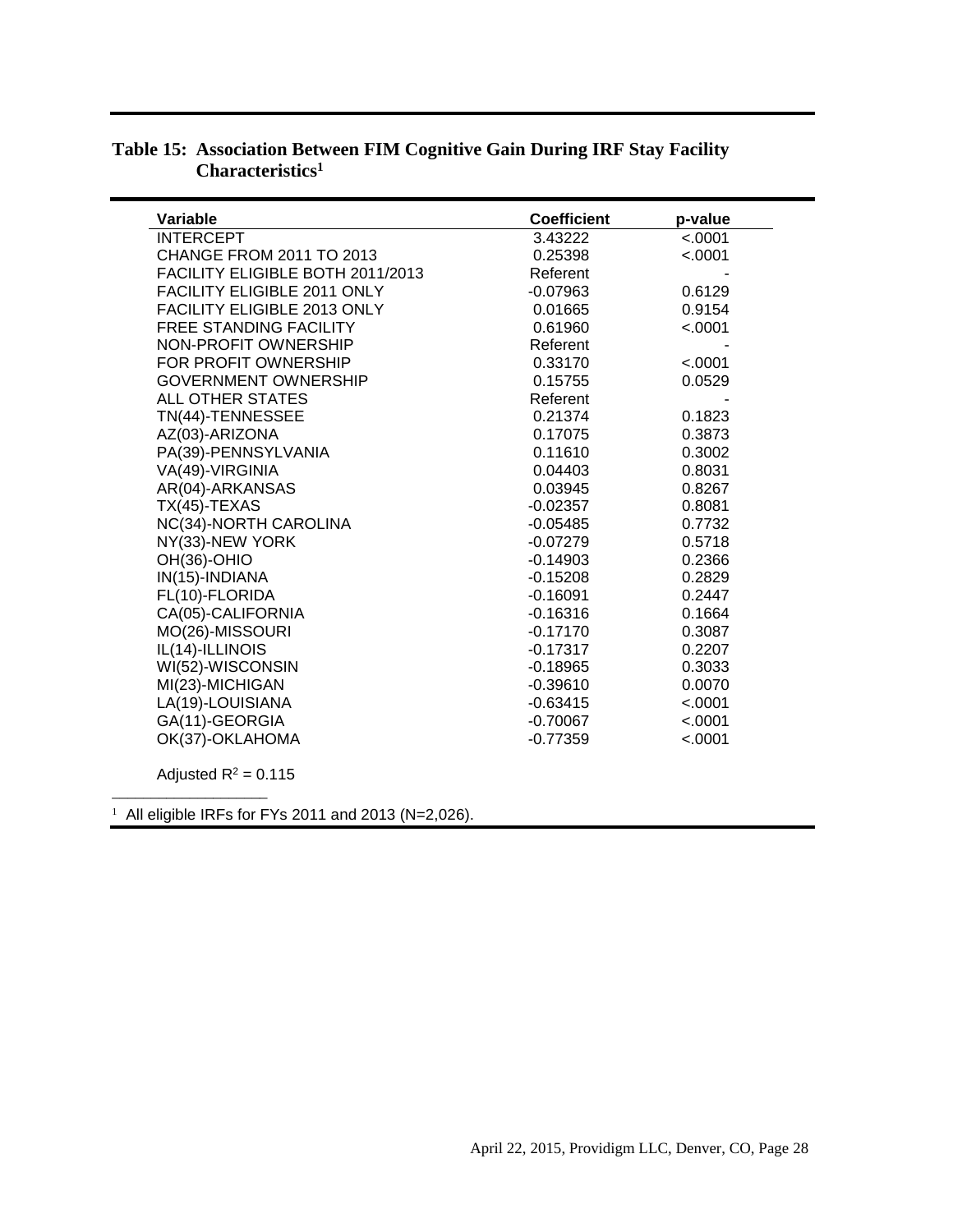# **Section IV Appendices**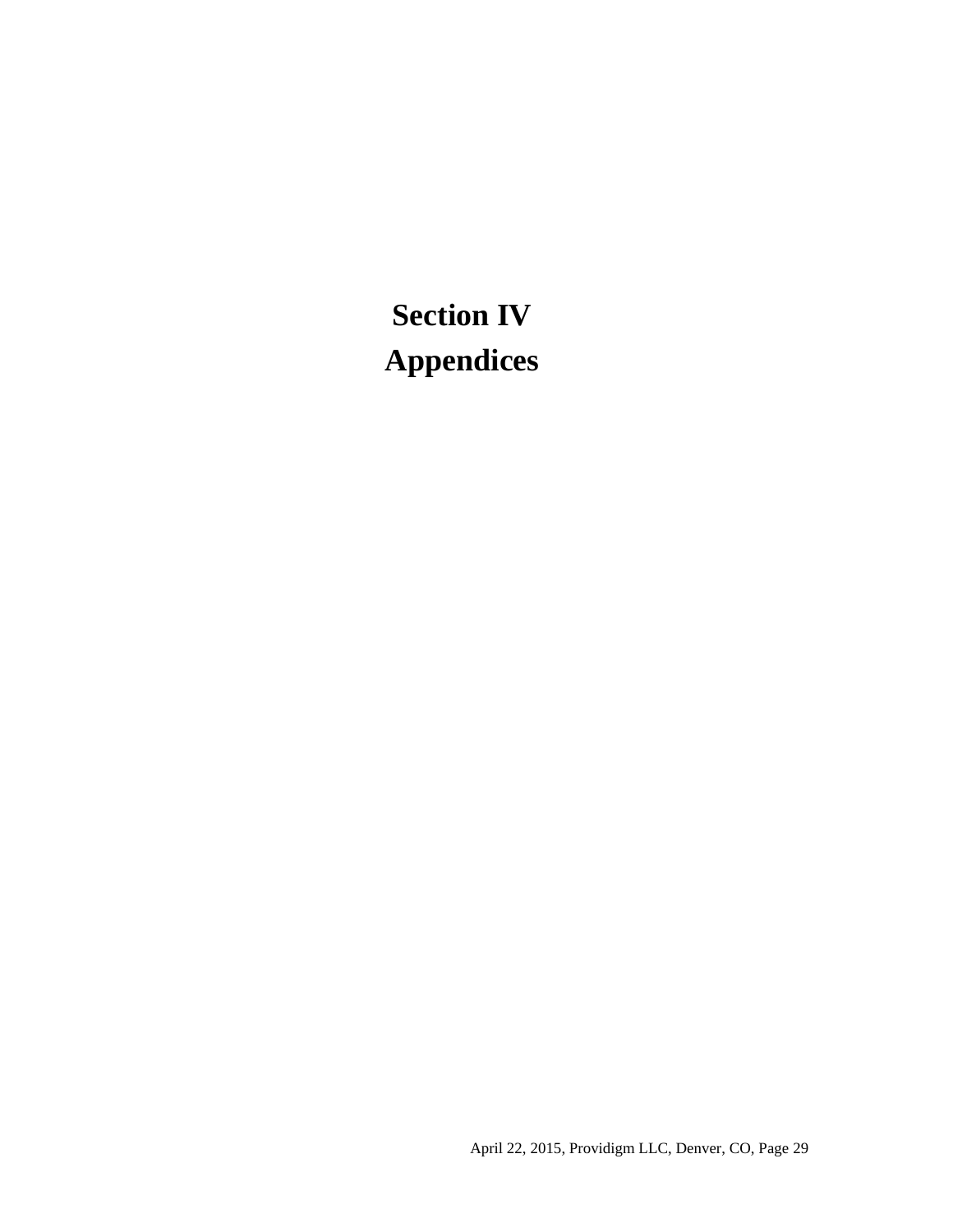#### **Appendix A: List of Studies focused on hospital readmissions and inpatient rehabilitation facilities**

| Author(s)                                        | Title of Study                                                                                                                                                            | Journal<br>Information                                                                | Notes on Methods and<br>Sample                                                                                                                                                                                                                                                                                                                                                                                                                                                     | Notes on<br>Results                                                                                                                                                                                                                                                     |
|--------------------------------------------------|---------------------------------------------------------------------------------------------------------------------------------------------------------------------------|---------------------------------------------------------------------------------------|------------------------------------------------------------------------------------------------------------------------------------------------------------------------------------------------------------------------------------------------------------------------------------------------------------------------------------------------------------------------------------------------------------------------------------------------------------------------------------|-------------------------------------------------------------------------------------------------------------------------------------------------------------------------------------------------------------------------------------------------------------------------|
| Haines-<br>Wood J,<br>Gilmore DH,<br>Beringer TR | "Re-admission of<br>elderly patients<br>after in-patient<br>rehabilitation."                                                                                              | <b>Ulster Medical</b><br>Journal, 1996;<br>65: 142-144.                               | All elderly patients<br>$(n=97)$ from a 24-bed<br>rehabilitation unit for<br>a Belfast, Ireland<br>hospital over a 6<br>month period.<br>Avoidable was<br>deemed as 1)<br>recurrence of disorder<br>leading to initial<br>admission; 2)<br>recognized avoidable<br>condition; 3)<br>readmission for social<br>or psychological<br>condition within<br>control of hospital<br>services. However,<br>falls/fractures and<br>unrelated diagnoses<br>were deemed to be<br>unavoidable. | 15%<br>readmission<br>rate at 30 days;<br>9% were<br>deemed<br>avoidable<br>readmissions.                                                                                                                                                                               |
| Intrator O,<br>Berg K                            | "Benefits of Home<br><b>Health After</b><br>Inpatient<br>Rehabilitation for<br>Hip Fracture:<br><b>Health Service</b><br>Use by Medicare<br>Beneficiaries,<br>1987-1992." | Archives of<br>Physical<br>Medicine and<br>Rehabilitation,<br>1998; 79:<br>1195-1199. | All hip fracture<br>Medicare beneficiaries<br>in the 1% sample who<br>were $70+$ years of age,<br>lived in the<br>community before the<br>hip fracture, who went<br>home after an IRF<br>stay. This study used<br>propensity scores to<br>control for the<br>likelihood of receiving<br>home health.                                                                                                                                                                               | Of the 129 that<br>had the IRF<br>stay but no<br>home health,<br>44 or 34.1%<br>had a hospital<br>readmission<br>within one year<br>$(12$ months) of<br>the hospital<br>discharge. Of<br>the 195 that<br>had home<br>health after the<br>IRF stay, 53 or<br>27.2% had a |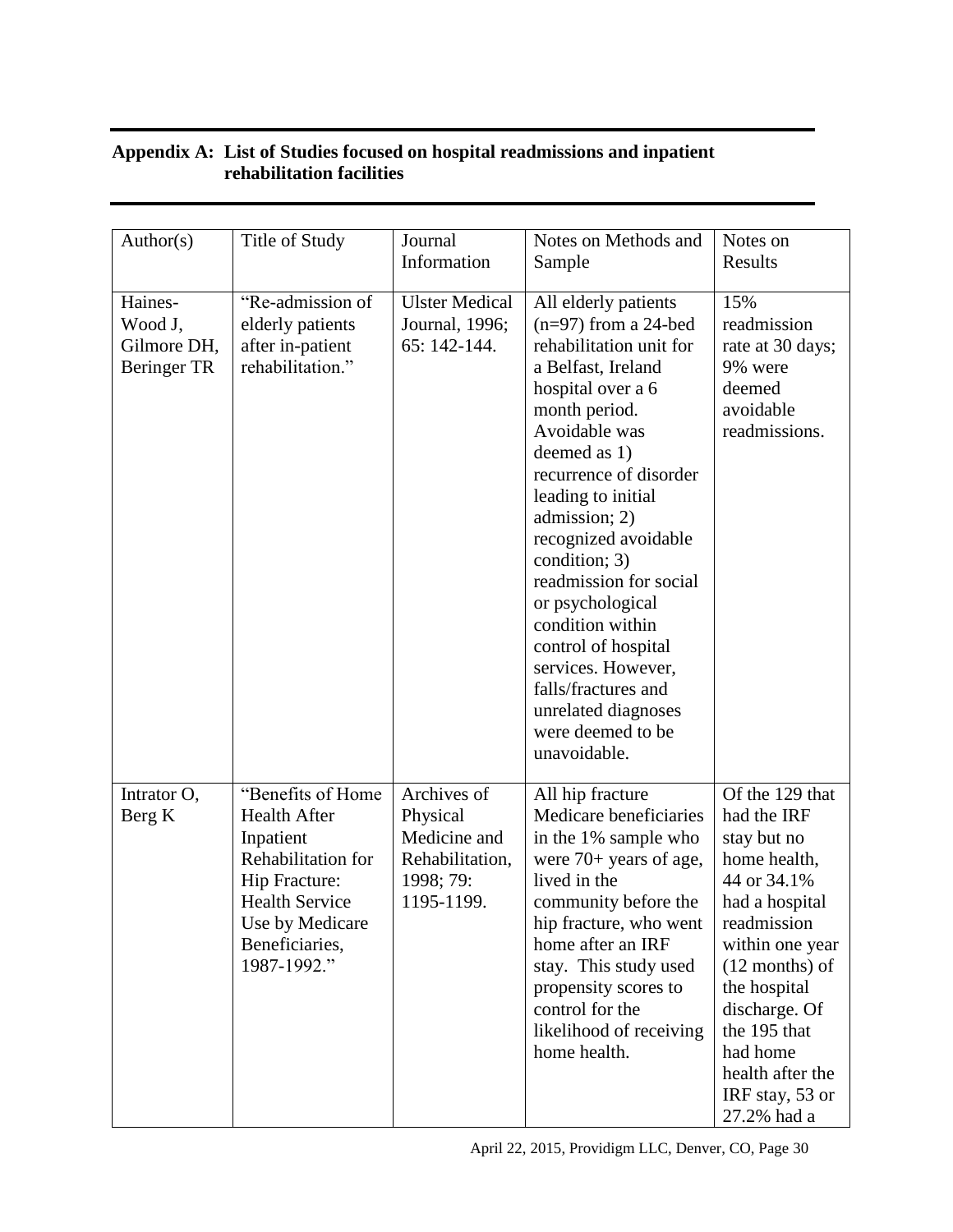| Author(s)                                  | Title of Study                                                                              | Journal                                                    | Notes on Methods and                                                                                                                                                                                                                                                                            | Notes on                                                                                                                                                                                                                                                                                                          |
|--------------------------------------------|---------------------------------------------------------------------------------------------|------------------------------------------------------------|-------------------------------------------------------------------------------------------------------------------------------------------------------------------------------------------------------------------------------------------------------------------------------------------------|-------------------------------------------------------------------------------------------------------------------------------------------------------------------------------------------------------------------------------------------------------------------------------------------------------------------|
|                                            |                                                                                             | Information                                                | Sample                                                                                                                                                                                                                                                                                          | Results                                                                                                                                                                                                                                                                                                           |
|                                            |                                                                                             |                                                            |                                                                                                                                                                                                                                                                                                 | readmission.<br>Home health<br>lowered the<br>risk of<br>readmission<br>$(AOR=0.66,$<br>95% CI=0.44-<br>1.00). The<br>individuals<br>receiving home<br>health were<br>older, sicker<br>(e.g., higher<br>Charlson, more<br>likely to have<br>diabetes or<br>other fractures,<br>and had a<br>longer rehab<br>stay. |
| Niehaus DJ,<br>Koen L,<br>Galal U, et al   | "Crisis Discharges"<br>and Readmission<br>Risk in Acute<br>Psychiatric Male<br>Inpatients." | <b>BMC</b><br>Psychiatry,<br>2008; 8: 44-49.               | This study of 438<br>patients took place in<br>South Africa where<br>they had instituted a<br>'crisis discharge<br>policy' to address<br>severe bed shortages<br>in acute care facilities.<br>This retrospective<br>study focused on<br>males between the<br>ages of 18 and 60<br>years of age. | Within one<br>year, 37.2%<br>were<br>readmitted to a<br>hospital after<br>controlling for<br>LOS, marital<br>status, and<br>income, though<br>only the LOS<br>had a<br>significant<br>effect (shorter<br>LOS had<br>longer time<br>until<br>readmission).                                                         |
| DeJong G,<br>Tian W,<br>Smout RJ, et<br>al | "Use of<br>Rehabilitation and<br>Other Health Care<br>Services by<br>Patients with Joint    | Archives of<br>Physical<br>Medicine and<br>Rehabilitation, | Among the 856<br>patients, 294 were IRF<br>patients who had knee<br>replacement, and 171<br>were IRF patients who                                                                                                                                                                               | Among knee<br>replacement<br>patients in<br>IRFs, 7.1%<br>were                                                                                                                                                                                                                                                    |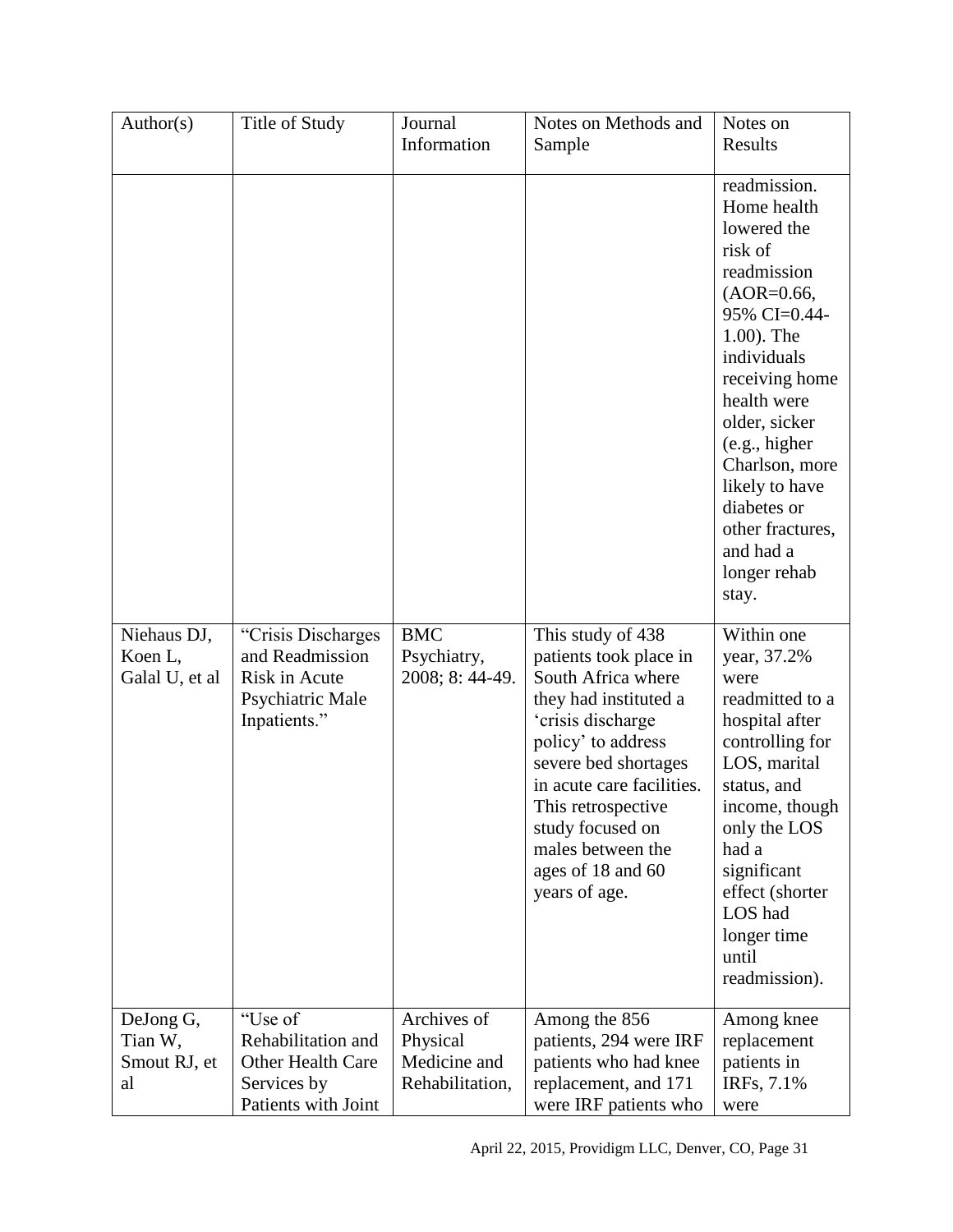| Author(s)                                          | Title of Study                                                                                                     | Journal<br>Information                                              | Notes on Methods and                                                                                                                                                                                                                                                               | Notes on<br>Results                                                                                                                                                                                                                                                                                                                                               |
|----------------------------------------------------|--------------------------------------------------------------------------------------------------------------------|---------------------------------------------------------------------|------------------------------------------------------------------------------------------------------------------------------------------------------------------------------------------------------------------------------------------------------------------------------------|-------------------------------------------------------------------------------------------------------------------------------------------------------------------------------------------------------------------------------------------------------------------------------------------------------------------------------------------------------------------|
|                                                    |                                                                                                                    |                                                                     | Sample                                                                                                                                                                                                                                                                             |                                                                                                                                                                                                                                                                                                                                                                   |
|                                                    | Replacement after<br>Discharge from<br><b>Skilled Nursing</b><br>and Inpatient<br>Rehabilitation<br>Facilities"    | 2009; 90:<br>1297-1305.                                             | had a hip replacement.<br>These patients are<br>included from the<br>JOINTS II study.                                                                                                                                                                                              | readmitted to a<br>hospital for<br>reasons<br>probably or<br>possibly related<br>to knee<br>replacement,<br>5.8% were<br>readmitted for<br>reasons<br>probably not<br>related to knee<br>replacement.<br>Among hip<br>replacement,<br>these numbers<br>are 9.4% and<br>6.4%,<br>respectively.                                                                     |
| Riggs RV,<br>Roberts PS,<br>Aronow H,<br>Younan T. | "Joint<br>Replacement and<br><b>Hip Fracture</b><br>Readmission<br>Rates: Impact of<br>Discharge<br>Destinations." | Physical<br>Medicine and<br>Rehabilitation,<br>2010; 2:806-<br>810. | The study took place<br>at an urban academic<br>medical center, and<br>included 606<br>orthopedic patients<br>discharged from<br>January 2004 to<br>September 2006. The<br>outcome of interest<br>was readmission to an<br>acute care hospital<br>within 180 days of<br>discharge. | The<br>readmission<br>rate was 5.1%<br>for those<br>discharged<br>home, 10.5%<br>among those<br>discharged<br>home with<br>home health,<br>$12.3\%$ among<br>those<br>discharged to a<br>SNF, 4.2%<br>among those<br>discharged to<br>an IRF. No<br>demographic<br>characteristics<br>were predictive<br>of readmission,<br>but cancer,<br>higher<br>comorbidity, |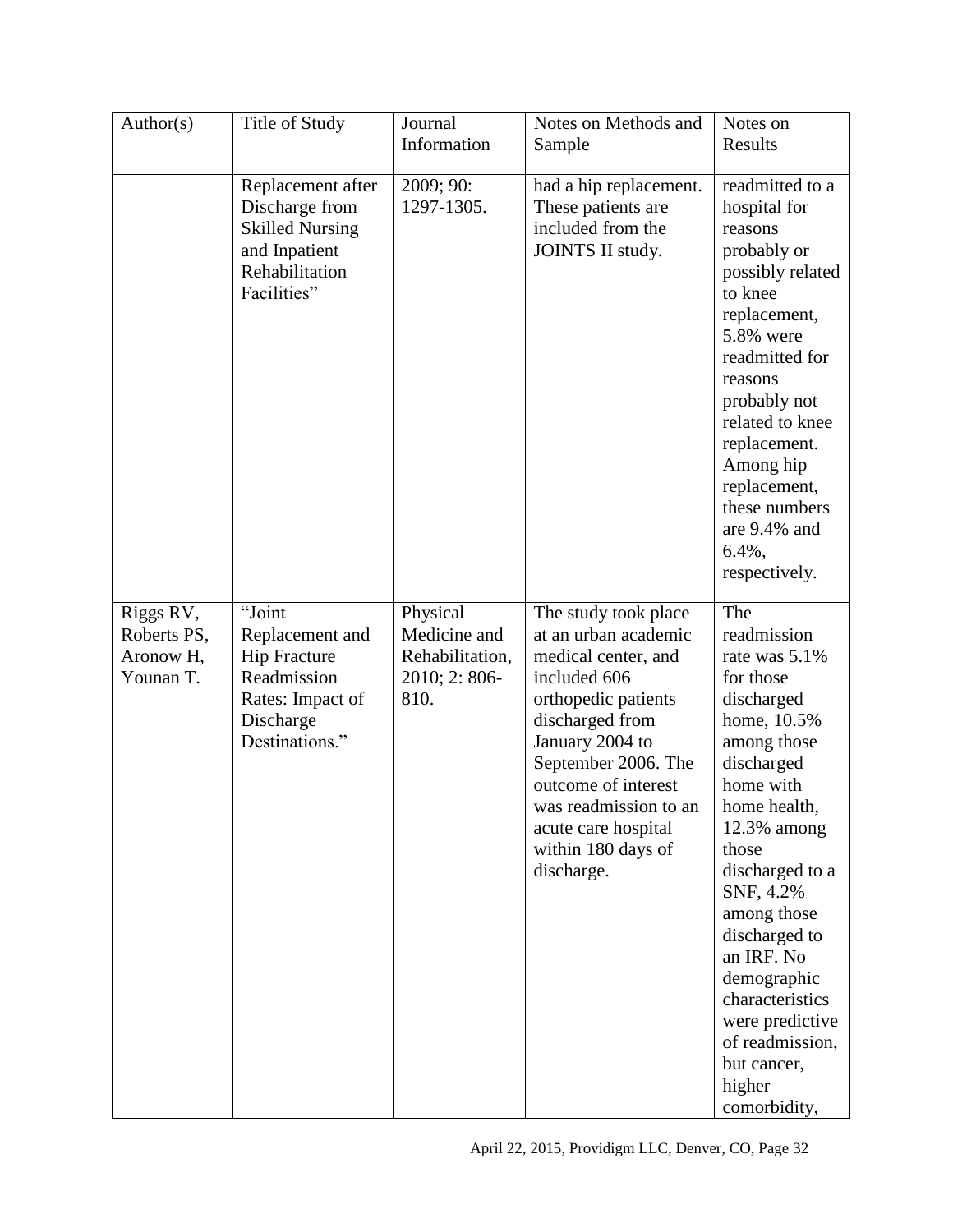| Author(s)                                            | Title of Study                                                                                  | Journal                                                                                  | Notes on Methods and                                                                                                                                                                                                                                                                                                                                                                                      | Notes on                                                                                                                                                                               |
|------------------------------------------------------|-------------------------------------------------------------------------------------------------|------------------------------------------------------------------------------------------|-----------------------------------------------------------------------------------------------------------------------------------------------------------------------------------------------------------------------------------------------------------------------------------------------------------------------------------------------------------------------------------------------------------|----------------------------------------------------------------------------------------------------------------------------------------------------------------------------------------|
|                                                      |                                                                                                 | Information                                                                              | Sample                                                                                                                                                                                                                                                                                                                                                                                                    | Results                                                                                                                                                                                |
|                                                      |                                                                                                 |                                                                                          |                                                                                                                                                                                                                                                                                                                                                                                                           | longer than<br>average LOS<br>$(i.e., 75\% \text{ or }$<br>higher), and<br>one or more<br>days of ICU<br>were all<br>significant<br>predictors.                                        |
| Joynt KE,                                            | "Patient Race, Site                                                                             | JAMA, 2011;                                                                              | This retrospective                                                                                                                                                                                                                                                                                                                                                                                        | White patients                                                                                                                                                                         |
| Orav EJ, Jha<br>AK                                   | of Care, and 30-<br>Day Readmission<br>Rates among<br>Elderly<br>Americans."                    | $305(7): 675-$<br>681.                                                                   | analysis of the<br>MedPAR 100% files<br>from 2006-2008<br>focused on those with<br>primary discharge<br>diagnoses of CHF,<br>AMI, or pneumonia.<br>Only FFS residents 65<br>and older were<br>included. Model 1: age<br>only; Model 2:<br>Elixhauser risk-<br>adjustment; Model 3:<br>include discharge<br>destination; Model 4:<br>hospital<br>characteristics; Model<br>5: % Medicaid and<br>DSH index. | at non-<br>minority-<br>intensive<br>hospitals had<br>the lowest<br>readmission<br>rates, while<br>black patients<br>at minority-<br>serving<br>hospitals had<br>the highest<br>rates. |
| Schneider<br>JC, Gerrard<br>P, Goldstein<br>R, et al | "Predictors of<br><b>Transfer from</b><br>Rehabilitation to<br>Acute Care in<br>Burn Injuries." | Journal of<br>Trauma and<br><b>Acute Care</b><br>Surgery, 2012;<br>73(6): 1596-<br>1601. | This study of 4572<br>IRF patients from 537<br>facilities during 2002-<br>2010 is restricted to<br>those with a burn<br>impairment code.<br>Exclusions were those<br>who were less than 18<br>years of age, those<br>who were discharged<br>against medical<br>advice, those who died<br>during rehabilitation,                                                                                           | The authors<br>created a risk-<br>scoring system<br>based on<br>demographic,<br>medical, and<br>facility data.<br><b>FIM Motor</b><br>score was the<br>most predictive<br>factor.      |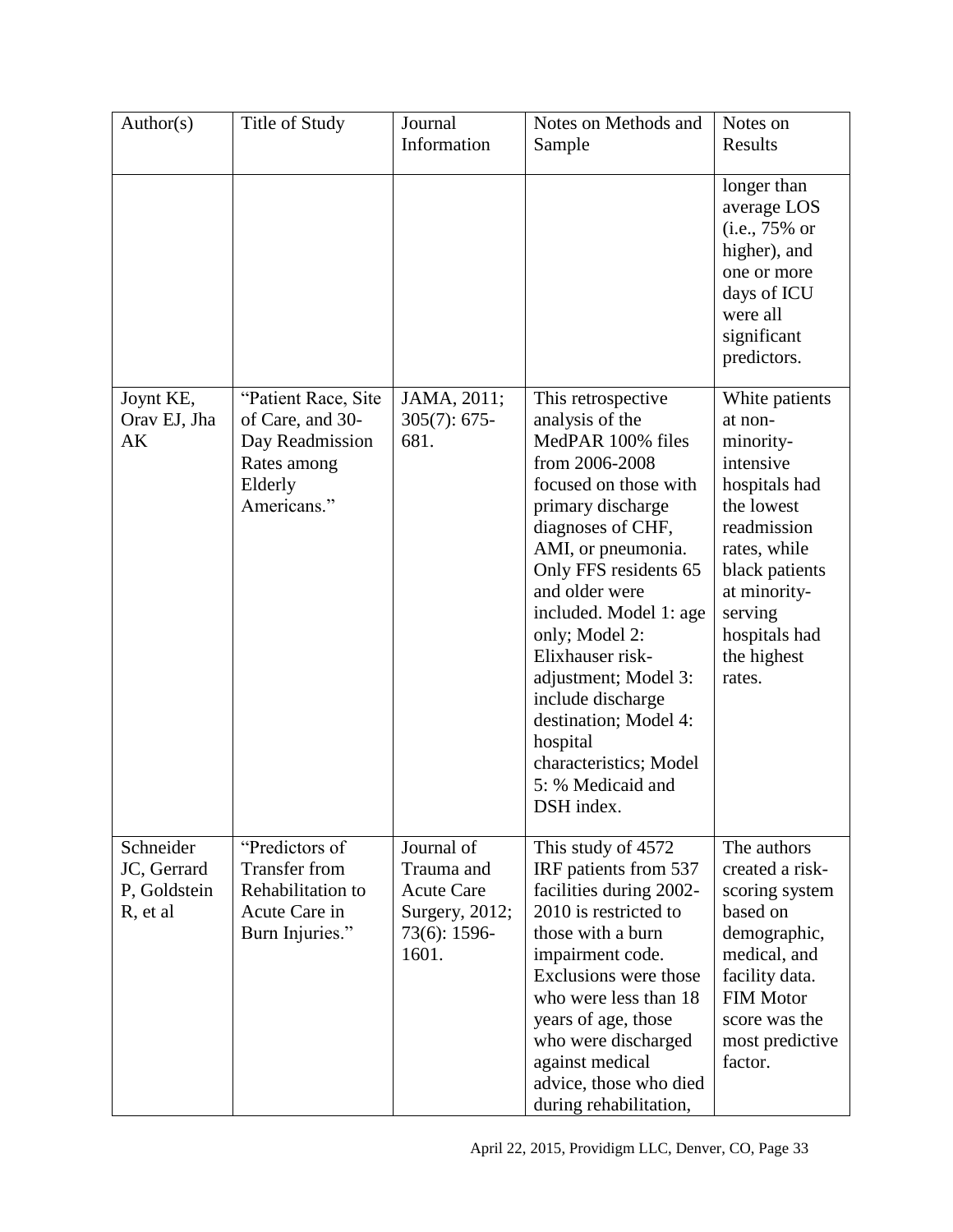| Author(s)                                                     | Title of Study                                                                                                                | Journal<br>Information                                                         | Notes on Methods and<br>Sample                                                                                                                                                                                              | Notes on<br>Results                                                                                                                                                                                                                                                                                                                    |
|---------------------------------------------------------------|-------------------------------------------------------------------------------------------------------------------------------|--------------------------------------------------------------------------------|-----------------------------------------------------------------------------------------------------------------------------------------------------------------------------------------------------------------------------|----------------------------------------------------------------------------------------------------------------------------------------------------------------------------------------------------------------------------------------------------------------------------------------------------------------------------------------|
|                                                               |                                                                                                                               |                                                                                | and those facilities<br>that are zero-onset.<br>The outcome of<br>interest was<br>readmission within 3<br>days of hospital<br>discharge.                                                                                    |                                                                                                                                                                                                                                                                                                                                        |
| Ottenbacher<br>KJ, Graham<br>JE,<br>Ottenbacher<br>AJ, et al. | "Hospital<br>Readmission in<br>Persons with<br><b>Stroke Following</b><br>Postacute Inpatient<br>Rehabilitation."             | Journal of<br>Gerontology:<br>Medical<br>Sciences,<br>2012; 67(8):<br>875-881. | This is a prospective<br>cohort study of 674<br>persons with stroke<br>across 11 facilities<br>during 2005-2006.<br>Participants were<br>asked at 3 months<br>whether they had been<br>readmitted.                          | 18% were<br>readmitted<br>within 3<br>months. FIM<br>motor and<br>cognitive<br>scores, along<br>with LOS,<br>CES-D, and<br>Duke Social<br>Support scale<br>were associated<br>with risk of<br>readmission.                                                                                                                             |
| Dharmarajan<br>K, Hsieh AF,<br>Lin Z, et al.                  | "Diagnoses and<br>Timing of 30-Day<br>Readmissions<br>After<br>Hospitalization for<br>Heart Failure,<br>AMI, or<br>Pneumonia" | JAMA, 2013;<br>$309(4): 355-$<br>363.                                          | <b>Medicare FFS</b><br>beneficiaries were<br>studied via the Part A<br>files for 2007-2009.<br>Readmission<br>diagnoses were<br>assessed via the 189<br>CMS condition<br>categories, although<br>only 30 were<br>prevalent. | <b>AMI</b> patients<br>had a 19.9%<br>readmission<br>rate,<br>pneumonia<br>patients had a<br>$18.3\%$ rate, and<br>heart failure<br>patients had a<br>24.8% rate.<br>Heart failure<br>was the most<br>common<br>reason for<br>readmission<br>among AMI<br>and heart<br>failure patients,<br>and recurrent<br>pneumonia was<br>the most |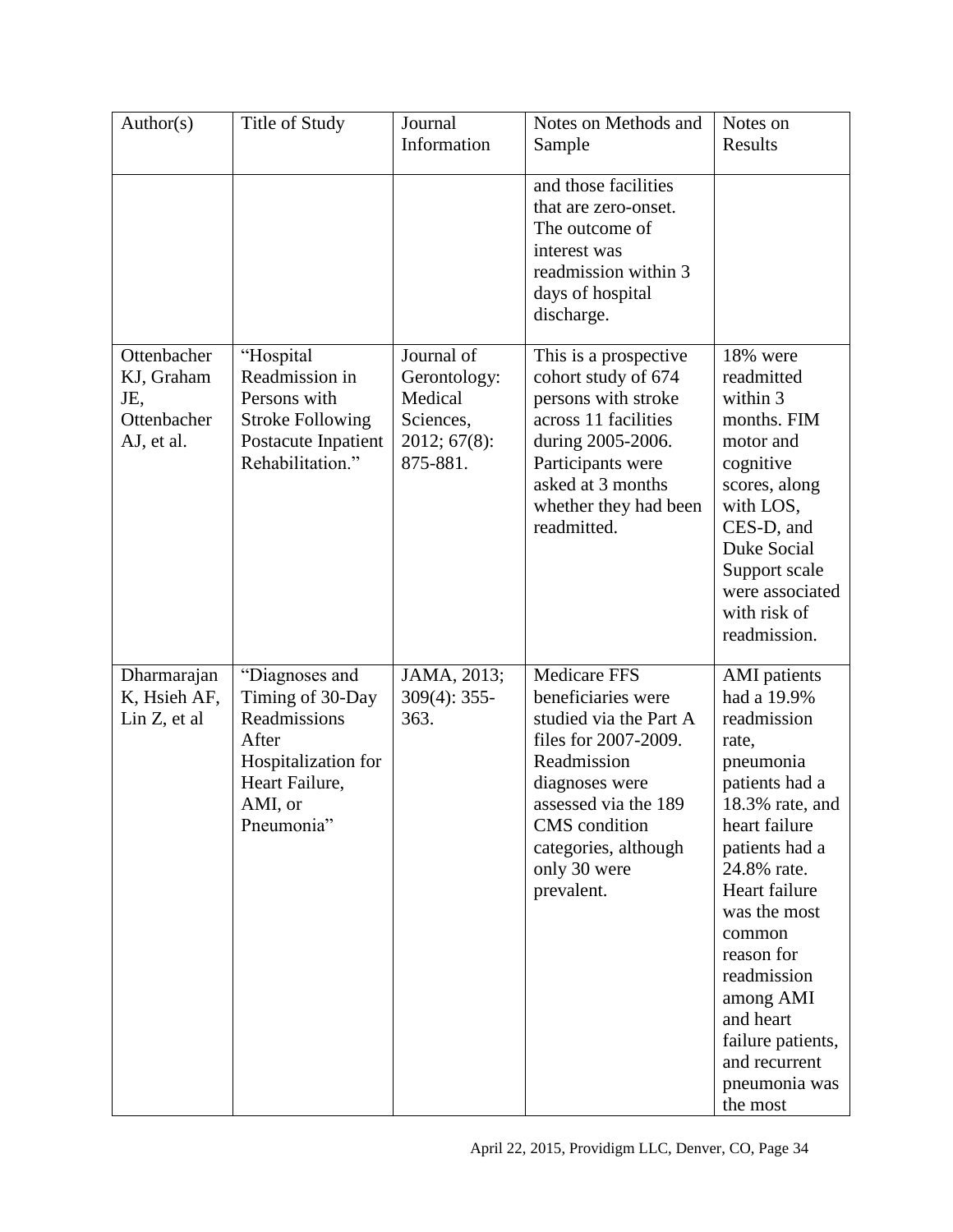| Author(s)                                                 | Title of Study                                                                                                                                                                              | Journal<br>Information                                                                            | Notes on Methods and<br>Sample                                                                                                                                                                       | Notes on<br>Results                                                                                                                                                                                      |
|-----------------------------------------------------------|---------------------------------------------------------------------------------------------------------------------------------------------------------------------------------------------|---------------------------------------------------------------------------------------------------|------------------------------------------------------------------------------------------------------------------------------------------------------------------------------------------------------|----------------------------------------------------------------------------------------------------------------------------------------------------------------------------------------------------------|
|                                                           |                                                                                                                                                                                             |                                                                                                   |                                                                                                                                                                                                      | common<br>reason among<br>pneumonia<br>patients.                                                                                                                                                         |
| Faulk CE,<br>Cooper NR,<br>Staneata JA,<br>et al          | "Rate of Return to<br><b>Acute Care</b><br>Hospital Based on<br>Day and Time of<br>Rehabilitation<br>Admission."                                                                            | Physical<br>Medicine and<br>Rehabilitation,<br>2013; 5:757-<br>762.                               | All 2282 patients<br>admitted to an IRF<br>from Jan 1, 2009 to<br>June 30, 2011 were<br>included. The outcome<br>was a readmission,<br>labeled as an RTACH<br>(return to an acute care<br>hospital). | 256 or 10.85%<br>were<br>readmitted. The<br>later in the day,<br>and the lower<br>the FIM score,<br>the more likely<br>the patient<br>would have an<br>RTACH.                                            |
| Whyte J,<br>Nordenbo<br>AM, Kalmar<br>K, et al.           | "Medical<br>Complications<br>during Inpatient<br>Rehabilitation<br>among Patients<br>with Traumatic<br>Disorders of<br>Consciousness."                                                      | Archives of<br>Physical<br>Medicine and<br>Rehabilitation,<br>2013; 94(10):<br>1877-1883.         | 184 patients with non-<br>penetrating traumatic<br>brain injury are<br>included in this study<br>of 11 clinical facilities<br>in US, Germany, and<br>Denmark.                                        | 14.7% were<br>readmitted<br>during the six<br>week study<br>period.                                                                                                                                      |
| Galloway<br>RV, Granger<br>CV,<br>Karmarkar<br>AM, et al. | "The Uniform<br>Data System for<br>Medical<br>Rehabilitation<br><b>Report of Patients</b><br>with Debility<br>Discharged from<br>Inpatient<br>Rehabilitation<br>Programs in 2000-<br>2010." | American<br>Journal of<br>Physical<br>Medicine and<br>Rehabilitation,<br>2013; 92(1):<br>$14-27.$ | Over a quarter million<br>patients with debility<br>$(n=260,373)$ from 830<br>rehabilitation facilities<br>were included in this<br>study.                                                           | 12.3% of IRF<br>residents were<br>discharged<br>back to an<br>acute care<br>facility over the<br>course of the<br>study. In 2000,<br>this rate was<br>$12.3\%$ , and in<br>2010, this rate<br>was 13.1%. |
| Hammond<br>FM, Horn<br>SD, Smout<br>RJ, et al.            | "Acute<br>Rehospitalizations<br>During Inpatient<br>Rehabilitation for<br>Spinal Cord<br>Injury."                                                                                           | Archives of<br>Physical<br>Medicine and<br>Rehabilitation,<br>2013; 94(4):<br>S98-S105.           | 1376 individuals with<br>spinal cord injury at<br>six IRFs were<br>included over a 5-year<br>study period. Trained<br>abstractors reviewed                                                           | 11% were<br>readmitted to a<br>hospital.<br>Surgery $(36\%)$ ,<br>infection<br>$(22\%)$ , and                                                                                                            |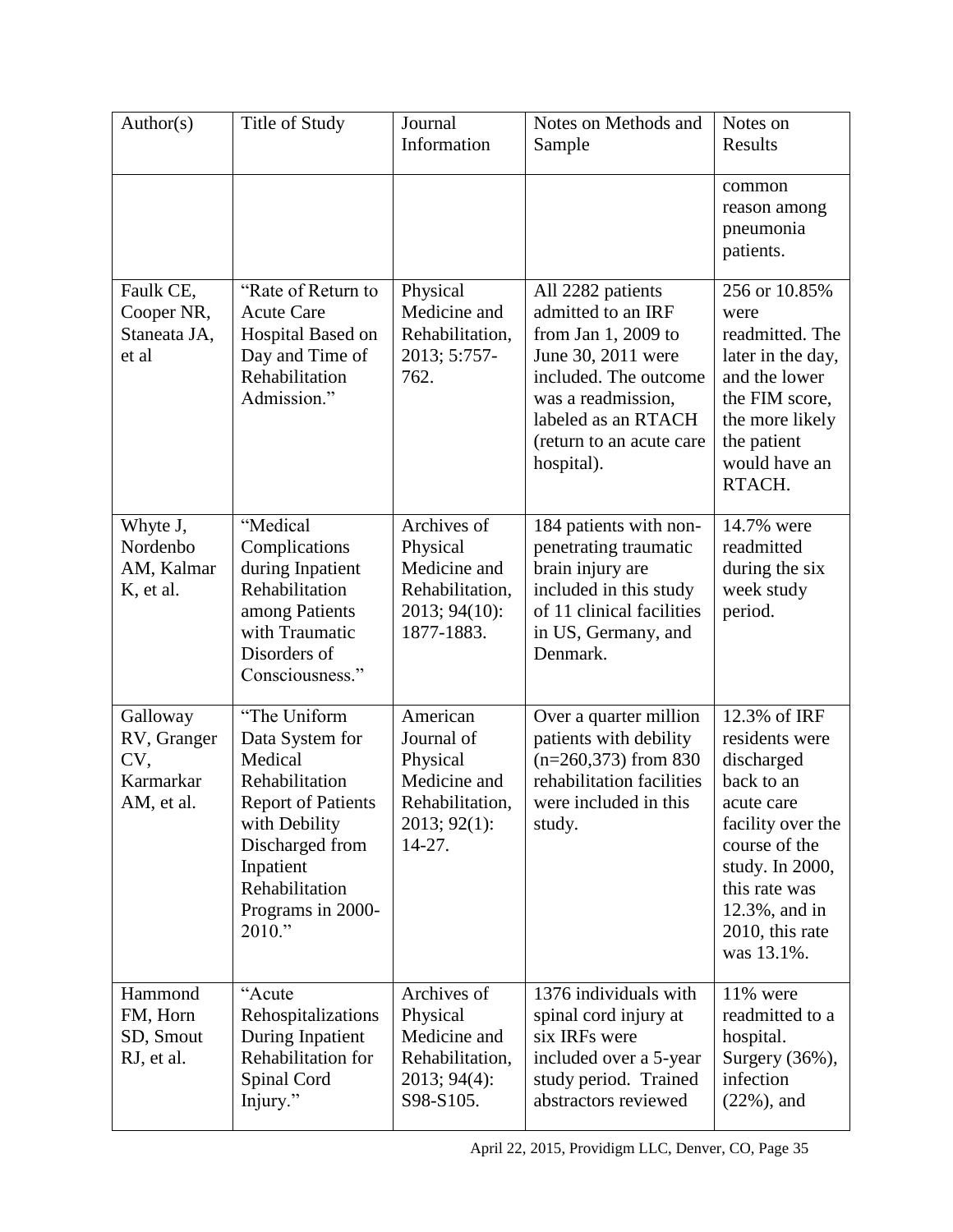| Author(s)                                                  | Title of Study                                                                                                                                       | Journal<br>Information                                         | Notes on Methods and<br>Sample                                                                                                                                                                                                                                                                           | Notes on<br>Results                                                                                                                                                          |
|------------------------------------------------------------|------------------------------------------------------------------------------------------------------------------------------------------------------|----------------------------------------------------------------|----------------------------------------------------------------------------------------------------------------------------------------------------------------------------------------------------------------------------------------------------------------------------------------------------------|------------------------------------------------------------------------------------------------------------------------------------------------------------------------------|
|                                                            |                                                                                                                                                      |                                                                | the patients' medical<br>records to assess<br>whether the<br>readmission was due<br>to surgery or one of<br>the following:<br>infection, respiratory<br>problem, GI, venous<br>thromboembolism,<br>cardiac problem,<br>mental status change,<br>neurologic, anemia,<br>hypotension, pain, or<br>unknown. | non-infectious<br>respiratory<br>problems<br>$(14\%)$ were the<br>most common<br>reasons.                                                                                    |
| Ottenbacher<br>KJ,<br>Karmarkar<br>A, Graham<br>JE, et al. | "Thirty-Day<br>Hospital<br>Readmission<br>Following<br>Discharge from<br>Postacute<br>Rehabilitation in<br>Fee-for-Service<br>Medicare<br>Patients." | JAMA, 2014;<br>$311(6): 604-$<br>614.                          | This retrospective<br>cohort study looked at<br>736,536 Medicare FFS<br>patients from 2006-<br>2011 in 1365 IRFs.<br><b>Readmission rates</b><br>were calculated for the<br>6 largest diagnostic<br>impairment categories.                                                                               | Rates vary by<br>year and RIC,<br>with the low<br>being 5.8% for<br>lower<br>extremity joint<br>replacement,<br>and highest<br>being 18.8%<br>for patients<br>with debility. |
| Hoyer EH,<br>Needham<br>DM,<br>Atanelov L,<br>et al        | "Association of<br>Impaired<br><b>Functional Status</b><br>at Hospital<br>Discharge and<br>Subsequent<br>Rehospitalization."                         | Journal of<br>Hospital<br>Medicine,<br>2014; 9(5):<br>277-282. | This is a retrospective<br>cohort study of 9405<br>IRF patients that took<br>place between<br>$7/1/2006$ and<br>12/31/2012. FIM<br>scores were stratified<br>into high, medium,<br>and low based upon<br>tertiles $(<60, 60$ to 76,<br>$77+$ ).                                                          | 13% had a<br>readmission<br>within 30 days<br>of discharge<br>from the acute<br>care hospital.<br>FIM score was<br>predictive.                                               |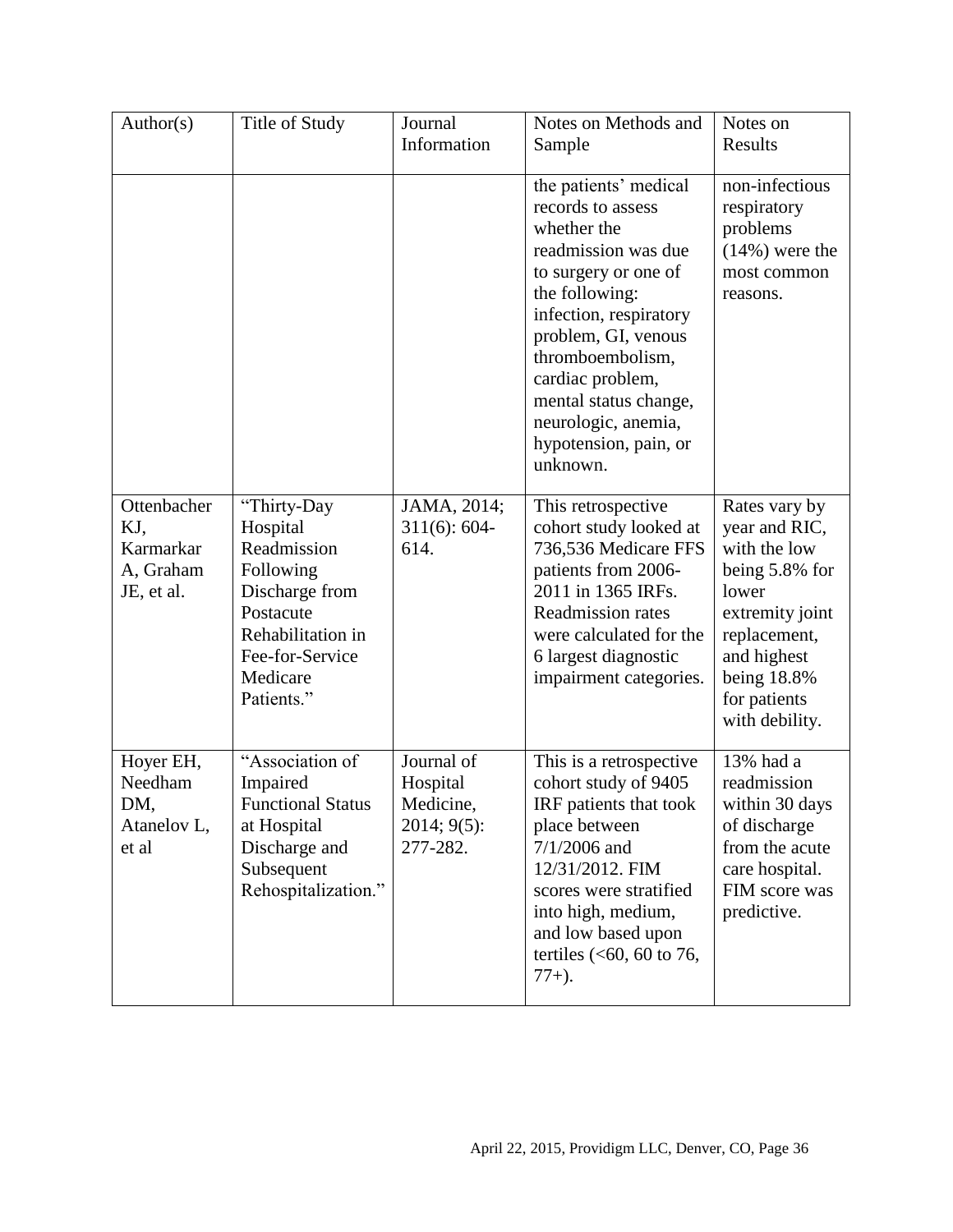#### **Appendix B: Conditions included in definition of Potentially Avoidable Readmission among IRF patients**

| <b>Condition</b>       | <b>ICD-9 Codes</b>  | <b>Notes</b>                                                                             |
|------------------------|---------------------|------------------------------------------------------------------------------------------|
| <b>CHF (Congestive</b> | 428.xx; 518.4       | We omit the hypertensive heart (and renal) disease                                       |
| Heart Failure)         |                     | codes that Walker, et al (2009) include.                                                 |
| Electrolyte            | 276.xx              | Compared to most other researchers who have                                              |
| Imbalance /            |                     | restricted this potentially avoidable readmission to                                     |
| dehydration            |                     | one dehydration code (276.5), we have included                                           |
|                        |                     | electrolyte and acid-base balance because they are<br>manageable in the SNF environment. |
| Respiratory illnesses  | 466.xx; 480.xx -    | We have added several of the COPD codes related to                                       |
| and bronchitis (e.g.,  | 487.x; 491.xx;      | bronchitis because without the secondary diagnoses,                                      |
| pneumonia,             | 492.xx; 493.xx;     | if a respiratory infection triggers COPD, we may not                                     |
| influenza, and         | 494.xx; 496.xx;     | capture the infection without these codes. It is                                         |
| pneumonitis due to     | 507.0               | generally agreed that bronchitis hospitalizations are                                    |
| inhalation of food or  |                     | potentially avoidable. We have elected to retain the                                     |
| vomitus)               |                     | influenza and pneumonitis codes and not restrict just                                    |
|                        |                     | to pneumonia like other authors. Last, we included                                       |
|                        |                     | several of the asthma related conditions for these                                       |
|                        |                     | should be manageable in the SNF.                                                         |
| Sepsis (septicemia)    | 038.xx; 0031.xx;    | We exclude 0223.xx that Walker, et al (2009) include.                                    |
|                        | 0545.xx             |                                                                                          |
| Urinary Tract and      | 590.xx; 595.0;      | We have excluded the less specific inflammatory                                          |
| Kidney Infections      | 595.1; 595.2;       | prostate diagnosis code from our prior list.                                             |
| (cystitis, urethritis, | 595.4; 595.89;      |                                                                                          |
| urethral stricture)    | 595.9; 597.0;       |                                                                                          |
|                        | 598.0x; 599.0       |                                                                                          |
| Hypoglycemia and       | 250.1-250.3; 250.8; | We include ketoacidosis, hyperosmolar coma,                                              |
| diabetic               | 250.9; 250.0;       | diabetes with specified complications, and diabetes                                      |
| complications          | 251.0; 251.1;       | without specified complications under a single                                           |
|                        | 251.2; 790.29       | category.                                                                                |